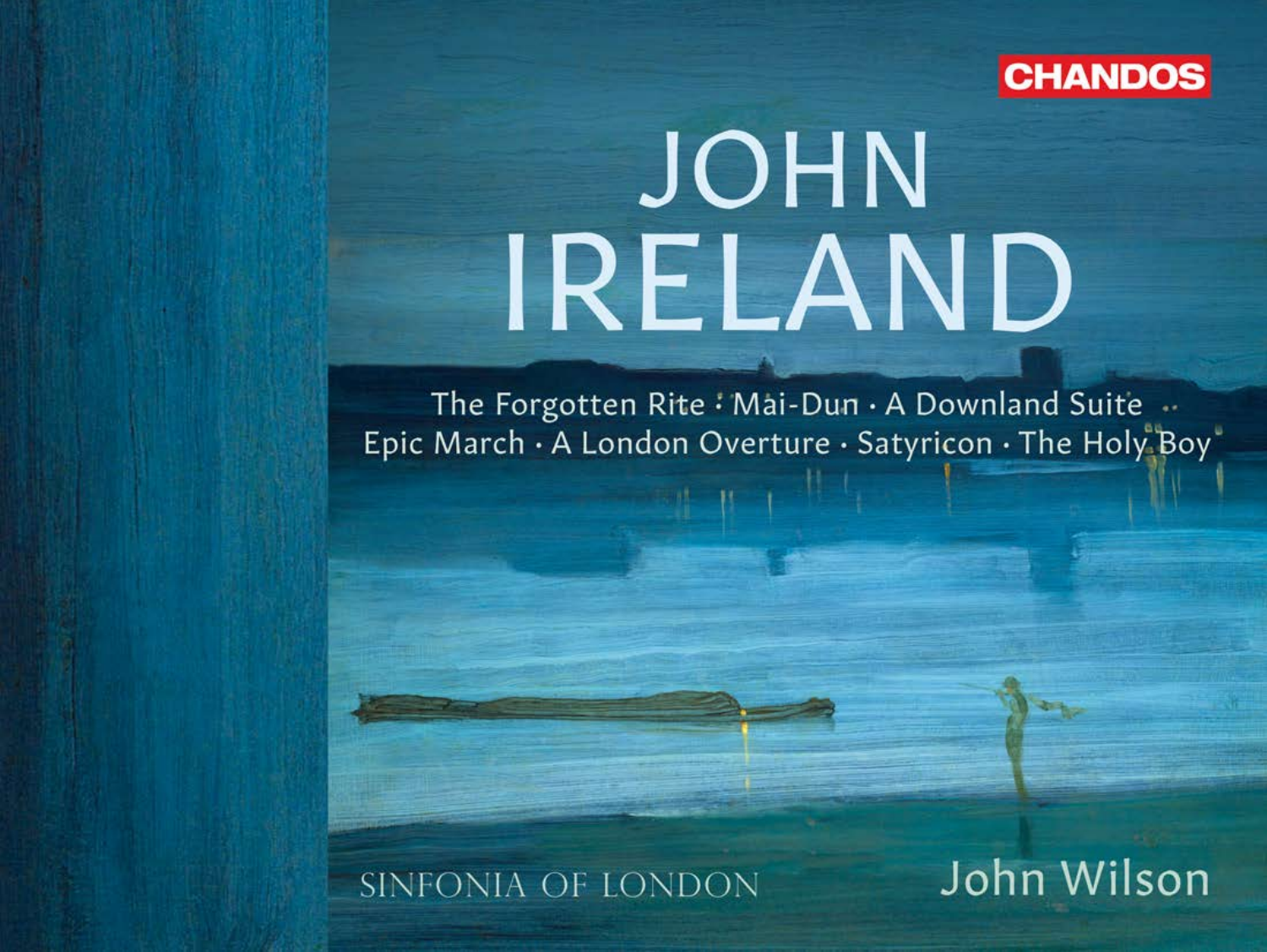

John Ireland, at the piano, in later years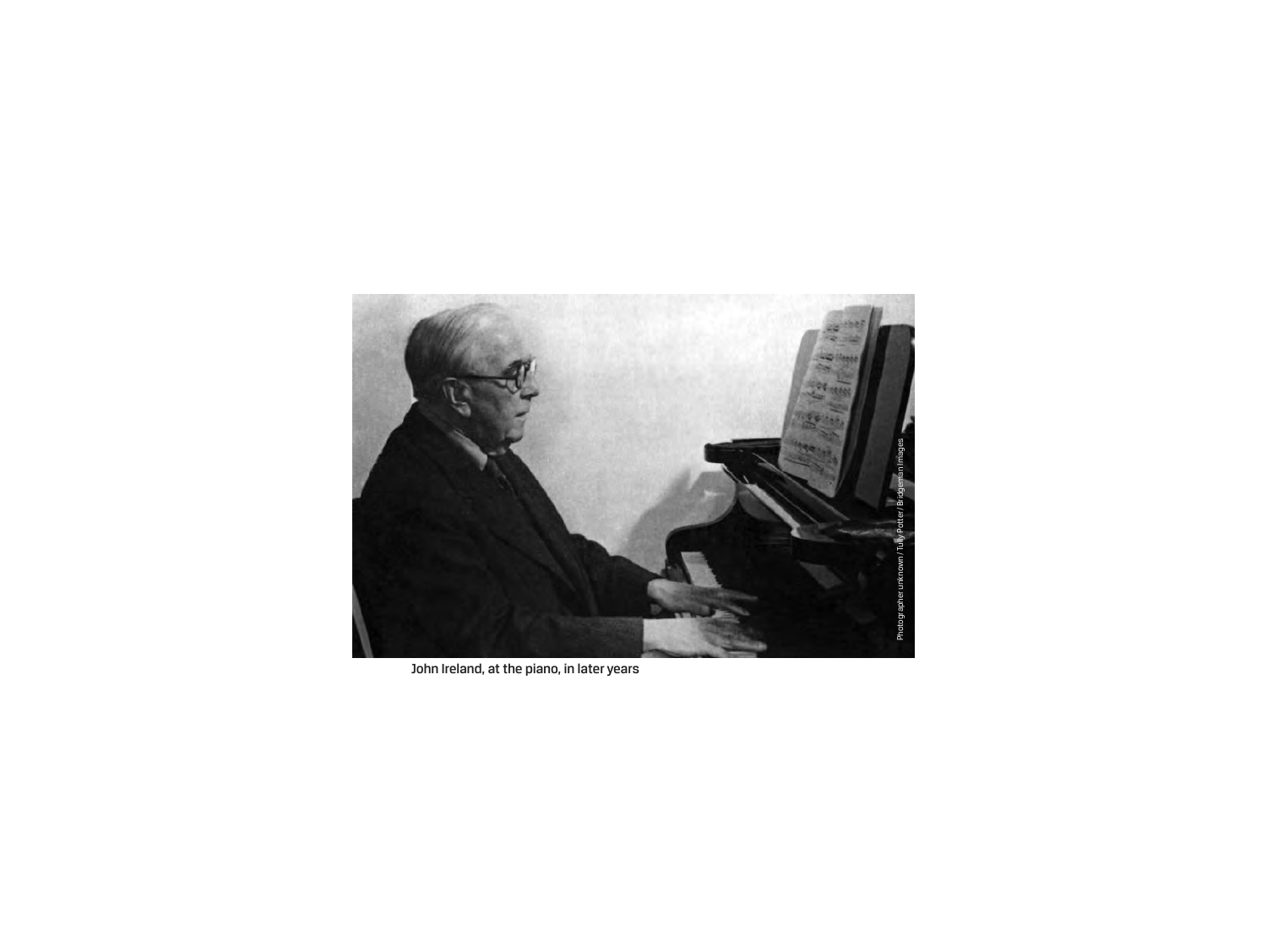# John Ireland (1879-1962)

#### 1 Satyricon (1946) 8:32 **Overture**

To Julian and Anna

 *'I... am resolved to be as good as my Word, being so met to our Desires; not only to improve our Learning, but to be merry, and put life in our Discourse with pleasanter Tales.'*

– Burnaby's translation of *The Satyricon* of T. Petronius Arbiter

Allegro marcato – Andante –

 Poco meno, ma con moto sempre – Broader – Tempo I (scherzando) – Andante sostenuto – Tempo I – Poco meno, ma con moto sempre – Broader – Tempo I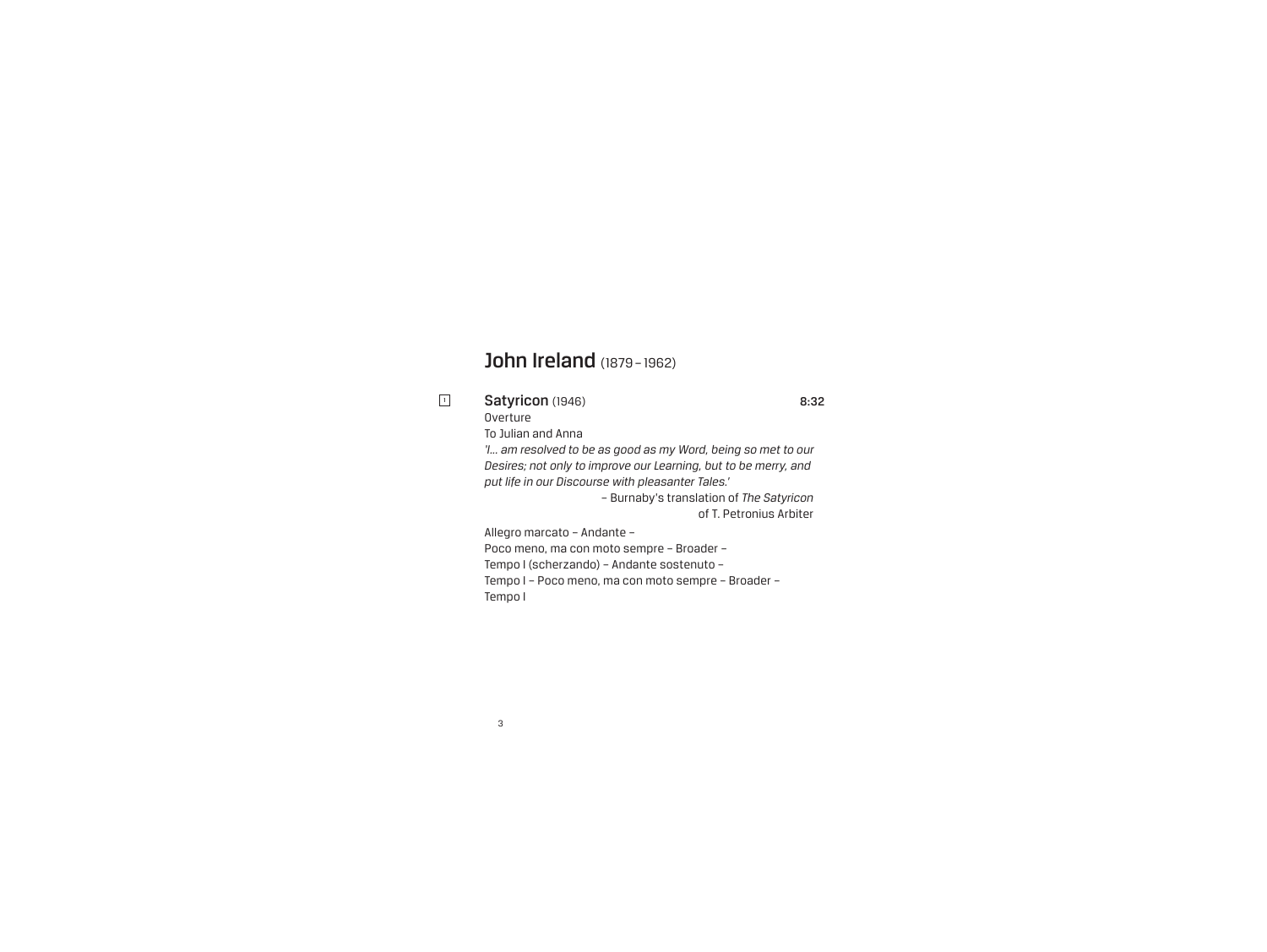|                   |              | A Downland Suite (1932)                                         | 17:01 |
|-------------------|--------------|-----------------------------------------------------------------|-------|
|                   |              | for Brass Band                                                  |       |
|                   |              | Transcribed for Strings by John Ireland (1941: II, III)         |       |
|                   |              | and by Geoffrey Bush (1978: I, IV)                              |       |
|                   |              | To my friend Kenneth Wright                                     |       |
| 同                 | $\mathbf{L}$ | Prelude. Allegro energico - Easily - Meno mosso -               |       |
|                   |              | A tempo                                                         | 4:14  |
| $\boxed{3}$       | Ш            | Elegy. Lento espressivo                                         | 4:35  |
| $\boxed{4}$       | Ш            | Minuet. Allegretto grazioso                                     | 4:32  |
| $\lceil 5 \rceil$ | IV           | Rondo. Poco allegro - Molto sostenuto, poco meno mosso -        |       |
|                   |              | Vivace gioviale - Avanti - Con anima, più mosso                 | 3:28  |
|                   |              |                                                                 |       |
| ब                 |              | <b>Mai-Dun</b> $(1920 - 21)$                                    | 10:46 |
|                   |              | Symphonic Rhapsody                                              |       |
|                   |              | for Orchestra                                                   |       |
|                   |              | Allegro energico - Broader time - Più tranguillo - Meno mosso - |       |
|                   |              | Tempo I - L'istesso tempo - Largamente -                        |       |
|                   |              | Tempo I - Meno allegro quasi Maestoso - Tranquillo -            |       |
|                   |              | Maestoso al Fine                                                |       |
|                   |              |                                                                 |       |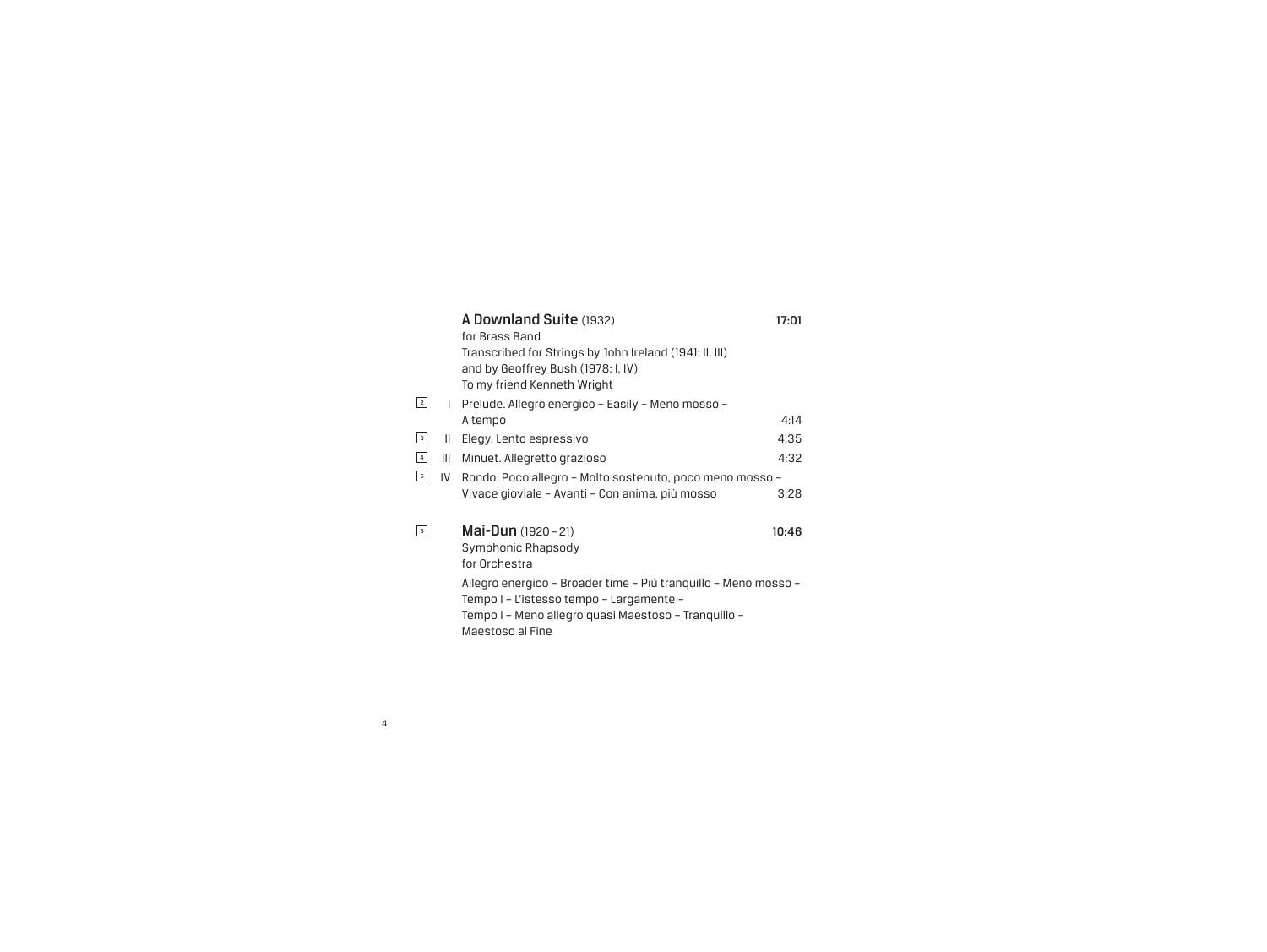#### 7 The Forgotten Rite (1913) 7:09 Prelude

 Lento e mistico – Poco più lento – Largamente ed appassionato – In tempo – Lontano possibile – Adagio

#### 8 **A London Overture** (1936) 12:02

for Orchestra

5

 for Orchestra In memory of Percy G. Bentham. Sculptor and Friend – died June 1936.

 Andante moderato – Allegro brioso – Meno mosso – Lontano – Tempo d'Allegro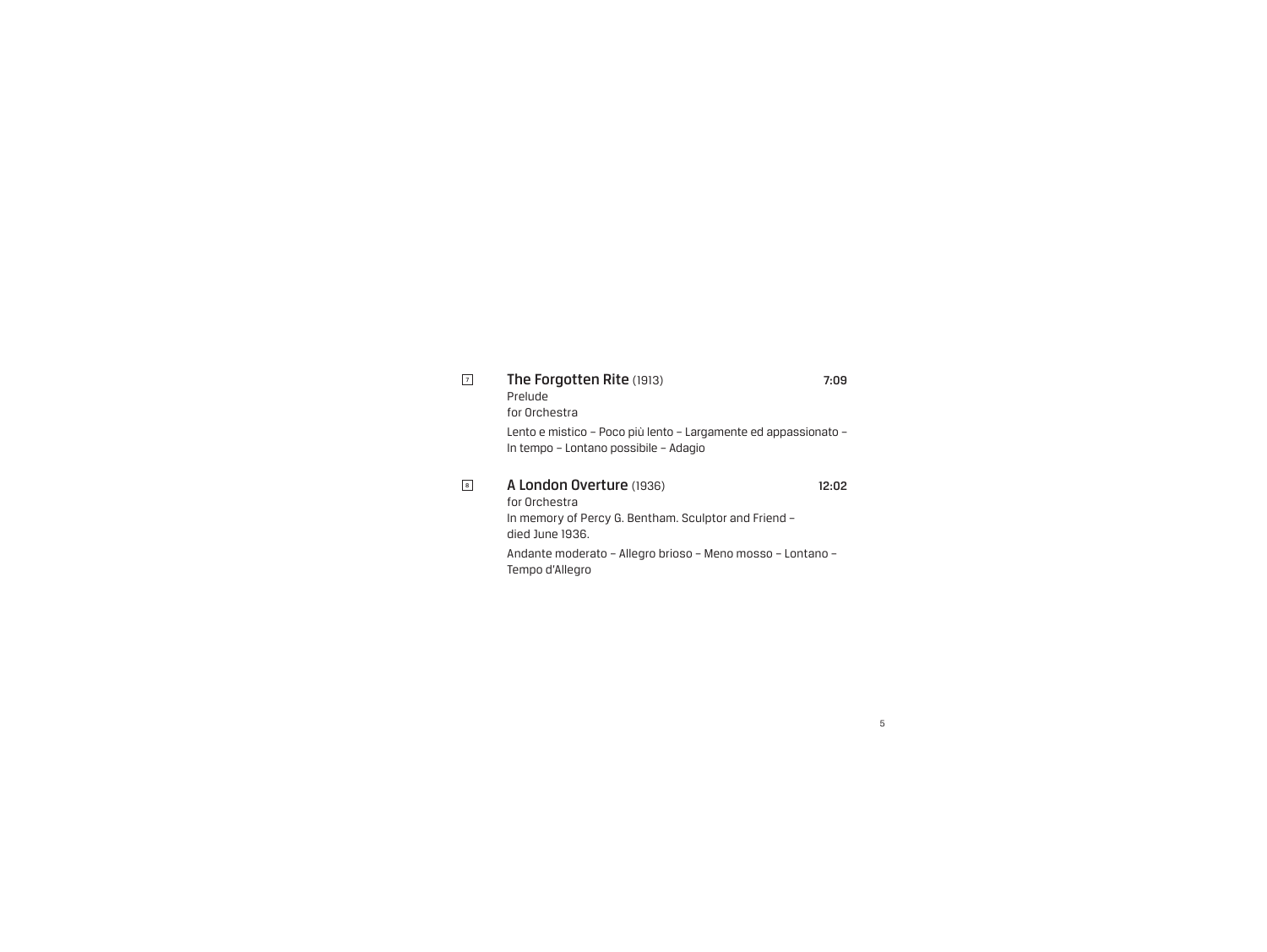| 9 | <b>The Holy Boy (1913)</b>                         | 2:59 |
|---|----------------------------------------------------|------|
|   | A Carol of the Nativity                            |      |
|   | Prelude for Piano                                  |      |
|   | Arranged 1941 by the Composer for String Orchestra |      |
|   | Andante tranquillo                                 |      |

10 **Epic March** (1941 – 42) 8:45 EPIC (*adj.*). *Concerning some heroic action or series of actions and events of deep and lasting significance on the history of a nation or a race.* Nuttall's Standard Dictionary Allegro energico – Largamente – Tempo I – Largamente maestoso – Tempo I

TT 67:16

 Sinfonia of London John Mills leader John Wilson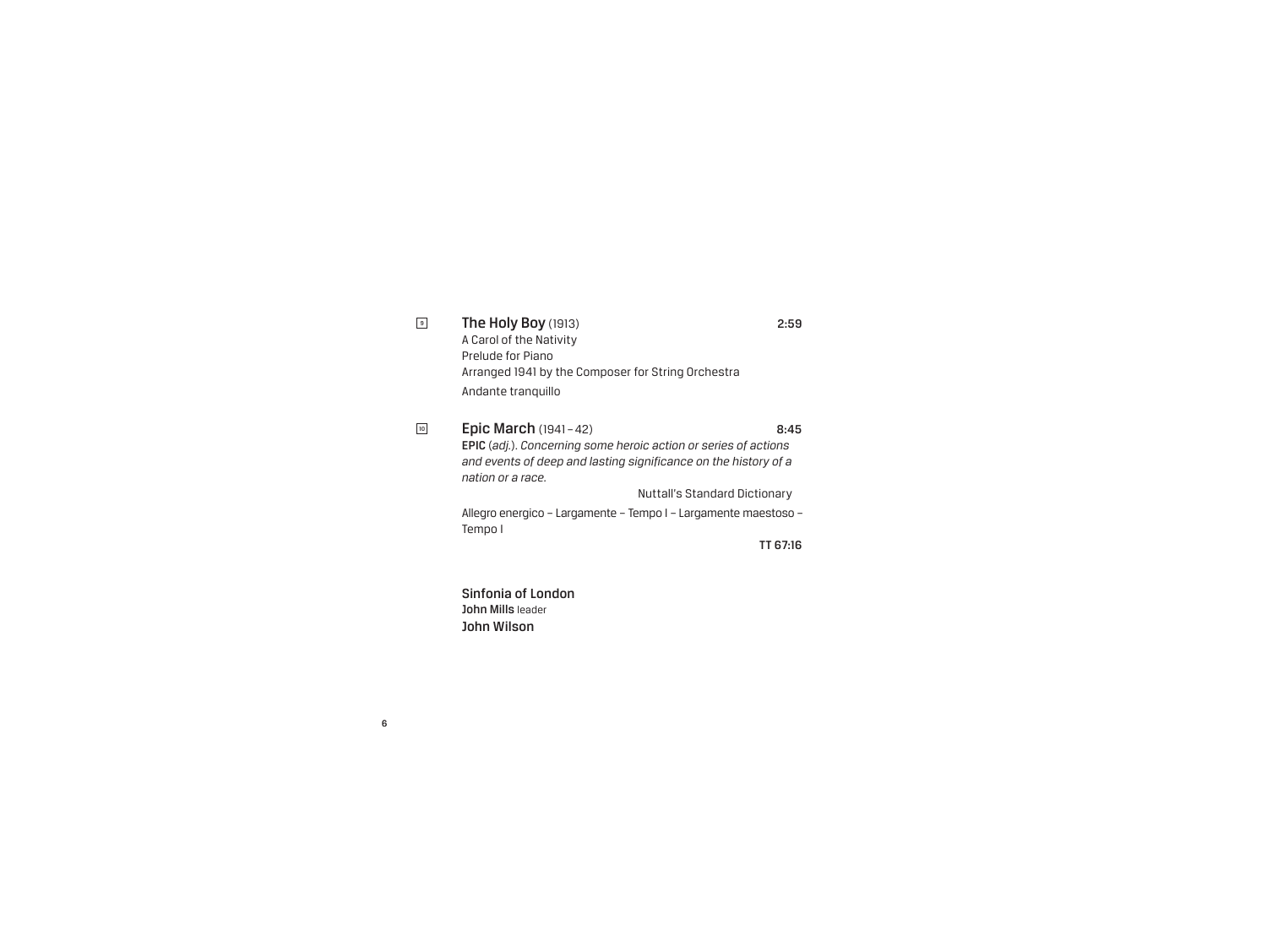# Ireland: Orchestral Works

#### Early years: 1879– 1914

Born in Bowdon, Cheshire, on 13 August 1879, John Ireland entered the Royal College of Music aged fourteen, where he was taught by Frederick Cliffe (piano), Sir Walter Parratt (organ), and Charles Villiers Stanford (composition). His progress was rapid: in 1896 he was appointed assistant organist of Holy Trinity, Sloane Street, and in 1898 became a Fellow of the Royal College of Organists. On leaving the Royal College, in 1901, he worked mainly as an organist, choirmaster, and pianist: in 1900 he had become organist of St Jude's, Chelsea, and four years later became organist of St Luke's, Chelsea, an appointment which he would hold until 1926. Awarded a B.Mus. from Durham University, in 1908, he established his credentials as a composer with the Phantasie Trio (1906), Violin Sonata No. 1 (1908–09), and the anthem *Greater Love Hath No Man* (1911), as well as songs and works for piano. In 1913 he composed *The Forgotten Rite*, for orchestra, and two of his most popular works, the song *Sea Fever*, and 'The Holy Boy' for piano.

The Forgotten Rite

For Ireland, specific places were a potent

source of inspiration, particularly those to which he was drawn again and again – the Channel Islands, Dorset, and the west Sussex downs. His love of these landscapes was also rooted in another aspect of his persona for, as his pupil Geoffrey Bush recalled, Ireland had a

feeling for place, or rather places; and that very rare thing, a sense of the immanence of the past – in other words a past so close to the present as to be immediately perceptible by a sensitive person on the lookout for it.<sup>1</sup> Although Ireland was aware of this from an early age, it was a chance purchase, in 1906, of *The House of Souls* by Arthur Machen that crystallised it. Machen (1863– 1947) was a Welsh author and mystic known for his supernatural and horror fiction, who believed that strange past, pagan worlds co-existed with our own. Ireland and Machen corresponded with each other and later met.

Compositional stimulus arising from the Channel Islands (Ireland made annual visits from 1908 until 1914), as well as Machen, was

1 G. Bush. 'John Ireland: A Personal Impression'. *The John Ireland Companion* (The Boydell Press, 2011), p. 331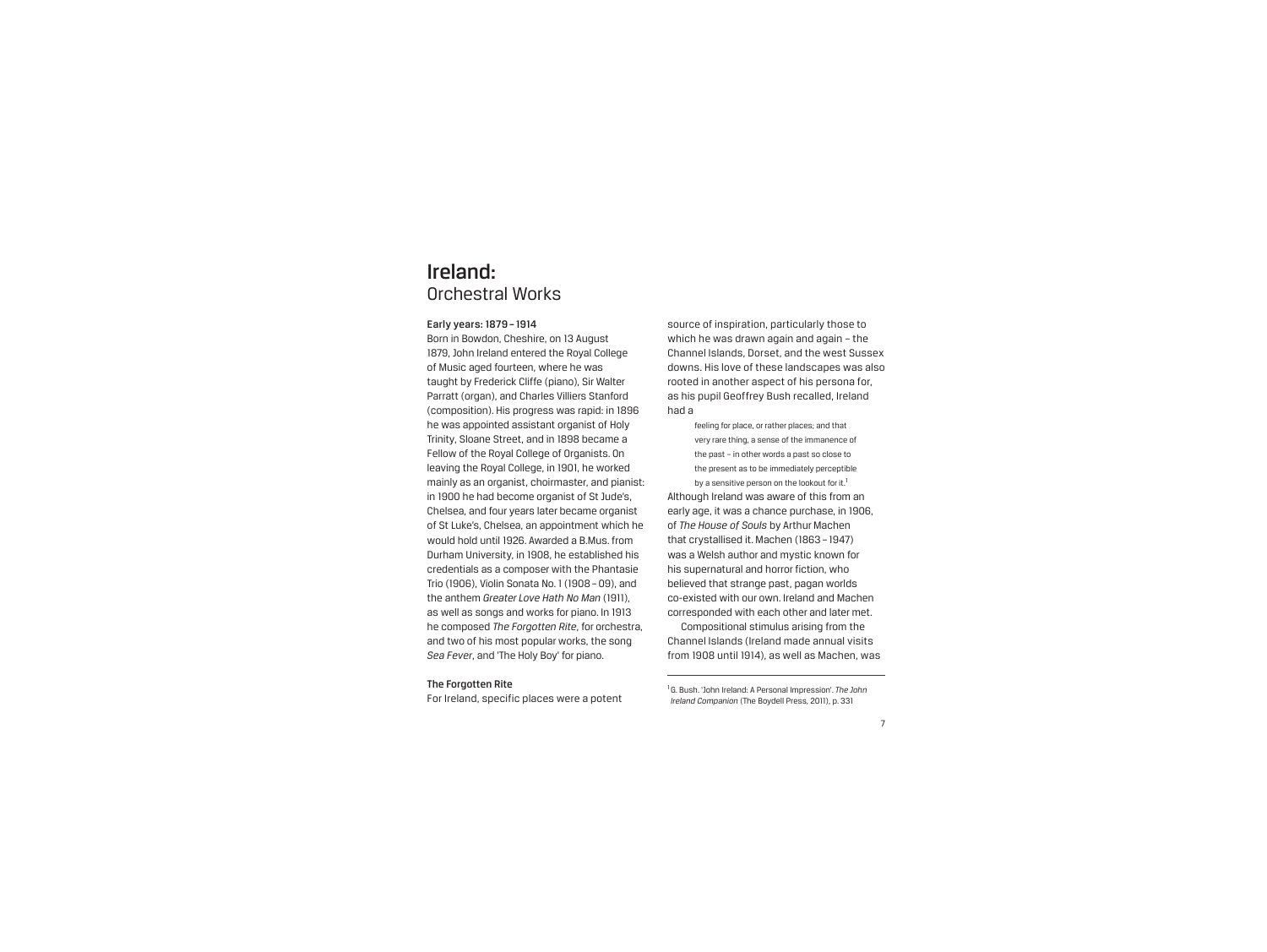first manifested in the piano works 'The Island Spell' and 'The Secret Ceremonies', from *Decorations* (1912–13). These were precursors of *The Forgotten Rite*, Ireland's first mature orchestral work, first performed at the Queen's Hall, London, on 13 September 1917, by the Queen's Hall Orchestra, conducted by Sir Henry Wood. The work is imbued with the aura of Jersey, its pagan and ancient resonances in particular, and Machen's writings. Several years later, in a letter to his friend Kenneth Wright, Ireland recalled the island's impact on him:

> It's a work I felt much about. I wrote it after being alone for 6 weeks in Jersey, and one felt so intensely, painfully, in fact, the indescribable beauty of the light, the sea, and the distant other islands. At that time, one felt that the very thinnest of material veils separated one from the actual Reality behind all this smiling beauty...<sup>2</sup>

Ireland described the work as a 'Prelude', doubtless alluding to *Prélude à l'après-midi d'un faune*, which Debussy had composed only nineteen years earlier. Both its composer and the work were a significant influence on Ireland as his music reached its maturity. Debussy's own stimulus, Mallarmé's poem 'L'Après-midi

d'un faune', which references Greek myth, is relevant too, as Fiona Richards has made a compelling argument that Ireland's undisclosed rite is related to worship of the god Pan.<sup>3</sup> There is also the possibility that the piece refers to ancient Celtic rites that fascinated Machen.

The work is cast in a ternary structure, brilliantly likened by Colin Scott-Sutherland to 'an arch-like mound or tumulus in music'.<sup>4</sup> Its opening uncannily mirrors Ireland's evocative description through soft timpani rolls, gently lapping string chords, and muted horns (an instrument which Ireland associated with the mystic and deep past). A tiny rising five-note phrase by the flute, suggesting panpipes, is like a summons from distant aeons. It becomes a core thematic motif that casts its spell over the music as it swells to its first climax. A delicate oboe melody initiates the central section which surges powerfully to an ecstatic, yet quiet climax with harp *glissandi*. The vision fades to a truncated return of the opening and the magical last ascent of the panpipe motif, on celesta.

#### The Holy Boy

The third of Ireland's Four Preludes for piano,

<sup>2</sup> F. Richards. *The Music of John Ireland* (Ashgate, 2000), <sup>4</sup> C. Scott-Sutherland. 'John Ireland: A Life in Music'. *The John Ireland Companion*, p. 11

p. 69

<sup>3</sup> *Ibid*.

<sup>8</sup>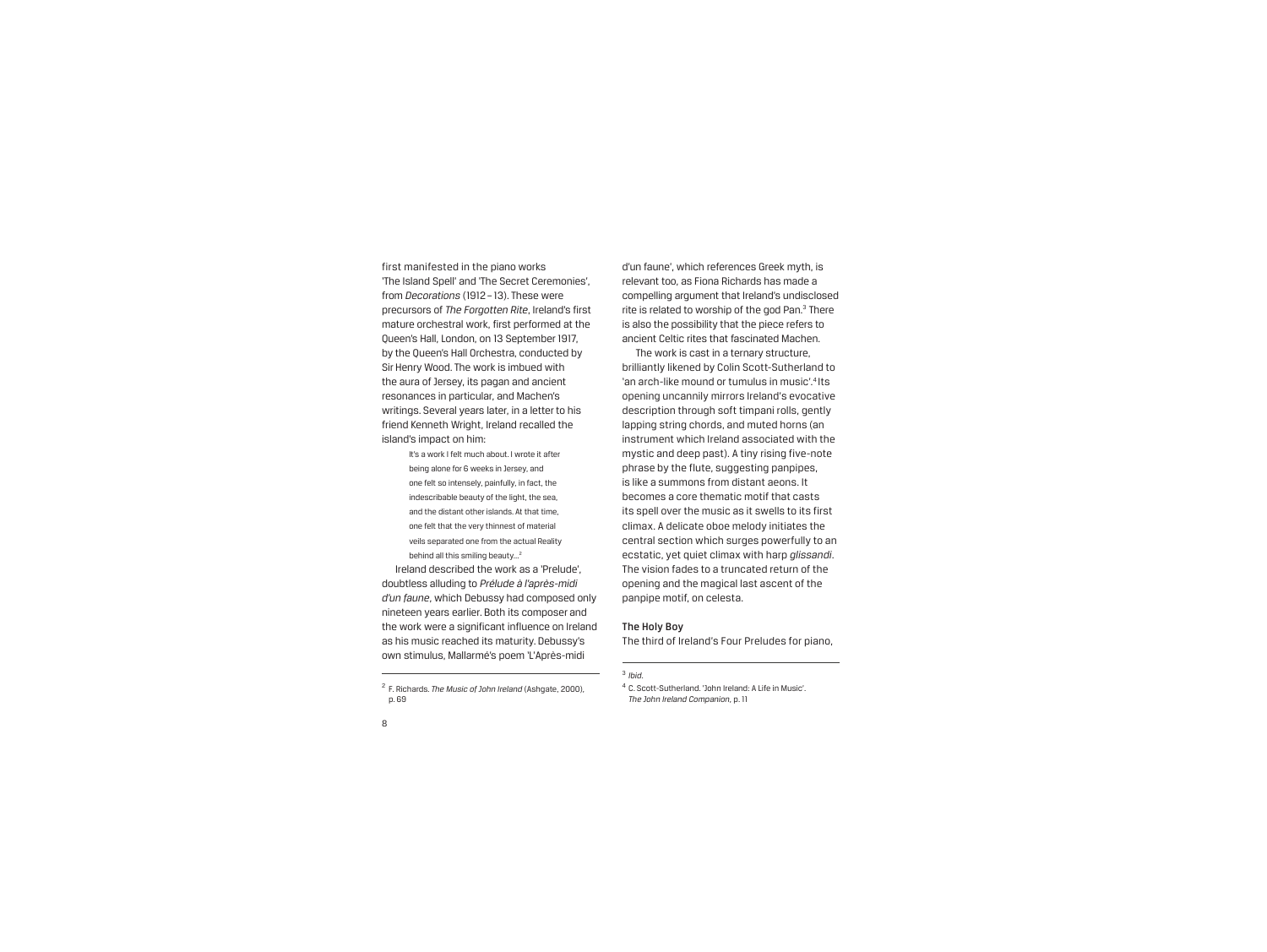'The Holy Boy', was composed on Christmas Day 1913, its title later amplified as 'A Carol of the Nativity'. On the face of it, the piece is a charming lullaby for the Christ child; however, there is a subtext, for the title also referred to Robert (Bobby) Glassby who, like several other choristers at St Luke's, became Ireland's protégé. Adorning the composer's studio was a bust of the boy's head, sculpted by Glassby's father; Ireland cherished it to his dying day. Though it was originally published in 1917, Ireland made several arrangements of 'The Holy Boy', including a choral version, setting words by Herbert Brown, in 1938, and in 1941 he scored it for strings.

#### World War I and the 1920s

Unfit for military service, Ireland did not find his career interrupted by the First World War. In 1915 he purchased 'The Studio', 14A Gunter Grove, which would become his London home for thirty-eight years. The première of his Second Violin Sonata (1915– 17) was given in 1917 by the violinist Albert Sammons and pianist William Murdock, both performing in uniform. It caught the public as well as the critical imagination in an extraordinary way: its initial print run sold out before publication and nine performances rapidly followed. Overnight, Ireland became famous, his reputation fully established.

From 1923 to 1939 Ireland was Professor of Composition at the Royal College of Music where his pupils included Alan Bush, Benjamin Britten, Humphrey Searle, and Richard Arnell. Although the likelihood is that Ireland was gay, it seems that this was a situation he could not acknowledge. In 1926 he embarked on a disastrous marriage, which was annulled two years later. A subsequent deep friendship with his pupil Helen Perkin, for whom he wrote his Piano Concerto (1930), also ended painfully. Apart from *Mai-Dun* (1920–21), also to this period belong his well-known hymn *Love Unknown* (1919), the Piano Sonata (1918–20), the Cello Sonata (1923), and the song cycles *The Land of Lost Content* (1920–21) and Five Poems (1926), respectively setting Housman and Hardy.

#### Mai-Dun

During the 1920s, Dorset became a favourite haunt for Ireland, witnessed in his music through his Hardy settings, as well *Mai-Dun*, his 'impressions of the hill fortress of that name', as he wrote to the composer George Lloyd. (Rather than using the established name of the earthworks, Maiden Castle, Ireland adopted the spelling which Hardy had used in his novel *The Mayor of Casterbridge*.) Initially titled simply 'Symphonic Rhapsody', the work was sketched in 1920, completed in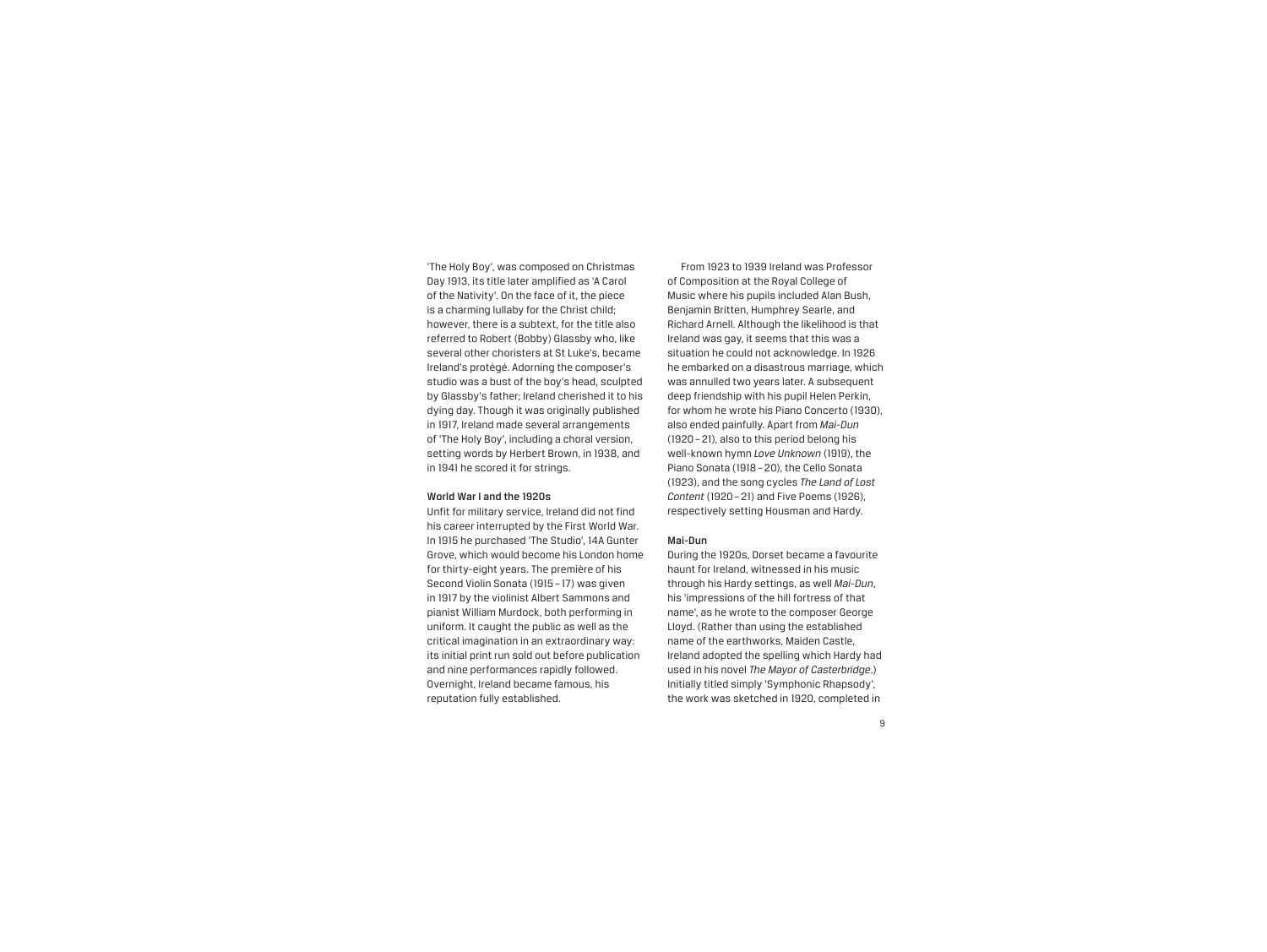November 1921, then first performed by the Goossens Symphony Orchestra, conducted by Eugene Goossens, at the Queen's Hall on 12 December that year. When it was first printed, Ireland added 'Mai-Dun' to the title.

Once again, it is the *genius loci* of a place that Ireland captures, somewhere inhabited by humans for millennia, through times of war and peace. It reflects, too, his (and Machen's) belief in the co-existence of past and present, as he commented in the same letter to Lloyd:

> As was said some two thousand years ago, there are two kinds of people – the children of this world & the children of light.

There is a deeply atavistic quality to this work, which begins without any preamble, the initial fast section plunging straight in with a rugged rhythmic figure on unison strings (Ireland called it 'grim and bleak'). There is a sense of stoicism, too, about this idea which is heard in different guises, for instance to sinister effect when played *col legno*. After a climax the tempo slackens as the cor anglais initiates a tranquil section, the talismanic horn against muted strings announcing a theme that exudes past times. Ireland drives this material to a rich harmonic climax, then ushers in a development in which both the rhythmic and lyrical ideas of the preceding sections are combined, and which

includes a soaring melody on violins and flutes. With the fanfares of the shortened recall of the opening, the music reaches its point of triumph, an image in vivid orchestral colour of the indomitable resilience of the human spirit.

#### The 1930s

During the 1930s, alongside his career as a pianist and teacher, Ireland now regularly responded to commissions: *A Downland Suite* (1932) and *Comedy Overture* (1934) were composed at the behest of the national brass band championships; for the BBC, he composed his choral cantata *These Things Shall Be* (1937), and, for the Canterbury Festival, the *Concertino Pastorale* (1939). During the thirties the Piano Concerto established its place as the most successful piano concerto composed by any British composer thus far. To these years also belong the completion of his song cycle *Songs Sacred and Profane* (1929–31), the *Legend* for piano and orchestra (1933), dedicated to Machen, *A London Overture* (1936), and Piano Trio No. 3 (1938). In 1939, with his friend John Longmire, he moved to Guernsey, intending possibly to settle there permanently.

#### A Downland Suite

According to Norah Kirby, his devoted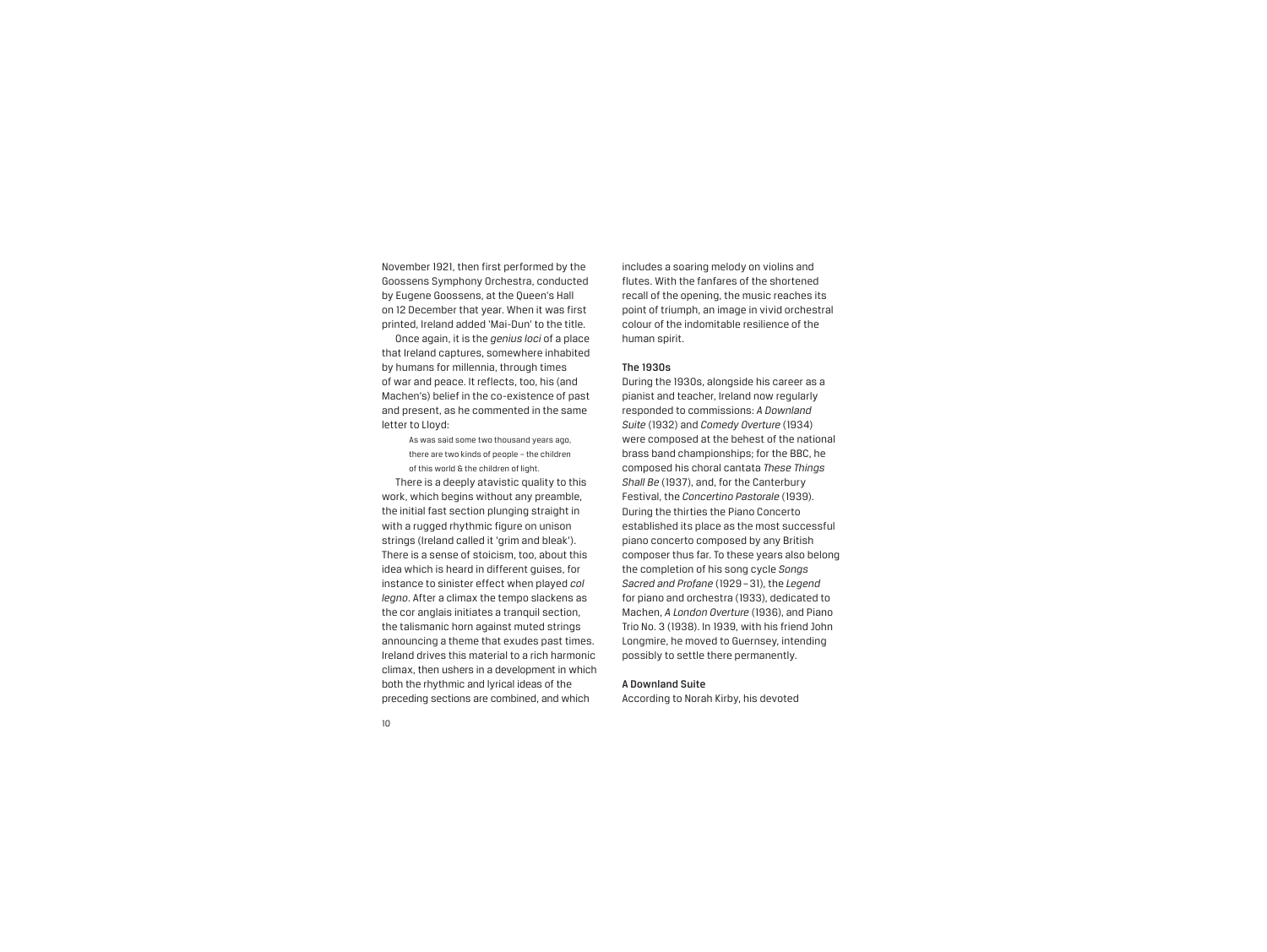housekeeper and assistant from the late 1940s until his death, Ireland first visited Chanctonbury Ring and the South Downs in 1920. He was, she wrote in her memoir of the composer, 'captivated' by the landscape and with Ashington as his base he

> explored, and came to know intimately, the Downs from Steyning to Amberley. The tumuli and 'barrows' fascinated him.<sup>5</sup>

*A Downland Suite* was a commission from the National Brass Band Championships of Great Britain for its contest test piece in 1932, and it was premièred on 1 October that year. Ireland dedicated it 'To my friend Kenneth Wright', an influential member of the BBC's music hierarchy for over two decades, from the mid-1930s onwards. Geoffrey Bush explained that it had been the composer's intention to transcribe and revise the work for string orchestra, as Ireland felt it could be even more effective in this form. During 1939 and 1941, while in Guernsey, Ireland worked on the 'Minuet' and 'Elegy'; these were subsequently published in this order and first heard in a broadcast by the BBC Scottish Orchestra, conducted by Guy Warrack, under the title *Two Pieces for String Orchestra: Minuet and Elegy*, on 2 May 1942.

5N. Kirby. 'Appreciation and Biographical Sketch'. *Ibid*., p. 356

Curiously, Ireland never turned to the task of scoring the first and fourth movements; consequently, in 1978, the John Ireland Trust commissioned Bush to undertake the task. In doing so he reverted to the original sequence of the movements, and followed his teacher's lead

> in reconceiving the music as a composition for string orchestra, rather than making a literal re-arrangement of the brass band version.

The first performance of the completed version for string orchestra took place on 17 June 1981, given by the BBC Concert Orchestra, conducted by Christopher Adey. The title of the opening movement,

'Prelude', belies its character, as it is a full-blooded, cogently argued sonata structure with a vigorous first thematic idea, contrasted by a lilting tune heard first on solo violin. Built around a heartfelt arching melody, bringing Elgar to mind, the 'Elegy' is the emotional core of the suite, richly scored in eight parts. One of Ireland's most felicitous creations, the 'Minuet' is a gem of effortless loveliness. An exultant spring in its step, it is blessed with a beguiling melody that has just a hint of the seventeenth-century folksong 'Lavender's Blue' about it. The concluding 'Rondo' has a buoyant theme, created around imitative entries. Towards the end there is a

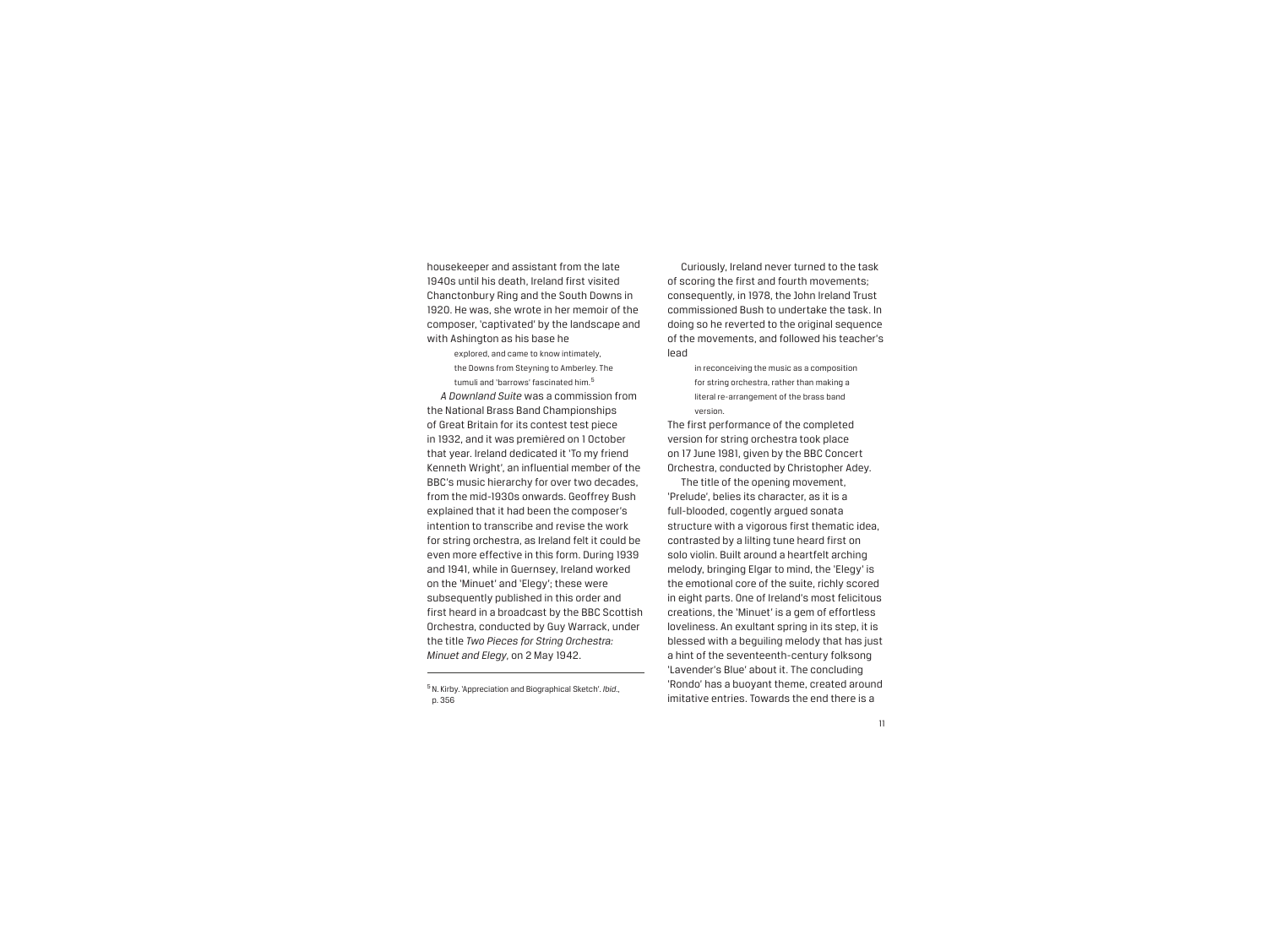sonorous return of the melody of the 'Elegy', after which the movement is capped by a whirlwind, jovial coda.

#### A London Overture

Apart from the rural landscapes which attracted Ireland, there was also a cityscape which fired his imagination: London, predominantly his base for sixty years. It was evinced in his *London Pieces* – 'Chelsea Reach', 'Ragamuffin', and 'Soho Forenoons' – for piano (1917 –20) and also in *A London Overture*. This had its origins in the *Comedy Overture*, of 1934. Two years later, Adrian Boult, then the BBC's Director of Music, suggested to Ireland that he orchestrate this brass band piece for the forthcoming Proms season. After some reworking of the original and under its new title, it was premièred by the BBC Symphony Orchestra, conducted by Sir Henry Wood, at the Queen's Hall on 13 September 1936. Ireland dedicated it to his greatly missed friend Percy Bentham, a sculptor who had suffered a freakish death after chemicals from a Japanese imitation Panama hat seeped into his skin and poisoned him.

According to Ireland's friend Charles Markes, the work, which follows a loose sonata form, was 'supposed to be about London after dark and a policeman exploring the byways with

a lantern'. Certainly, the atmospheric slow opening section, dark, even sinister, reflects this. Cellos and double-basses adumbrate the main theme of the ensuing *Allegro brioso* which is reached via a clarinet solo. The cheery, indeed cheeky main theme, played by violins and violas, came to Ireland while he was travelling 'upstairs' on a number 9 bus, on his way to the Royal Albert Hall, as the conductor below called out, 'Dilly-Picca-dilly'. The nonchalant contrasting theme is given to the oboe, after which the music of the introduction briefly returns.

This is followed by Ireland's threnody for Bentham, a horn solo of great beauty, accompanied by muted strings quoting from Schumann's 'Widmung', the first song from *Myrthen*, Op. 25, which opens with the words 'Du meine Seele, du mein Herz' (You my soul, you my heart). Whereas this is perfectly logical in the context of Bentham's death, the Schumann quote had already appeared in *Comedy Overture*, where it may have referenced the deteriorating relationship between Ireland and Helen Perkin. A shortened recapitulation, the 'Picca-dilly' theme to the fore, supported by an exuberant viola figure, hurtles the music to its conclusion. In his programme note, Ireland stated that he wished the overture to be regarded as the fourth of his *London Pieces*.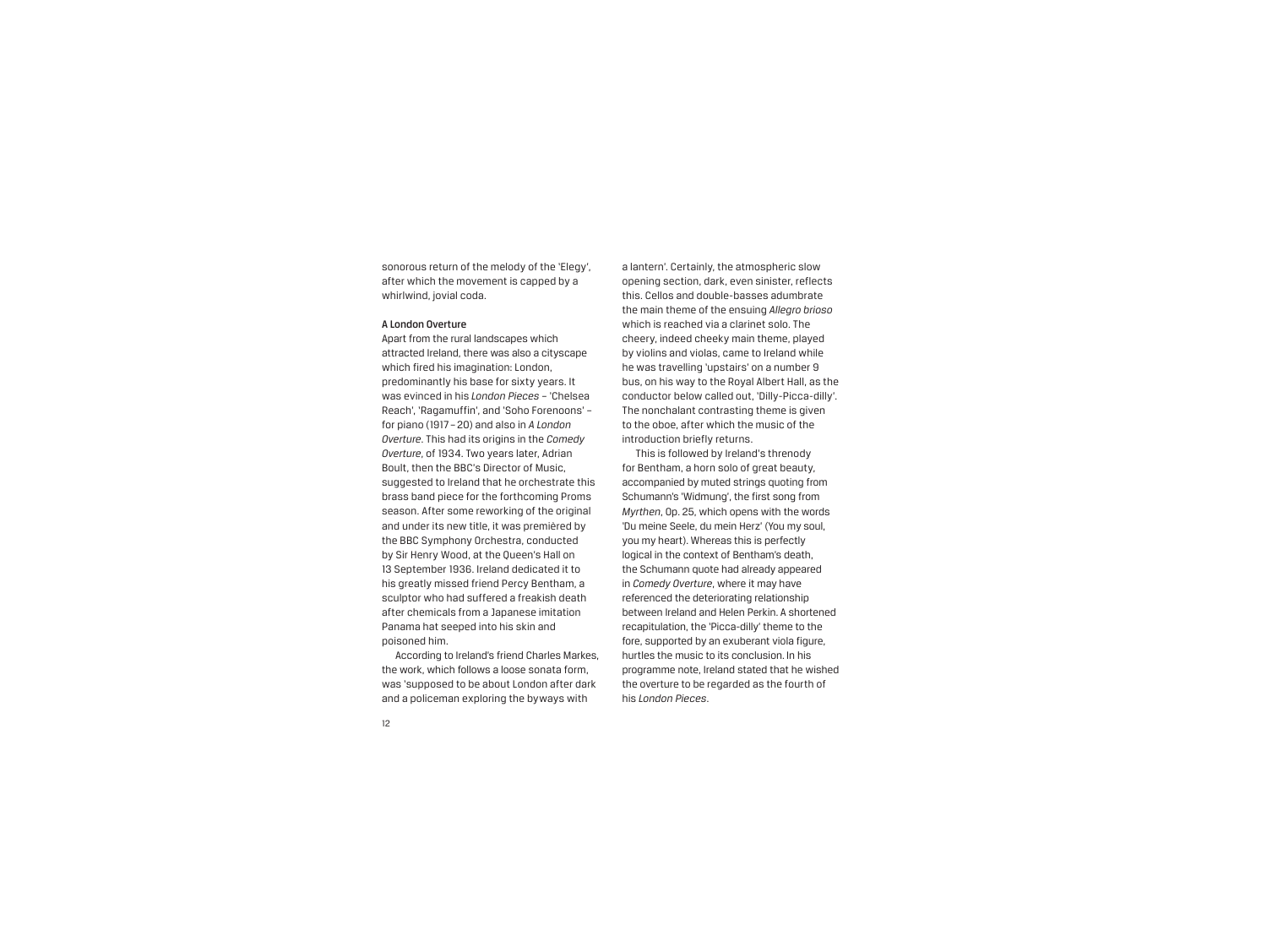#### World War II and last years: 1945– 1962

Ireland lived on Guernsey for nearly a year, then escaped on the last ship to leave before the Nazi forces invaded. He brought with him the manuscript of another work inspired by the Channel Islands, *Sarnia: An Island Sequence* for solo piano (1940–41). During the war he composed the *Epic March* (1941 –42), the Fantasy Sonata for clarinet and piano (1943), and began his final orchestral work, the Overture *Satyricon* (1944–46). His last major work was the music for the feature film *The Overlanders* (1946). Thereafter he composed sparsely, his works including the contribution of a choral miniature, *The Hills* (1953), for the anthology *A Garland for the Queen*, assembled to mark the coronation of H.M. Queen Elizabeth II, and the *Meditation on John Keble's Rogationtide Hymn*, for organ (1958). In 1953 he moved to Rock Mill, Washington, in Sussex, from where he could look up to Chanctonbury Ring. Ireland died on 12 June 1962, and was buried at the Church of St Mary the Virgin, Shipley, West Sussex. Appropriately, his grave is marked by pagan sarsen stones from Dorset.

#### Epic March

In 1940, the wartime Ministry of Information, in charge of 'National Propaganda', made a proposal to the BBC that it commission a <sup>6</sup>L. Foreman. 'John Ireland and the BBC'. *Ibid.*, p. 214

patriotic march to raise the spirits of the nation in the dark first year of World War II. In November that year, Boult wrote to Ireland, asking him if he would be interested in writing such a piece. Ireland responded, expressing some reservations:

> 'P & C No 1' [Elgar's *Pomp and Circumstance* March No. 1]... is not what I feel is appropriate at the present time... What I have in mind is stern and purposeful rather than jolly and complacent.<sup>6</sup>

His proposal agreed, Ireland accepted the commission, composing the march during the ensuing sixteen months. A title, though, proved elusive, possibilities including a quote of Churchill's, 'Grim and Gay', as well as *The Liberators*, and even a bland 'March in C minor'. Finally, he opted for *Epic March*, the work's first performance given on 27 June 1942, the opening night of that year's Promenade Concerts, at the Royal Albert Hall, by the London Philharmonic Orchestra, conducted by Sir Henry Wood.

Ireland headed the score with a definition of the word 'Epic' from *Nuttall's Standard Dictionary*:

> EPIC (*adj.*). Concerning some heroic action or series of actions and events of deep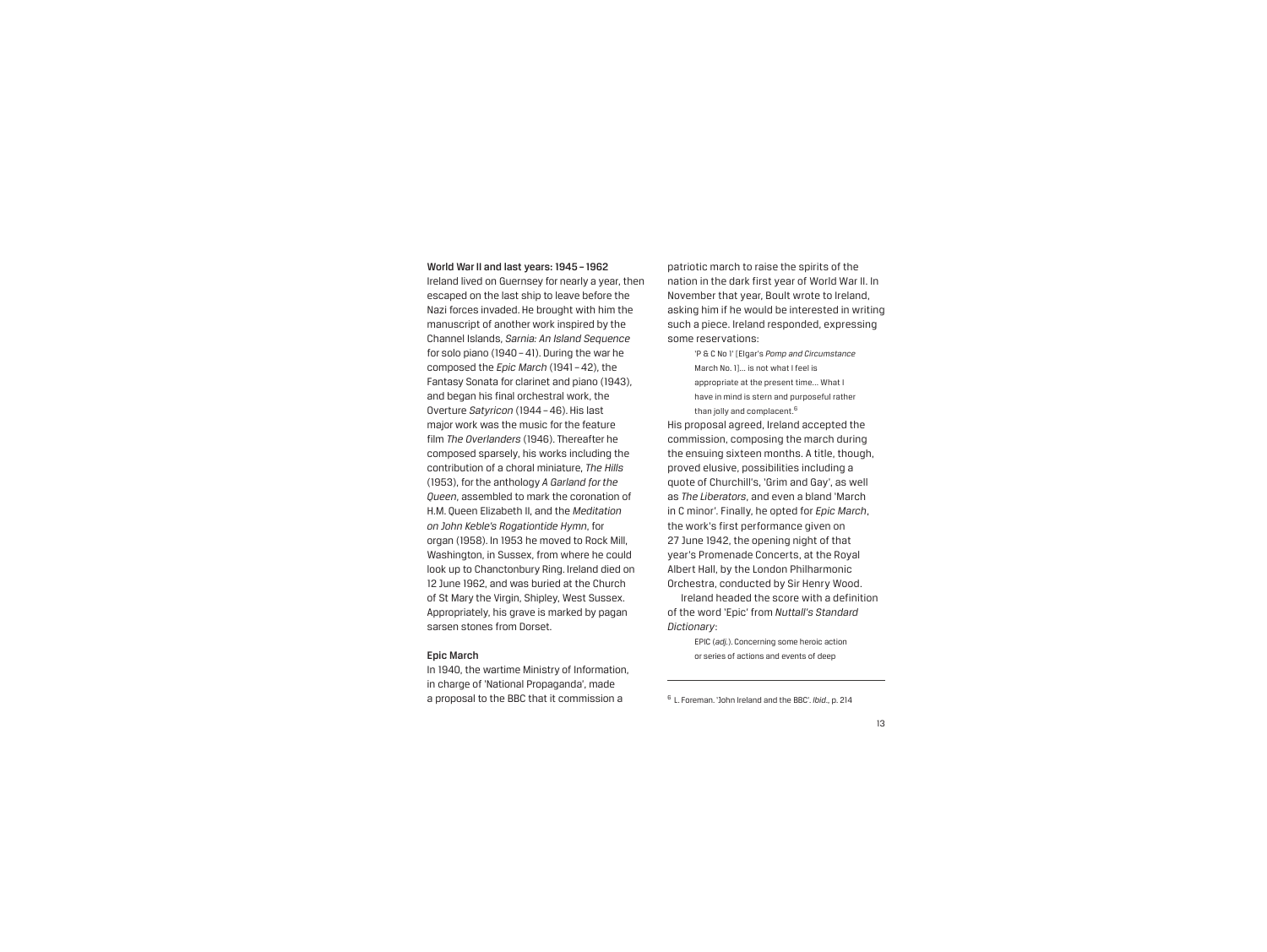and lasting significance on the history of a nation or a race.

All in all, how effectively Ireland responded to his brief. During 1940, the V for Victory campaign had been launched and Ireland pointed out that the Morse Code rhythm for the letter V permeates the opening of the march. The main theme, initially on the violins and violas, is determined, totally fulfilling what Ireland set out to achieve; later the horns add a dash of defiance. For the trio section, again led by the strings, Ireland composed a melody of sturdy, resolute nobility, which, after a return of the march, concludes the piece, majestically orchestrated, in a spirit of optimism.

#### Satyricon

Ireland was extremely well read, literature being another fertile source for his music. The Overture *Satyricon* is an example, arising from a favourite author, the Roman Gaius (or, in some sources, Titus) Petronius Arbiter, a courtier of Nero, whose satirical tale *The Satyricon* Ireland, so the composer wrote in his programme note, 'had come to know from Burnaby's quaint translation of the Latin text'. Ireland continued, The music describes no particular scenes

or episodes, but was prompted by the author's description of some of the vagabond and carefree adventures and

escapades of the three Roman youths around which the story revolves – Encolpius, the narrator of the story, his friend Ascyltus and their attendant, Gito. Commissioned by the BBC, the overture received its première at a Promenade Concert on 11 September 1946, at the Royal Albert Hall, with the BBC Symphony Orchestra, conducted by Constant Lambert. Ireland dedicated the work to Julian Herbage and Anna Instone as a wedding present. As writers and broadcasters, they were wellknown figures of the day, jointly editing the radio programme *Music Magazine* from 1944 to 1973. Beneath the dedication, Ireland added a quote from *The Satyricon*:

I... am resolved to be as good as my Word, being so met to our Desires; not only to improve our Learning, but to be merry, and put life in our Discourse with pleasanter Tales.

The overture follows the outlines of sonata form, with a fast opening section that has a spirited rhythmic idea on the strings, accented by the timbre of the whip and redolent of comic adventure. In comparison, the contrasting theme is a relaxed, sunny, flowing string melody that is quintessential Ireland. The opening ideas return, teasingly playful, before the tempo slackens for a central section in which,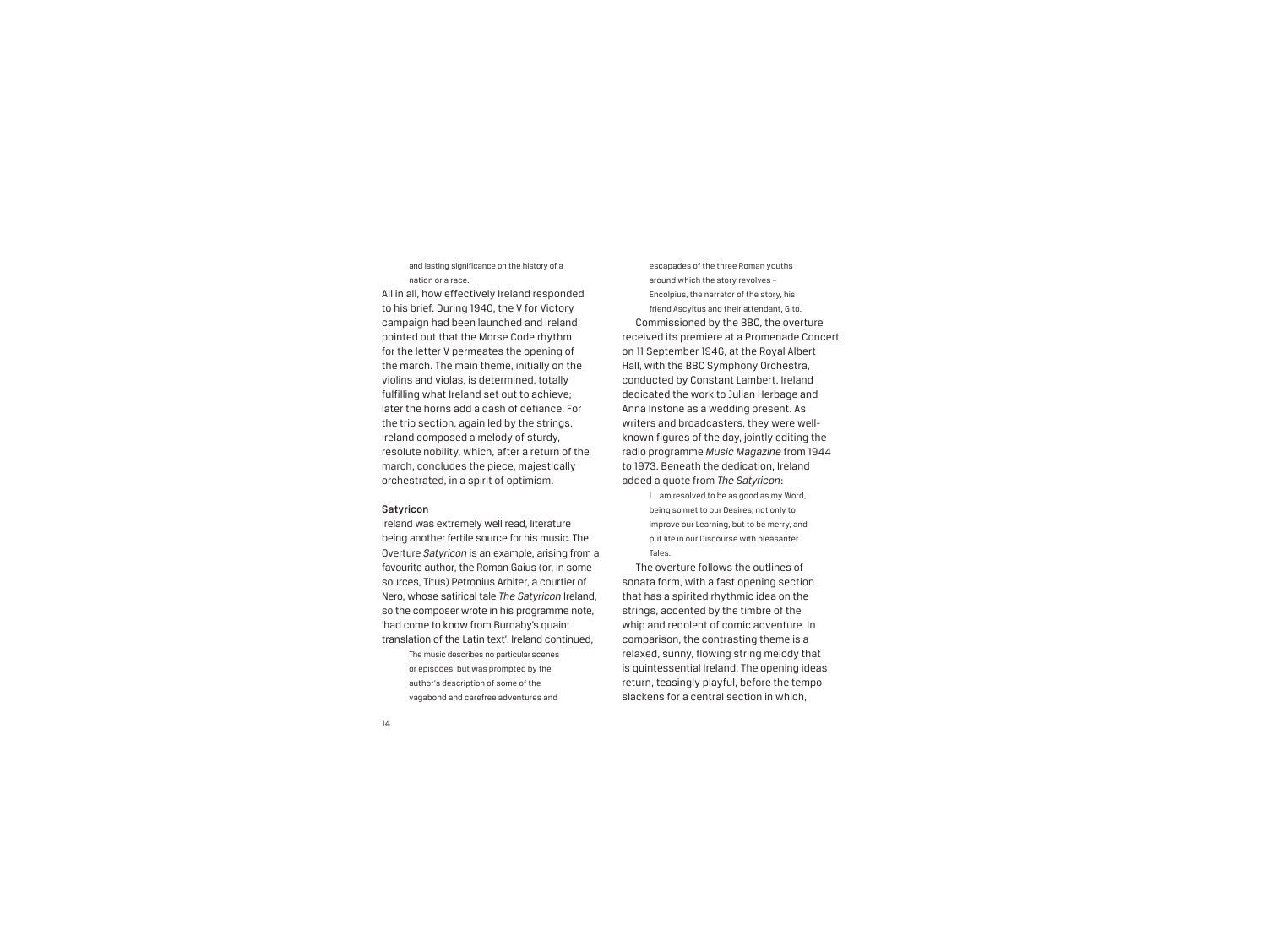rather than developing the thematic strands, Ireland introduces a new theme, for clarinet, a long-breathed lyrical open-air melody with wide intervals. Ireland conceived it for the finest clarinettist of his generation, Frederick Thurston, for whom he also had written his Fantasy Sonata. The adventures continue with a recall of the main ideas. After the music has reached a climax the rascally characters take their bow.

#### © 2022 Andrew Burn

Sinfonia of London rose to fame in the 1950s as the leading recording orchestra of the day, appearing in the musical credits of more than 300 films, including the 1958 soundtrack by Bernard Herrmann for Hitchcock's *Vertigo*, and on countless gramophone records, among them Sir Colin Davis's first discs of Mozart symphonies and Sir John Barbirolli's celebrated recording of English string music. Relaunched in 2018 by the British conductor John Wilson, the orchestra brings together outstanding musicians who meet several times a year for specific projects. It includes a significant number of principals and leaders from orchestras based both in the UK and abroad, alongside notable soloists and members of distinguished chamber ensembles.

The orchestra's début recording, of Korngold's Symphony in F sharp (2019), received numerous five-star reviews, was nominated for a *Gramophone* Award, and won a 2020 *BBC Music Magazine* Award. *Escales*, the orchestra's second release, was devoted to French orchestral works and chosen as Disc of the Month by *Gramophone*.

Respighi's Roman Trilogy (2020) garnered the orchestra its second *BBC Music Magazine*  Award. The magazine concluded: 'Wilson and his hand-picked band of musicians continue to strike gold with almost anything they turn their hands to.' *MusicWeb International* said: 'I have never heard this music presented with such power and detail and sheer visceral excitement but also with such control and sophisticated balance – it is literally revelatory. This might just be one of Chandos' finest feats of engineering ever, showcasing the superlative and sophisticated playing of John Wilson's Sinfonia of London. A genuine triumph.'

2021 proved a milestone for Sinfonia of London, which that year released two further recordings and made its live début. *English Music for Strings* received a flurry of ecstatic reviews, *The Mail on Sunday* declaring it 'dazzling... some of the finest string playing ever put on disc by a British orchestra', and a disc of works by Dutilleux was described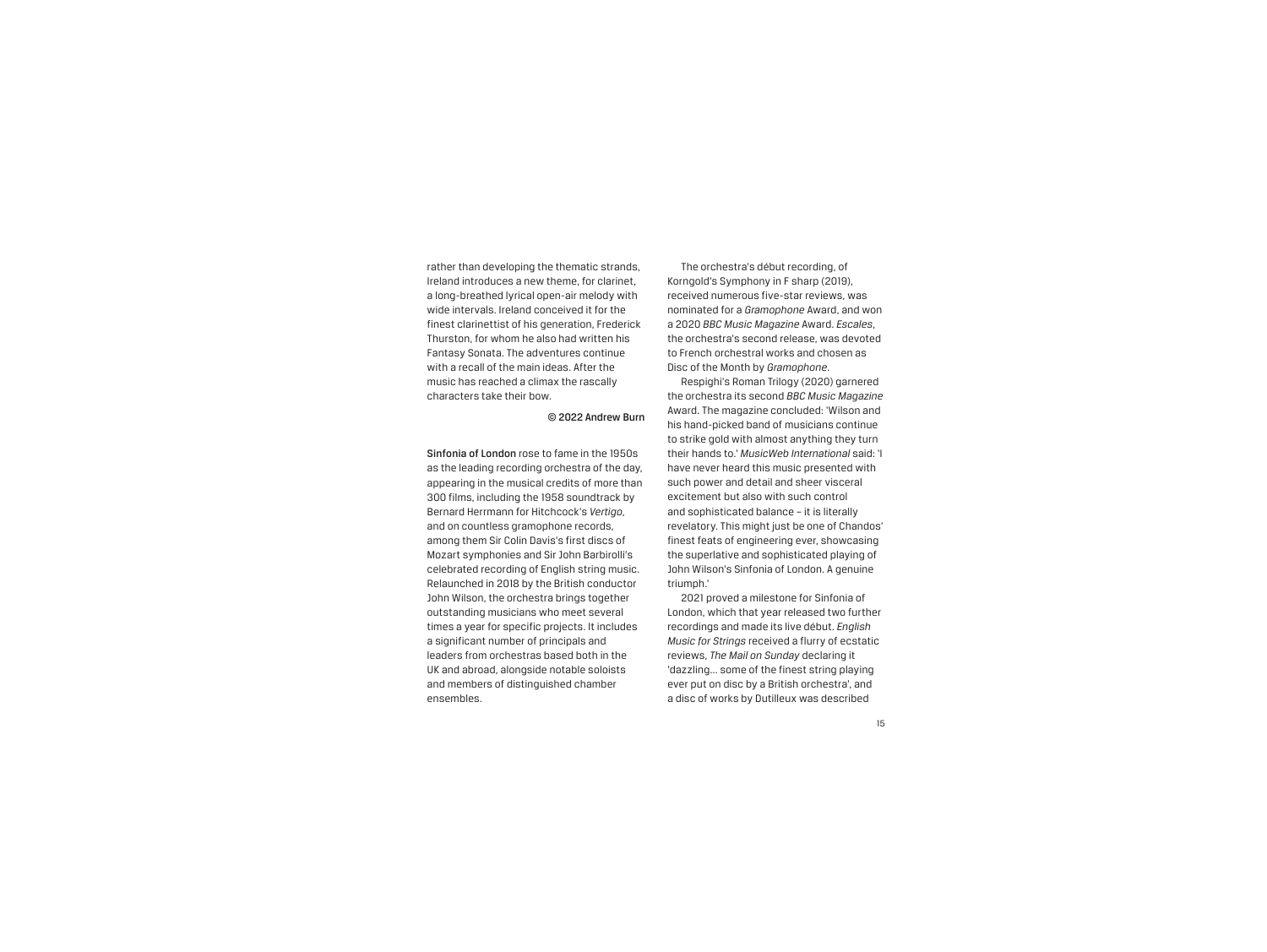by the *Financial Times* as 'bewitchingly played and imaginatively directed by Wilson'. The orchestra's live début at the 2021 BBC Proms, featuring Korngold's Symphony in F sharp, drew unanimous and outstanding critical reviews praising the 'revelatory musicmaking' (*The Times*) of Sinfonia of London at a 'game-changing concert' (*Arts Desk*), the performances 'truly outstanding' (*The Guardian*), and 'thrillingly alive' (*The Spectator*). www.sinfoniaoflondon.com

John Wilson is in demand at the highest level across the globe, working with some of the finest orchestras and opera houses. In the UK, he performs regularly at festivals such as the Aldeburgh Festival, Glyndebourne Festival Opera, and BBC Proms and with orchestras such as the London Symphony Orchestra, London Philharmonic Orchestra, Philharmonia Orchestra, BBC Philharmonic, City of Birmingham Symphony Orchestra, and BBC Scottish Symphony Orchestra with which he held the title of Associate Guest Conductor between 2016 and 2019. Elsewhere, his guest conducting takes him to the Deutsches Symphonie-Orchester Berlin, Royal Concertgebouw Orchestra, Budapest Festival Orchestra, Swedish Radio Symphony Orchestra, Royal Stockholm Philharmonic Orchestra, Gothenburg Symphony Orchestra, and Danish National Symphony Orchestra, among others.

Born in Gateshead, John Wilson studied composition and conducting at the Royal College of Music, where in 2011 he was made a Fellow. The Incorporated Society of Musicians awarded him its prestigious Distinguished Musician Award in March 2019 for his services to music, and in 2021 he was appointed Henry Wood Chair of Conducting at the Royal Academy of Music. He has assembled a large and varied discography which includes critically acclaimed recordings with Sinfonia of London, numerous recordings with the John Wilson Orchestra (which he founded in 1994), and series of discs with the BBC Scottish Symphony Orchestra, exploring works by Sir Richard Rodney Bennett, and BBC Philharmonic, devoted to the symphonic works of Aaron Copland and orchestral works of Eric Coates.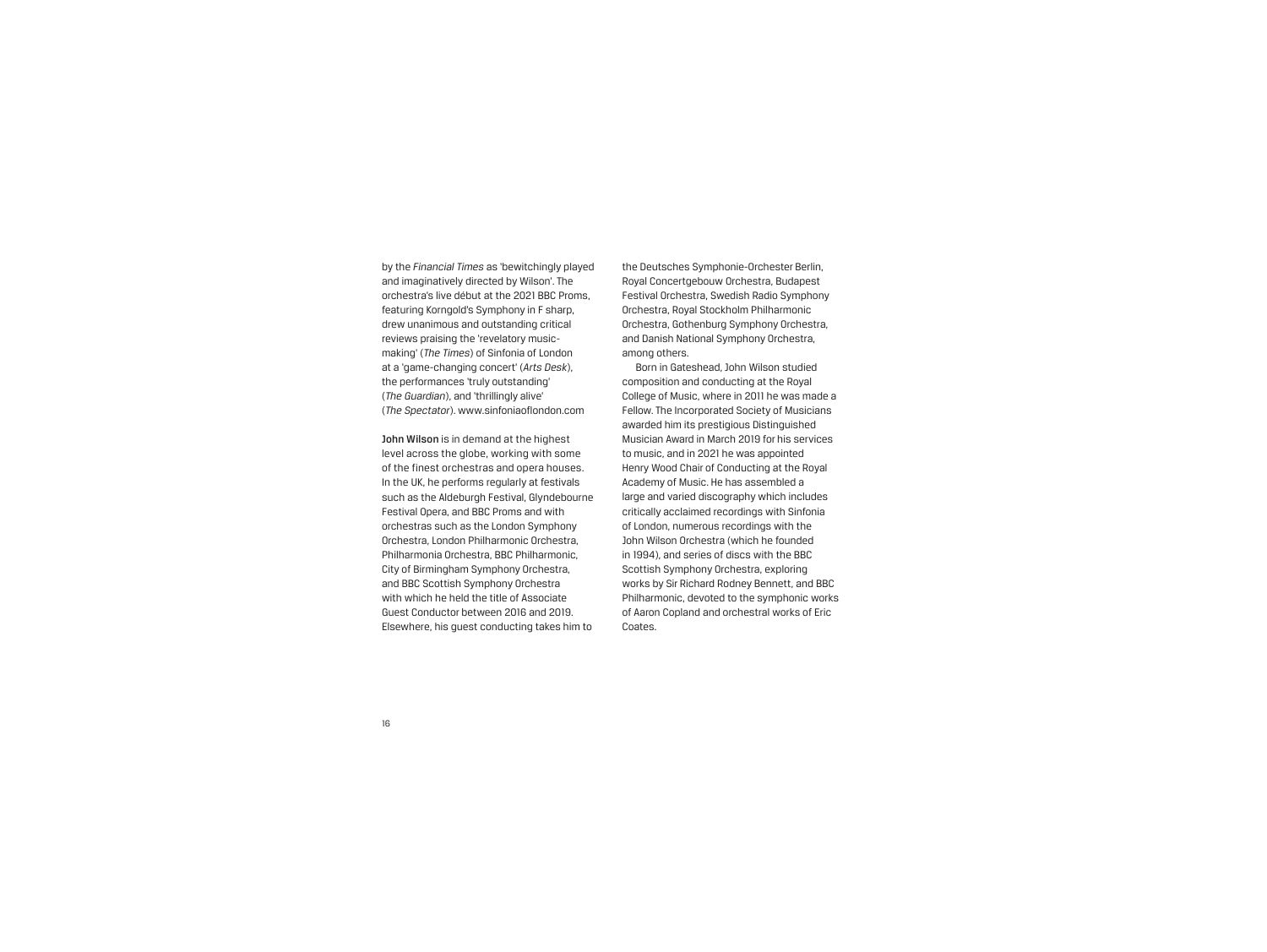

John Wilson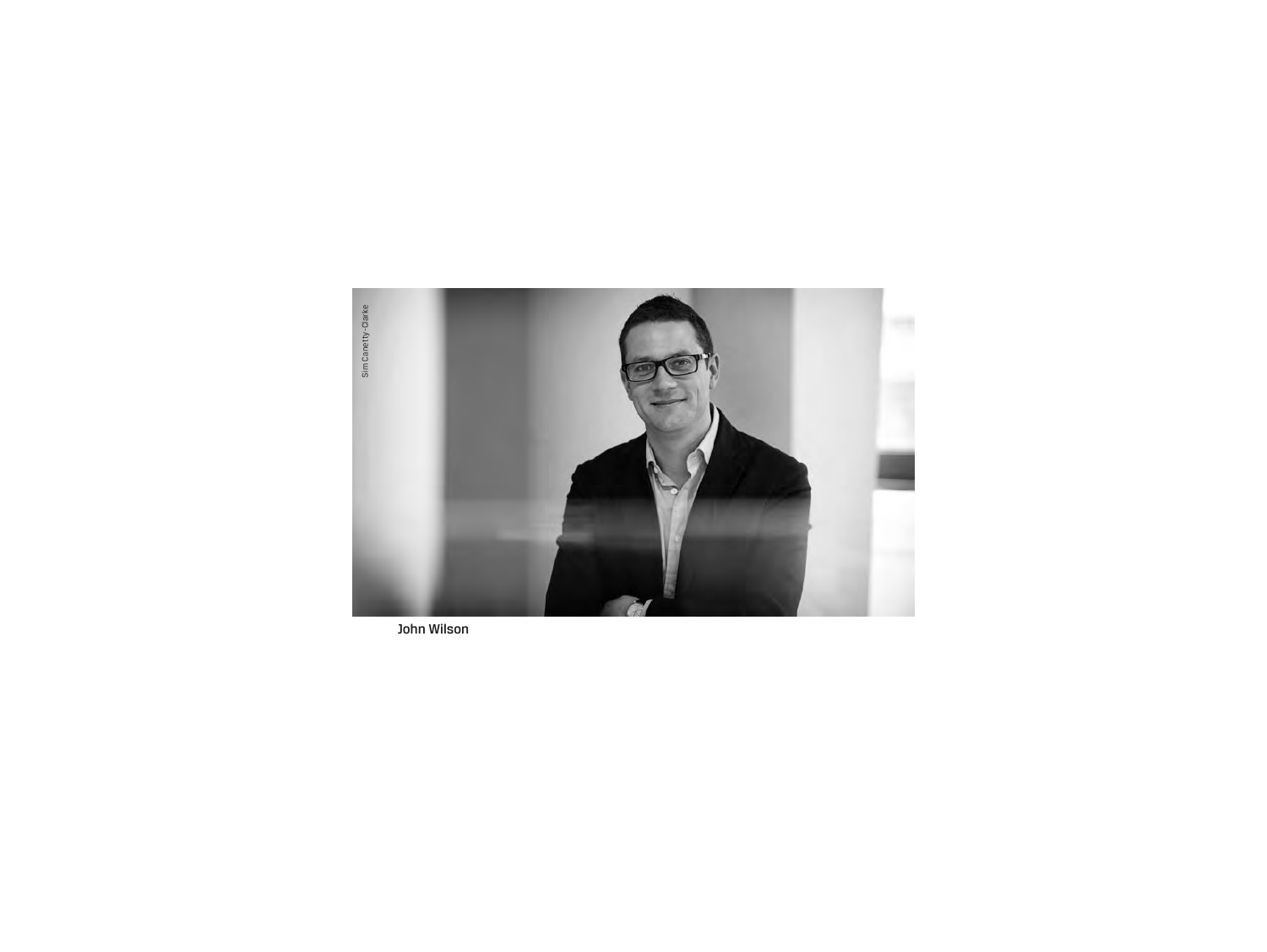# Ireland: Orchesterwerke

#### Die frühen Jahre: 1879– 1914

John Ireland wurde am 13. August 1879 in Bowdon in der Grafschaft Cheshire geboren und im Alter von vierzehn Jahren ins Royal College of Music aufgenommen, wo er bei Frederick Cliffe (Klavier), Sir Walter Parratt (Orgel) und Charles Villiers Stanford (Komposition) Unterricht nahm. Er machte rasch große Fortschritte: Bereits 1896 wurde er Hilfsorganist an der Holy Trinity Church in der Sloane Street und 1898 wurde er zum Fellow des Royal College of Organists ernannt. Nachdem er das Royal College 1901 verlassen hatte, arbeitete er vor allem als Organist, Chorleiter und Pianist; im Jahr 1900 war er als Organist an die Kirche St. Jude in Chelsea berufen worden und vier Jahre später wechselte er nach St. Luke's, ebenfalls in Chelsea, wo er bis 1926 wirkte. 1908 erwarb er an der Durham University den Titel eines Bachelor of Music und etablierte sich mit dem *Phantasie Trio* (1906), der Violinsonate Nr. 1 (1908/09) und dem Anthem *Greater Love Hath No Man* (1911) sowie verschiedenen Liedern und Klavierstücken als Komponist. 1913 komponierte er das Orchesterwerk *The Forgotten Rite* sowie zwei seiner

populärsten Werke – das Lied *Sea Fever* und "The Holy Boy" für Klavier.

#### The Forgotten Rite

Für Ireland gab es eine Reihe von Orten, die ihn besonders inspirierten und zu denen er sich immer wieder hingezogen fühlte – die Kanalinseln, Dorset und die West Sussex Downs. Seine Liebe zu diesen Landschaften wurzelte in einem besonderen Charakterzug des Komponisten; wie sein Schüler Geoffrey Bush sich erinnerte, hatte Ireland ein

Gespür für Lokalität, oder vielmehr Lokalitäten, und ein selten ausgeprägtes Empfinden für die Immanenz der Vergangenheit – mit anderen Worten, für eine Vergangenheit, die der Gegenwart so nah war, dass eine sensible Person, die hierfür aufnahmebereit war, sie unmittelbar wahrnahm.<sup>1</sup>

Obwohl Ireland sich dieser Fähigkeit schon in jungen Jahren bewusst war, bildete sie sich erst konkret heraus, nachdem er 1906

1 G. Bush, "John Ireland: A Personal Impression", *The John Ireland Companion*, hrsg. von Lewis Foreman (Woodbridge: The Boydell Press, 2011), S. 331.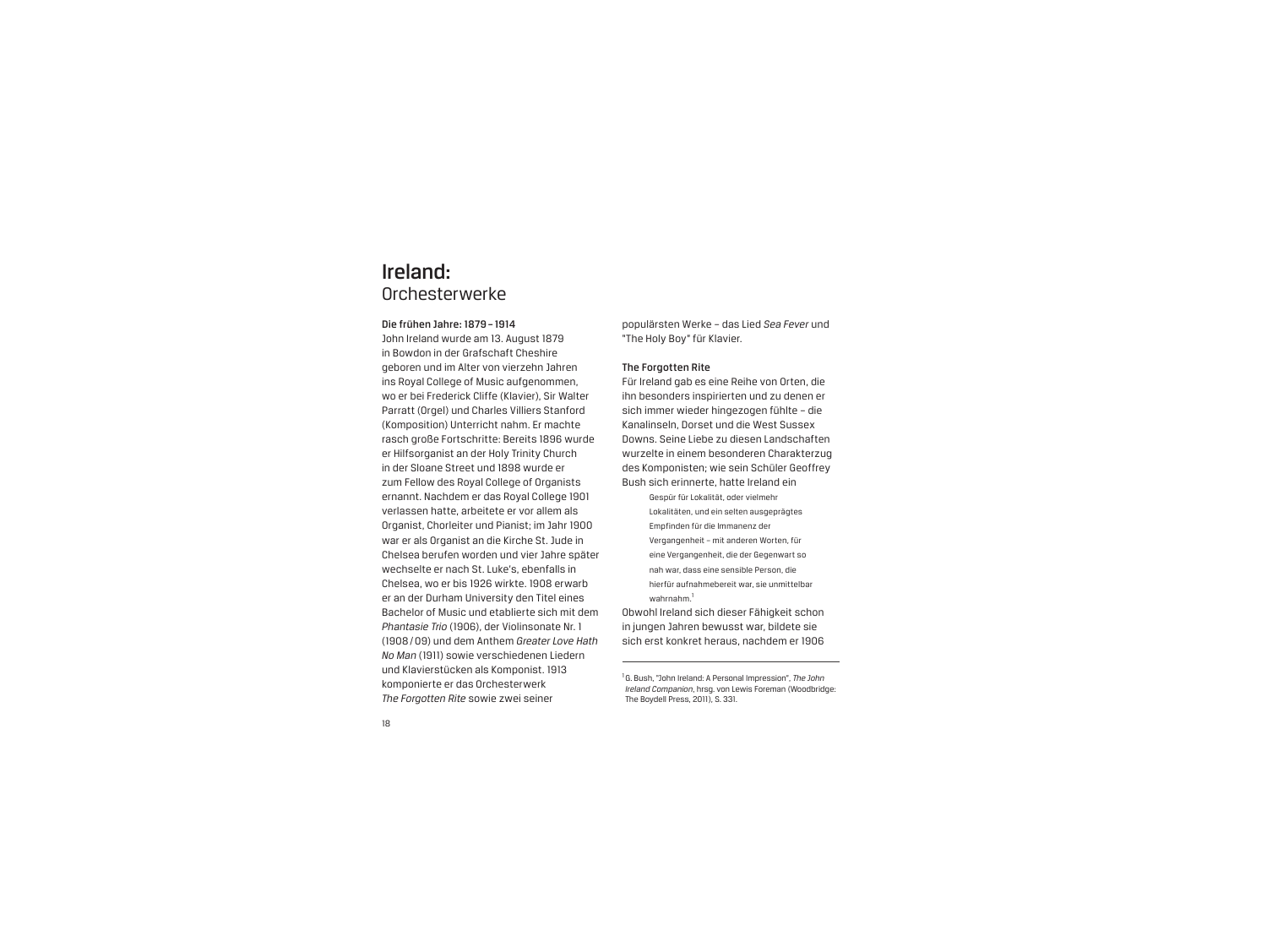zufällig auf das Buch *The House of Souls* von Arthur Machen gestoßen war. Machen (1863– 1947) war ein walisischer Autor und Mystiker, der Romane zu übersinnlichen Phänomenen und Gruselgeschichten verfasste; er glaubte, dass die vergangenen fremden, heidnischen Welten mit der eigenen Gegenwart koexistierten. Ireland und Machen korrespondierten miteinander; später kam es auch zu einer persönlichen Begegnung.

Kompositorische Anregungen durch die Kanalinseln (die Ireland zwischen 1908 und 1914 alljährlich besuchte) und durch Machen schlugen sich zunächst in den Klavierstücken "The Island Spell" und "The Secret Ceremonies" aus *Decorations* (1912/13) nieder. Diese waren Vorläufer von *The Forgotten Rite*, Irelands erstem reifen Orchesterwerk, dessen Uraufführung am 13. September 1917 vom Queen's Hall Orchestra unter der Leitung von Sir Henry Wood in der Londoner Queen's Hall präsentiert wurde. Das Werk ist durchdrungen von der Aura Jerseys, besonders von den auf der Insel zu spürenden uralten heidnischen Resonanzen, sowie von Machens Schriften. Einige Jahre später erinnerte Ireland sich in einem Brief an seinen Freund Kenneth Wright, welchen Eindruck die Insel auf ihn gemacht hatte:

> Das ist ein Werk, das mir sehr zu Herzen ging. Ich habe es geschrieben, nachdem

unbeschreibliche Schönheit des Lichts, der See und der anderen Inseln in der Ferne mit großer Intensität, ja Schmerzhaftigkeit. Es fühlte sich damals an, als trenne einen ein hauchdünner Schleier von der realen Welt hinter all dieser lächelnden Schönheit ...<sup>2</sup> Ireland beschrieb das Werk als ein "Prelude"; damit spielte er zweifellos auf das *Prélude à l'après-midi d'un faune* an, das Debussy nur neunzehn Jahre zuvor geschrieben hatte. Der Komponist und sein Werk hatten speziell zu Beginn seiner reifen Phase großen Einfluss auf Ireland. Debussys eigene Inspiration, Mallarmés Gedicht "L'Après-midi d'un faune", das Themen der griechischen Mythologie verarbeitet, ist ebenfalls von Relevanz – wie Fiona Richards überzeugend argumentiert hat, bezieht sich Irelands geheimer Ritus auf die Verehrung des Gottes Pan.<sup>3</sup> Es besteht allerdings auch die Möglichkeit, dass in dem Werk uralte keltische Bräuche anklingen, von denen vor allem Machen besonders fasziniert war.

ich sechs Wochen alleine auf Jersey verbracht hatte, und man spürte die

Für die Komposition wählte Ireland eine dreiteilige Struktur, die Colin Scott-

<sup>2</sup> F. Richards, *The Music of John Ireland* (Aldershot: Ashgate, 2000), S. 69. 3 Ebenda.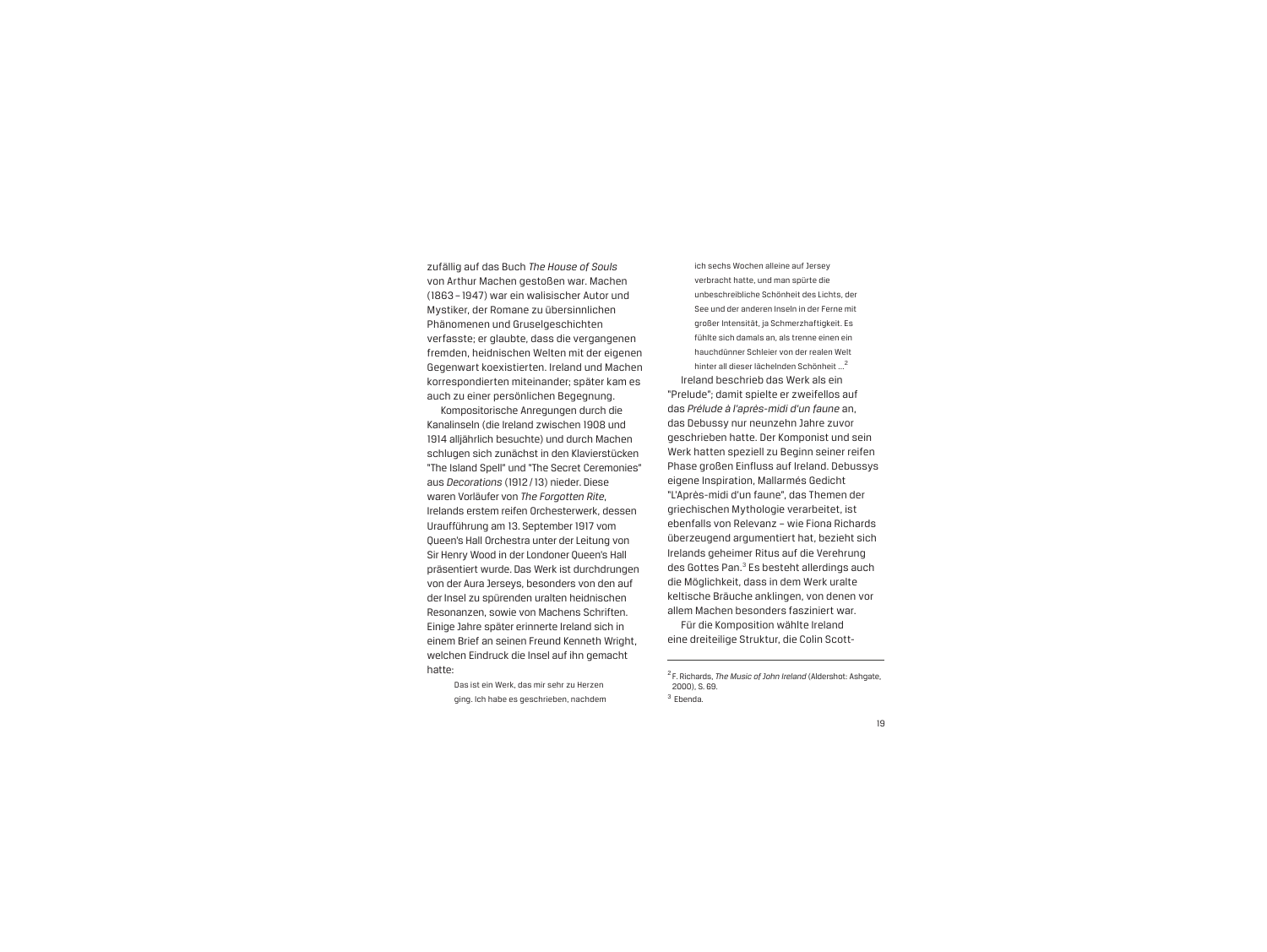Sutherland brillant mit "einem in Musik gesetzten gewölbten Hügel oder Tumulus" verglichen hat.4 Der Beginn des Werks spiegelt mit seinen sanften Paukenwirbeln, leise plätschernden Streicherakkorden und gedämpften Hörnern (einem Instrument, das der Komponist mit der tiefen, mystischen Vergangenheit assoziierte) außergewöhnlich genau Irelands anrührende Beschreibung. Eine winzige, aus nur fünf Noten bestehende aufsteigende Phrase in der Flöte, die an Panflöten erinnert, wirkt wie ein Ruf aus fernen Äonen. Diese Sequenz wird zu einem zentralen thematischen Motiv, das der zu ihrem ersten Höhepunkt anschwellenden Musik seinen Zauber verleiht. Eine zarte Melodie in der Oboe leitet den Mittelteil ein, der sich kraftvoll zu einem ekstatischen, doch zugleich ruhigen Höhepunkt mit Harfen-Glissandi aufbaut. Diese Vision verblasst sodann zu einer verkürzten Wiederholung des Beginns und einem letzten Ansteigen des Panflöten-Motivs, diesmal auf der Celesta.

#### The Holy Boy

Das dritte von Irelands vier Präludien für Klavier, "The Holy Boy", entstand am Weihnachtstag 1913; der Titel wurde später um den Zusatz "A Carol for the Nativity" erweitert. Äußerlich betrachtet handelt es sich um ein bezauberndes Wiegenlied für das Christuskind; es gibt allerdings noch einen Subtext, denn der Titel bezieht sich auch auf Robert (Bobby) Glassby, der, ebenso wie einige weitere Chorknaben an St. Luke's, Irelands Protégé wurde. Im Studio des Komponisten stand eine Büste des Knaben, die Glassbys Vater geschaffen hatte; Ireland wertschätzte sie bis zu seinem Lebensende. Das Werk wurde 1917 veröffentlicht, doch Ireland schuf noch verschiedene Bearbeitungen von "The Holy Boy", darunter eine 1938 entstandene Fassung für Chor auf Worte von Herbert Brown, und 1941 orchestrierte er das Stück für Streicher.

#### Der Erste Weltkrieg und die 1920er Jahre

Da er nicht kriegstauglich war, konnte Ireland seine Karriere auch während der Kriegsjahre ohne Unterbrechung verfolgen. 1915 kaufte er das "Studio" in 14A Gunter Grove, das für achtunddreißig Jahre sein Londoner Zuhause sein sollte. Die Premiere seiner Zweiten Violinsonate (1915– 1917) gaben der Geiger Albert Sammons und der Pianist William Murdock im Jahr 1917; beide traten in Uniform auf. Das Werk hinterließ beim Publikum wie auch bei den Kritikern einen außergewöhnlich starken Eindruck – die erste Auflage der

<sup>4</sup> C. Scott-Sutherland, "John Ireland: A Life in Music", *The John Ireland Companion*, S. 11.

<sup>20</sup>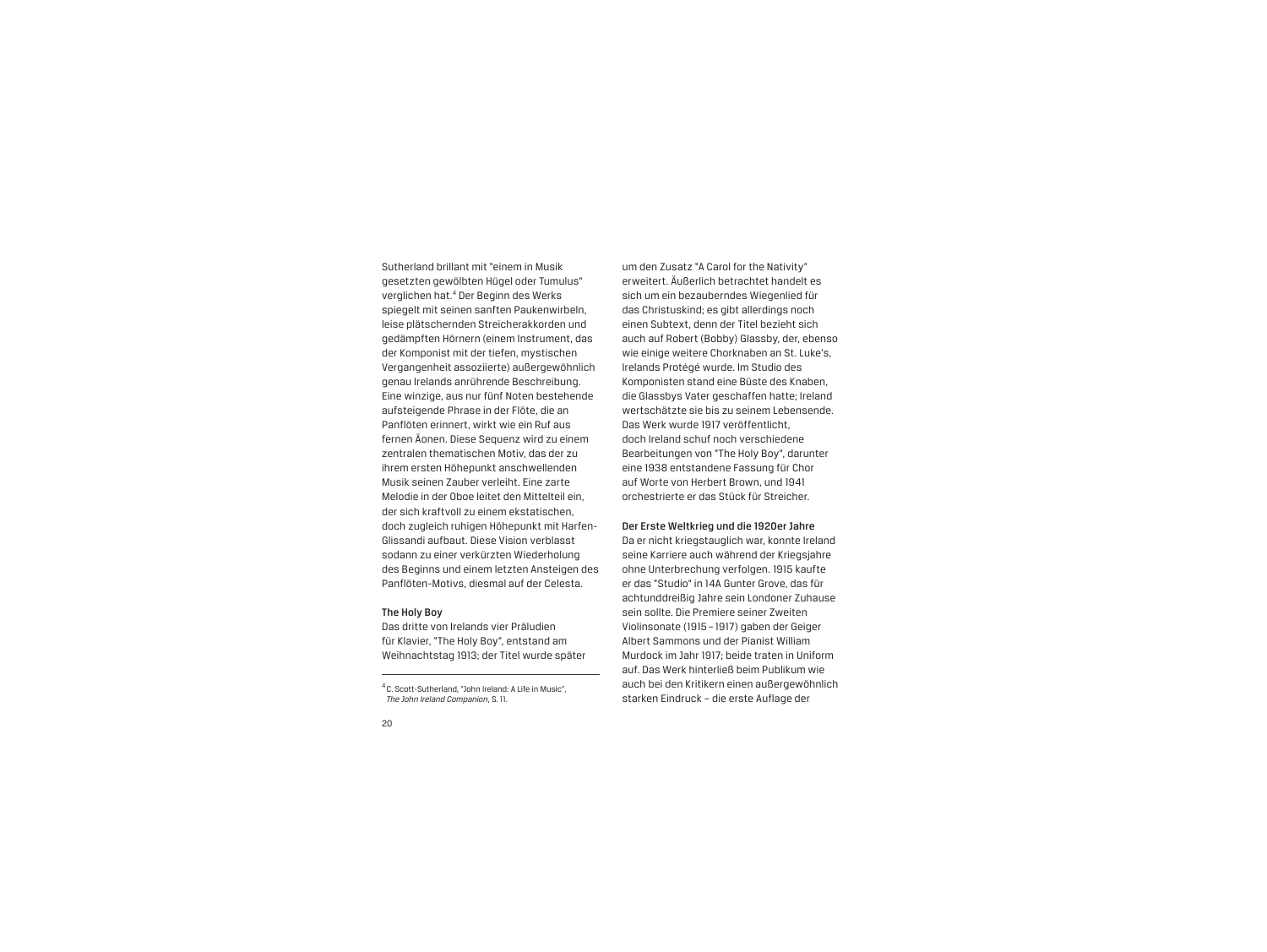gedruckten Ausgabe war bereits vor dem Erscheinen ausverkauft und innerhalb kurzer Zeit gab es neun weitere Aufführungen. Ireland war über Nacht berühmt geworden, seine Reputation war nun gefestigt.

Von 1923 bis 1939 wirkte Ireland als Professor für Komposition am Royal College of Music, wo Alan Bush, Benjamin Britten, Humphrey Searle und Richard Arnell zu seinen Schülern zählten. Wahrscheinlich war Ireland homosexuell, allerdings konnte er sich nicht öffentlich zu seinen Neigungen bekennen. 1926 ging er eine desaströse Ehe ein, die zwei Jahre später annulliert wurde. Eine spätere tiefe Freundschaft mit seiner Schülerin Helen Perkin, für die er sein Klavierkonzert (1930) schrieb, fand ebenfalls ein schmerzhaftes Ende. Neben *Mai-Dun* (1920/21) gehören in diese Periode auch seine bekannte Hymne *Love Unknown* (1919), die Klaviersonate (1918– 1920), die Cellosonate (1923) und die Liederzyklen *The Land of Lost Content* (1920/21) sowie *Five Poems* (1926), für die er Texte von A.E. Housman beziehungsweise Thomas Hardy verwendete.

#### Mai-Dun

In den 1920er Jahren wurde die Grafschaft Dorset zu einer der Lieblingsgegenden Irelands; dies reflektiert auch seine Musik, etwa die Hardy-Vertonungen sowie auch *Mai-* *Dun*, seine "Impressionen der Hügelfestung gleichen Namens", wie er dem Komponisten George Lloyd schrieb. (Anstatt die etablierte Bezeichnung für diese Erdwälle – Maiden Castle – zu verwenden, übernahm Ireland die Schreibweise, die Hardy in seinem Roman *The Mayor of Casterbridge* benutzt hatte.) Das zunächst einfach mit "Sinfonische Rhapsodie" betitelte Werk wurde 1920 entworfen, im November 1921 vollendet und sodann am 12. Dezember desselben Jahres in der Queen's Hall vom Goossens Symphony Orchestra unter der Leitung von Eugene Goossens uraufgeführt. In der ersten gedruckten Ausgabe fügte Ireland dem Titel die Worte "Mai-Dun" hinzu.

Auch hier hat der Komponist den *genius loci* eines besonderen Ortes eingefangen, der seit Jahrtausenden von Menschen bewohnt war, in Kriegs- wie in Friedenszeiten. Auch reflektiert das Werk wiederum seine (und Machens) Überzeugung von der Koexistenz von Vergangenheit und Gegenwart, wie er in dem bereits erwähnten Brief an Lloyd ausführt:

Wie schon vor rund zweitausend Jahren gesagt wurde, gibt es zwei Arten von Menschen – die Kinder dieser Welt & die Kinder des Lichts. Das Werk zeichnet sich durch eine zutiefst atavistische Qualität aus; ohne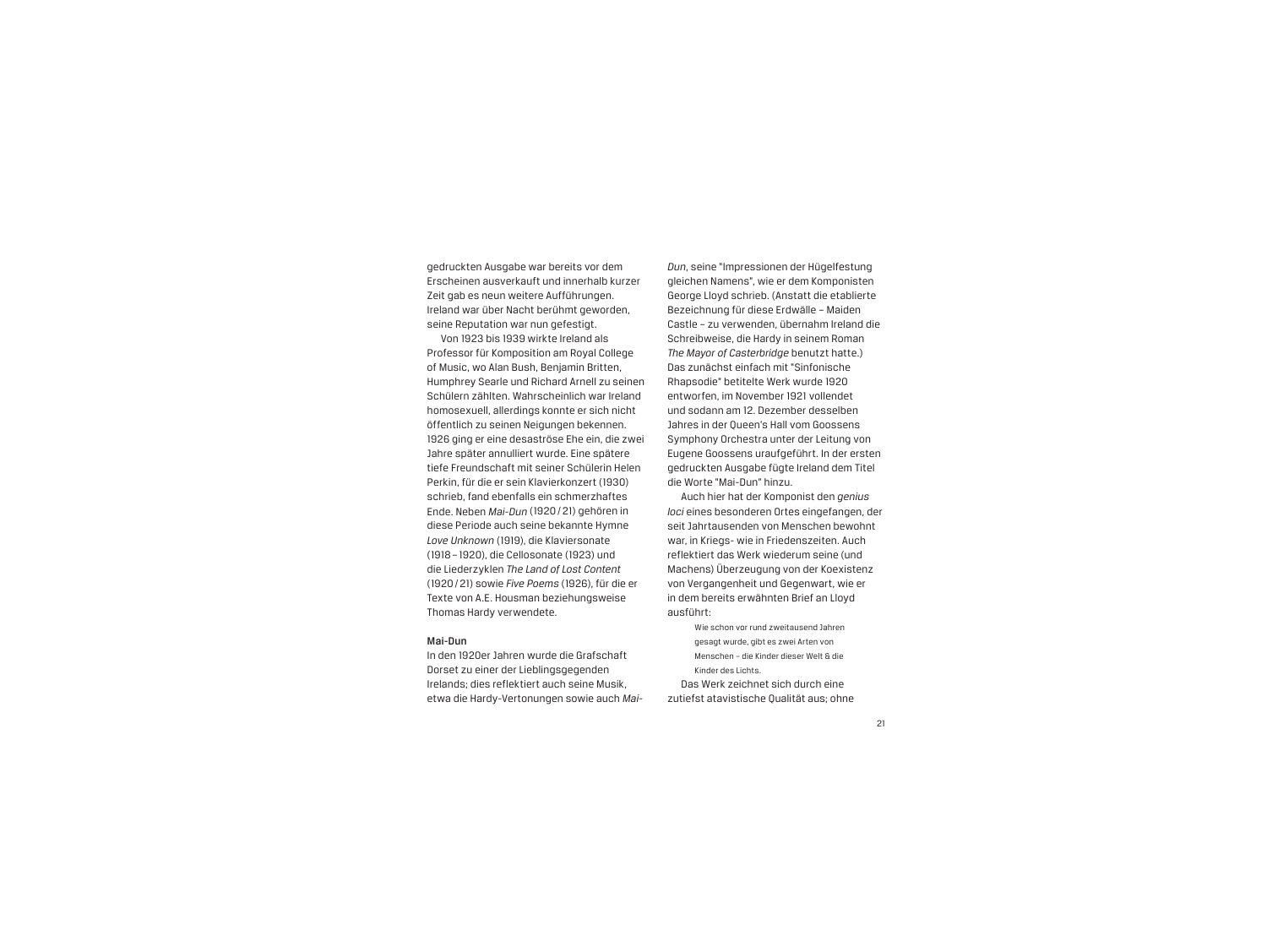jegliche Präambel setzt der schnelle Anfangsabschnitt unmittelbar ein mit einer schroffen rhythmischen Figur in den unisono geführten Streichern (Ireland nannte es "düster und trostlos"). Eine Empfindung von Gleichmut breitet sich beim Hören dieser musikalischen Idee aus, die in verschiedenen Ausprägungen erklingt; besonders finster wirkt zum Beispiel die Ausführung *col legno*. Nach einem Höhepunkt wird das Tempo zurückgenommen und das Englischhorn eröffnet einen ruhigen Abschnitt, in dem das talismanische Horn über gedämpften Streichern ein Thema anstimmt, das alte Zeiten beschwört. Ireland führt dieses Material zu einem intensiven harmonischen Höhepunkt und leitet sodann in eine Durchführung über, in der die rhythmischen und lyrischen Ideen der vorangegangenen Abschnitte miteinander kombiniert werden und eine aufsteigende Melodie in den Violinen und Flöten erklingt. Mit den Fanfaren der verkürzten Wiederholung des Anfangs erreicht die Musik ihren triumphalen Höhepunkt, ein in eindringliche Orchesterfarben getauchtes Bild der unbezwingbaren Widerstandsfähigkeit des menschlichen Geistes.

#### Die 1930er Jahre

In den 1930ern nahm Ireland neben

seiner Karriere als Pianist und Pädagoge regelmäßig Kompositionsaufträge an – auf Anfrage der nationalen Wettbewerbe für Blaskapellen schrieb er *A Downland Suite* (1932) und *Comedy Overture* (1934), für die BBC komponierte er seine Chorkantate *These Things Shall Be* (1937) und für das Canterbury Festival schuf er die *Concertino Pastorale* (1939). Sein Klavierkonzert etablierte in den dreißiger Jahren seinen Rang als das erfolgreichste Werk dieser Gattung, das bis dahin von einem britischen Musiker komponiert worden war. In diese Jahre gehören auch die Vollendung des Liederzyklus *Songs Sacred and Profane* (1929– 1931), die Machen gewidmete *Legend* für Klavier und Orchester (1933), *A London Overture* (1936) und das Klaviertrio Nr. 3 (1938). Im Jahr 1939 zog Ireland gemeinsam mit seinem Freund John Longmire nach Guernsey, möglicherweise in der Absicht, sich dort dauerhaft niederzulassen.

#### A Downland Suite

Laut Norah Kirby, seiner treuen Haushälterin und Assistentin ab den späten 1940er Jahren und bis zu seinem Tod, besuchte Ireland Chanctonbury Ring und die South Downs zum ersten Mal in den 1920er Jahren. Wie sie in ihren Erinnerungen an den Komponisten schrieb, war er von der Landschaft "zutiefst angetan"; von seiner Basis in Ashington aus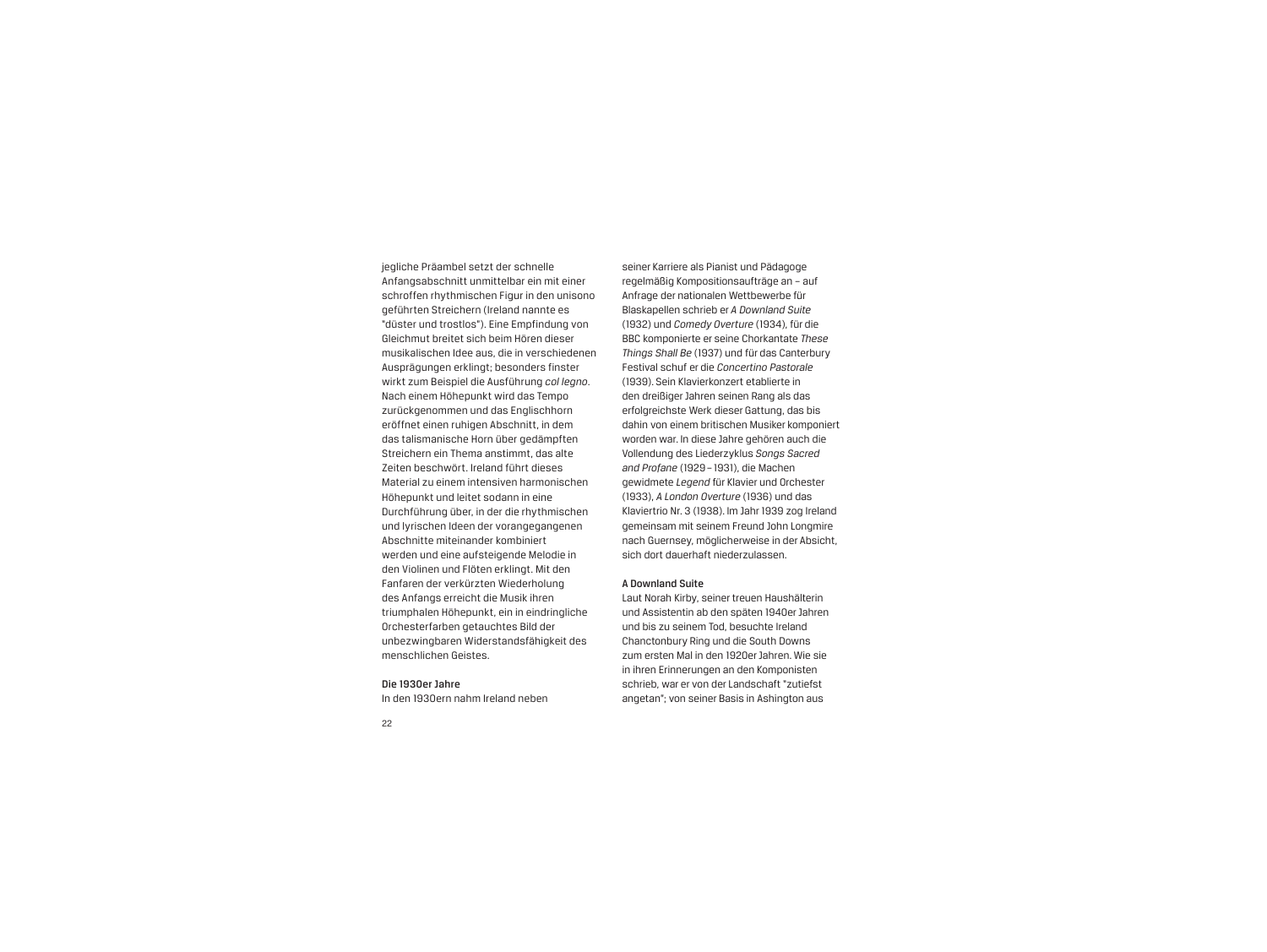unternahm er ausgiebige Erkundigungen der Downs von Steyning bis Amberley und machte sich mit der Gegend aufs Engste vertraut. Die Tumuli und Hügelgräber faszinierten ihn.<sup>5</sup>

*A Downland Suite* war eine Auftragsarbeit für die National Brass Band Championships of Great Britain, die das Werk als Probestück für ihren Wettbewerb des Jahres 1932 verwenden wollten. Die Uraufführung fand am 1. Oktober des Jahres statt. Ireland widmete die Komposition "meinem Freund Kenneth Wright", der ab den mittleren 1930er Jahren für mehr als zwei Jahrzehnte ein einflussreiches Mitglied der musikalischen Hierarchie der BBC war. Wie Geoffrey Bush erklärte, hatte der Komponist beabsichtigt, das Werk für Streichorchester zu transkribieren und zu bearbeiten, da er der Ansicht war, dass es in dieser Form sogar noch wirkungsvoller sei. In den Jahren 1939 und 1941, während er sich auf Guernsey aufhielt, arbeitete Ireland an dem "Menuett" und der "Elegie", die sodann in dieser Reihenfolge veröffentlicht und am 2. Mai 1942 unter dem Titel *Two Pieces for String Orchestra: Minuet and Elegy* in einer Sendung des BBC Scottish Orchestra zum ersten Mal

5N. Kirby, "Appreciation and Biographical Sketch", ebenda, S. 356.

zu Gehör gebracht wurden; Guy Warrack dirigierte.

Kurioserweise hat Ireland den ersten und vierten Satz nie orchestriert, und 1978 beauftragte der John Ireland Trust schließlich Geoffrey Bush mit dieser Aufgabe. Dieser kehrte zu der ursprünglichen Satzfolge zurück und folgte dem Vorbild seines Lehrers, indem er

die Musik als Komposition für Streichorchester neu konzipierte, anstatt eine genaue Umgestaltung der Fassung für Blasensemble vorzunehmen. Die Erstaufführung der vollständigen Fassung für Streichorchester fand am 17. Juni 1981 statt; es spielte das BBC Concert Orchestra unter der Leitung von Christopher Adey.

Der Titel des Eröffnungssatzes, "Prelude", entspricht nicht wirklich dessen Charakter, denn es handelt sich um eine ausgedehnte, streng konstruierte Sonatenhauptsatzform mit einem lebhaften ersten thematischen Gedanken, von dem sich kontrastierend eine beschwingte Melodie abhebt, die zuerst in der Solovioline erklingt. Die "Elegy" baut auf eine an Elgar gemahnende tiefempfundene bogenförmige Melodie auf und bildet mit ihrer reichen Orchestrierung für acht Stimmen das emotionale Zentrum der Suite. Eine von Irelands glücklichsten Schöpfungen, das "Minuet", ist ein Juwel unbeschwerter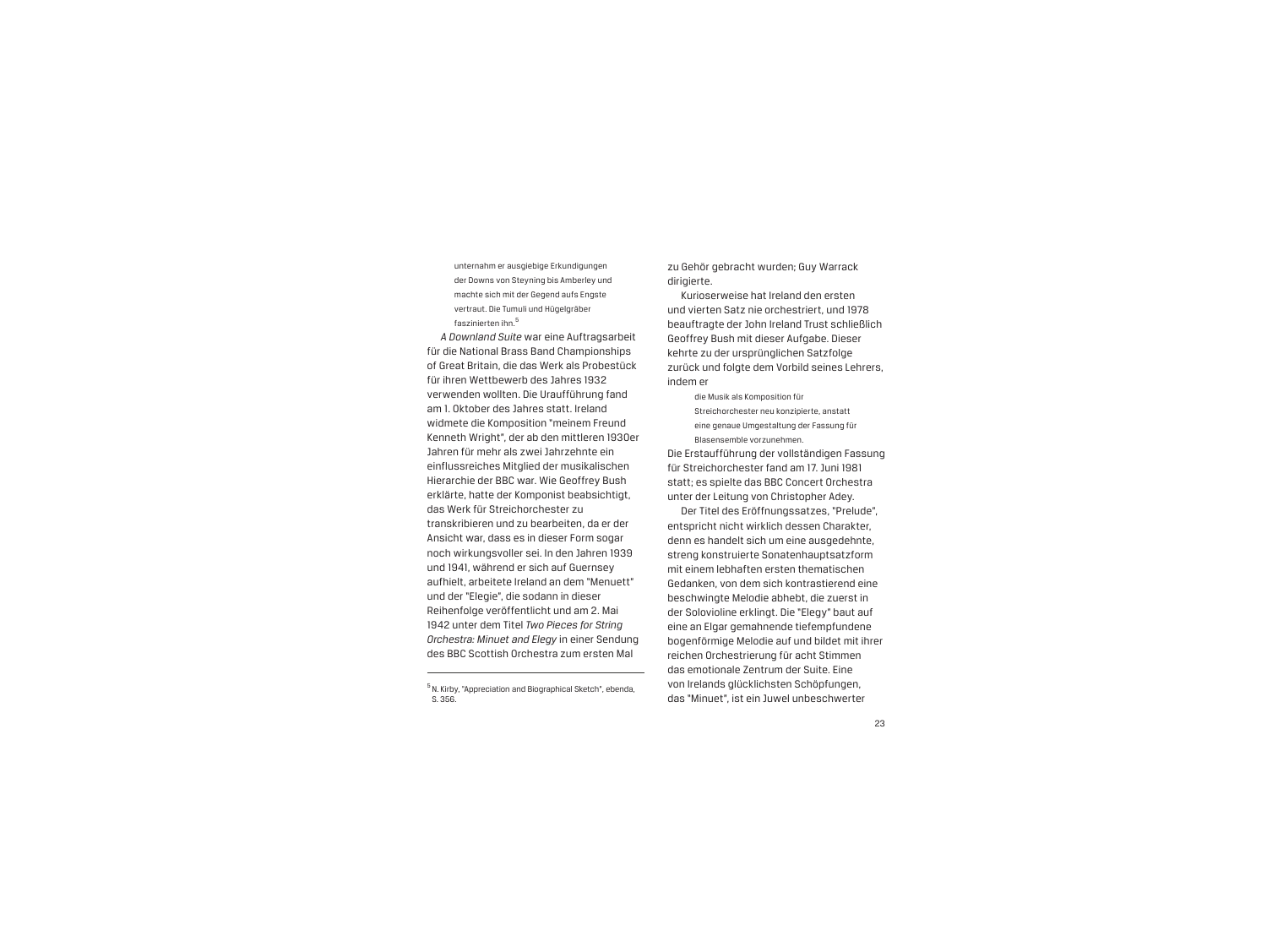Lieblichkeit. Neben seinem übermütig jubilierenden hüpfenden Rhythmus zeichnet sich der Satz durch eine betörende Melodie aus, die entfernt an das Volkslied "Lavender's Blue" aus dem siebzehnten Jahrhundert erinnert. Das lebhafte Thema des abschließenden "Rondo" entwickelt sich aus imitativen Einsätzen. Zum Ende hin findet sich eine klangvolle Wiederholung der Melodie der "Elegy", nach der der Satz von einer fidel wirbelnden Coda beschlossen wird.

#### A London Overture

Neben den ländlichen Gegenden, die Ireland besonders anzogen, gab es auch eine bestimmte Stadtlandschaft, die seine Vorstellungskraft beflügelte: London, das sechzig Jahre lang sein zentraler Stützpunkt war. Dies bekunden auch seine *London Pieces* – "Chelsea Reach", "Ragamuffin" und "Soho Forenoons" – für Klavier (1917–1920) sowie *A London Overture*. Die Ursprünge dieses Werks liegen in der 1934 entstandenen *Comedy Overture*. Zwei Jahre später schlug Adrian Boult, der damalige Musikdirektor der BBC, Ireland vor, dieses Stück für Blechbläserensemble zu orchestrieren, um es auf den anstehenden Proms zu präsentieren. Am 13. September 1936 wurde die überarbeitete Fassung unter ihrem neuen Titel vom BBC Symphony Orchestra unter der Leitung von Sir Henry Wood in der

Queen's Hall uraufgeführt. Ireland widmete die Komposition seinem schmerzlich vermissten Freund Percy Bentham, einem Bildhauer, der auf eigenwillige Weise ums Leben gekommen war, nachdem Chemikalien aus einem in Japan hergestellten unechten Panamahut durch seine Haut in den Körper eingedrungen waren und ihn vergiftet hatten.

Laut Irelands Freund Charles Markes handelte die Komposition, die in freier Sonatenhauptsatzform angelegt ist, "angeblich von London nach Einbruch der Dunkelheit und von einem Polizisten, der mit einer Laterne das Gassengewirr erkundet". Dies reflektiert vor allem der stimmungsvolle langsame Eröffnungsabschnitt mit seiner bedrohlichen Düsterkeit. Celli und Kontrabässe kündigen das Hauptthema des anschließenden *Allegro brioso* an, das nach einem Klarinettensolo erreicht wird. Das von Violinen und Bratschen gespielte fröhliche, ja kecke Hauptthema kam Ireland während einer Fahrt auf dem Oberdeck der Buslinie 9 zur Royal Albert Hall in den Sinn, als unten der Schaffner "Dilly-Picca-dilly" rief. Das lässige Kontrastthema wird von der Oboe präsentiert, bevor die Musik der Einleitung kurz wiederkehrt.

Hierauf folgt Irelands Threnodie auf Bentham – ein Hornsolo von großer Anmut begleitet von gedämpften Streicherklängen, die aus Schumanns "Widmung" zitieren, dem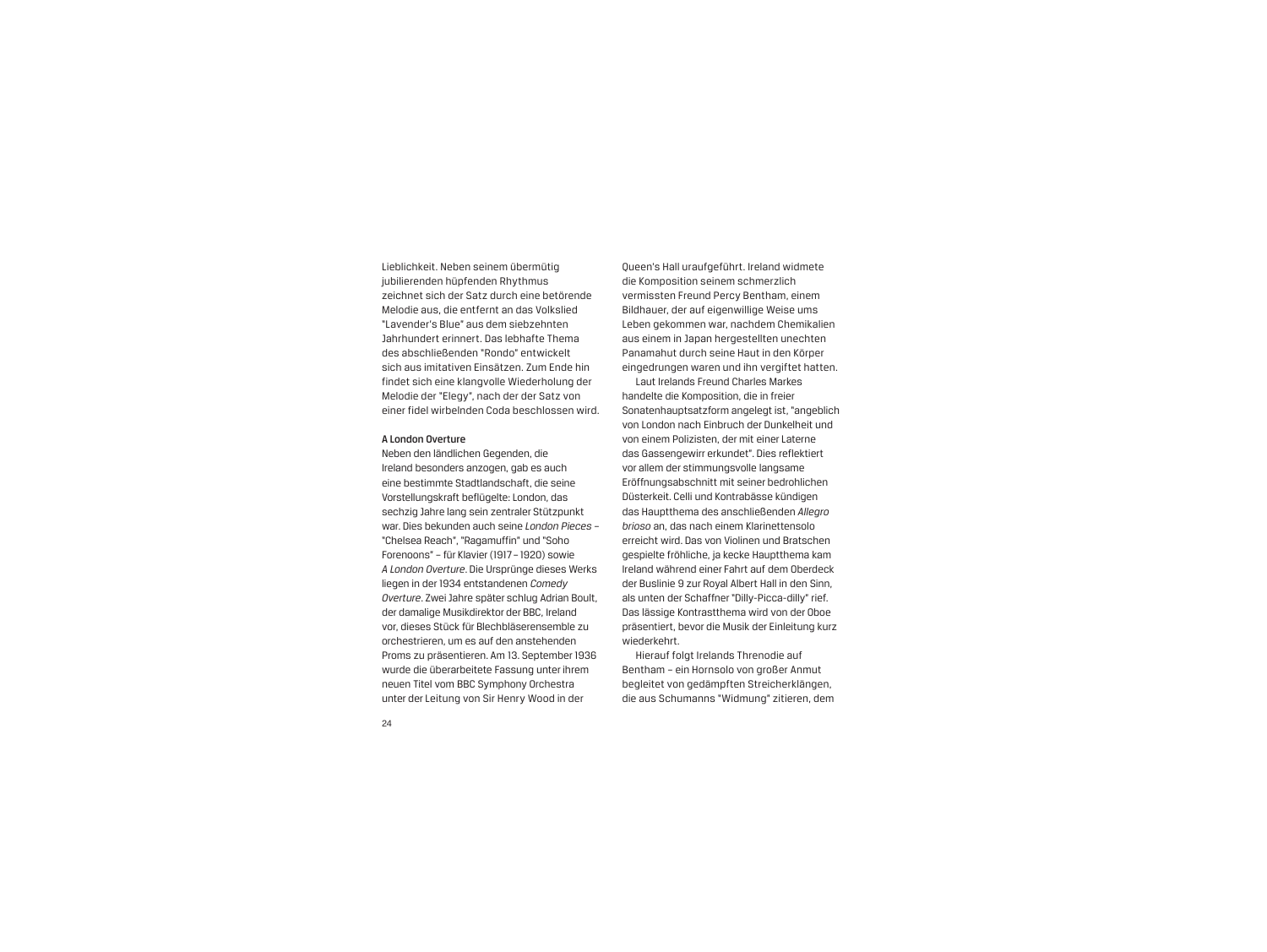ersten Lied aus *Myrthen* op. 25, das mit den Worten beginnt: "Du meine Seele, du mein Herz". Während dies hier im Zusammenhang mit Benthams Tod absolut logisch erscheint, tauchte das Schumann-Zitat auch bereits in der *Comedy Overture* auf, wo es sich auf die scheiternde Beziehung zwischen Ireland und Helen Perkin bezogen haben mag. Nach einer kurzen Reprise, in der das von einer lebhaften Figur in der Viola unterstützte "Picca-dilly"-Thema dominiert, drängt die Musik ihrem Schluss entgegen. In seinem Programmtext merkte Ireland an, er wünsche die Ouvertüre als das vierte seiner *London Pieces* einzuordnen.

#### Zweiter Weltkrieg und letzte Jahre: 1945– 1962

Ireland lebte nahezu ein ganzes Jahr auf Guernsey, dann floh er mit dem letzten Schiff, bevor die Streitkräfte des Naziregimes die Insel überfielen. Im Gepäck hatte er das Manuskript eines weiteren von den Kanalinseln inspirierten Werkes – *Sarnia: An Island Sequence* für Klavier solo (1940/41). Während des Krieges komponierte er den *Epic March* (1941/42) und die Fantasie-Sonate für Klarinette und Klavier (1943); außerdem nahm er die Arbeit an seinem letzten Orchesterwerk auf, der Ouvertüre *Satyricon* (1944– 1946). Seine letzte große Komposition war die Musik

für den Spielfilm *The Overlanders* (1946). Danach komponierte er nur noch wenig, etwa die Chorminiatur *The Hills* (1953) als Beitrag für die anlässlich der Krönung von Königin Elizabeth II. entstandene Anthologie *A Garland for the Queen* und die *Meditation on John Keble's Rogationtide Hymn* für Orgel (1958). Im Jahr 1953 zog er nach Rock Mill in Washington (Sussex), von wo aus er den Chanctonbury Ring sehen konnte. Ireland starb am 12. Juni 1962 und wurde in der Kirche von St. Mary the Virgin in Shipley (West Sussex) beerdigt. Sein Grab ist passend mit Sarsensteinen aus der Grafschaft Dorset geschmückt.

#### Epic March

Im Jahr 1940 machte das zu Beginn des Krieges ins Leben gerufene Informationsministerium, das für die "nationale Propaganda" verantwortlich war, der BBC den Vorschlag, sie solle die Komposition eines patriotischen Marsches in Auftrag geben, um in dem düsteren ersten Kriegsjahr die Stimmung im Land zu heben. Im November schrieb Boult an Ireland mit der Anfrage, ob dieser Interesse habe, ein solches Werk zu schreiben. In seiner Erwiderung formulierte Ireland gewisse Bedenken:

> "P & C No 1" [Elgars *Pomp and Circumstance* Marsch Nr. 1] ... erscheint mir gegenwärtig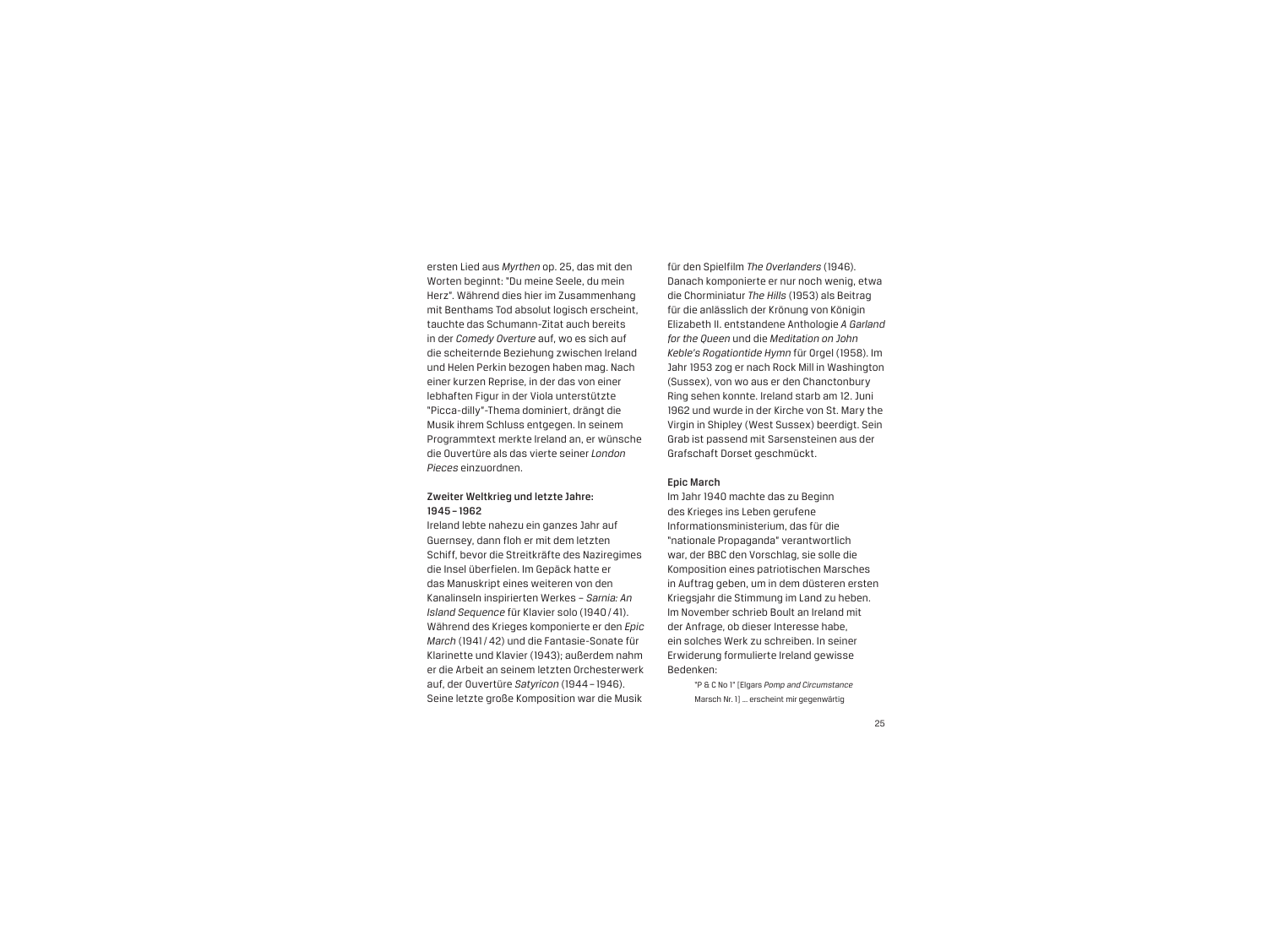nicht passend ... Was ich mir vorstelle, ist eher streng und entschlossen als vergnügt und selbstgefällig.<sup>6</sup>

Nachdem man seinem Vorschlag zugestimmt hatte, nahm Ireland den Auftrag an und komponierte den Marsch innerhalb der folgenden sechzehn Monate. Ein Titel ließ sich jedoch nicht leicht finden; zu den möglichen Kandidaten zählte ein Zitat von Churchill, "Grim and Gay" (Grimmig und frohgemut) sowie *The Liberators* (Die Befreier) und sogar ein schlichtes "Marsch in c-Moll", bevor Ireland sich schließlich für *Epic March* entschied. Die Uraufführung fand am Abend des 27. Juni 1942 statt, dem Eröffnungsabend der Promenade Concerts in der Royal Albert Hall; Sir Henry Wood dirigierte das London Philharmonic Orchestra.

An den Beginn der Partitur stellte Ireland eine Definition des Begriffs "episch" aus *Nuttall's Standard Dictionary*:

Episch (Adj.). Eine heroische Handlung oder Abfolge von Handlungen und Ereignissen von tiefer und dauerhafter Bedeutung für die Geschichte einer Nation oder eines Volkes. Insgesamt ist Irelands Umsetzung seiner Vorgabe ausgesprochen treffend. In den 1940er Jahren war die Kampagne "V for Victory" initiiert worden, und Ireland

<sup>6</sup> L. Foreman, "John Ireland and the BBC", ebenda, S. 214.

wies darauf hin, dass der Rhythmus des Morsezeichens für den Buchstaben V am Anfang des Marsches immer wieder zu hören ist. Das zunächst in den Violinen und Bratschen erklingende entschlossene Hauptthema erfüllt genau, was Ireland sich vorgenommen hatte, und die Hörner fügen dem später noch einen gewissen herausfordernden Trotz hinzu. Für das ebenfalls von den Streichern angeführte Trio komponierte Ireland eine Melodie voller robust-resoluten Edelmuts, die nach einer Wiederholung des Marsches das majestätisch orchestrierte Werk in optimistischer Stimmung beschließt.

#### **Satyricon**

Ireland war überaus belesen, und die Literatur bot seiner Musik eine weitere fruchtbare Quelle der Inspiration. Die Ouvertüre *Satyricon* ist ein Beispiel hierfür; sie geht auf einen von Ireland bevorzugten Autor zurück, den Römer Gaius (oder in einigen Quellen auch Titus) Petronius Arbiter, einen Höfling unter Nero, dessen satirische Erzählung *The Satyricon* Ireland – wie er in seinem Programmtext schrieb – "in Burnabys altertümlicher Übersetzung des lateinischen Texts" kenngelernt hatte. Ireland fährt fort:

> Die Musik beschreibt keine bestimmten Szenen oder Episoden; vielmehr ist sie inspiriert von der Schilderung einiger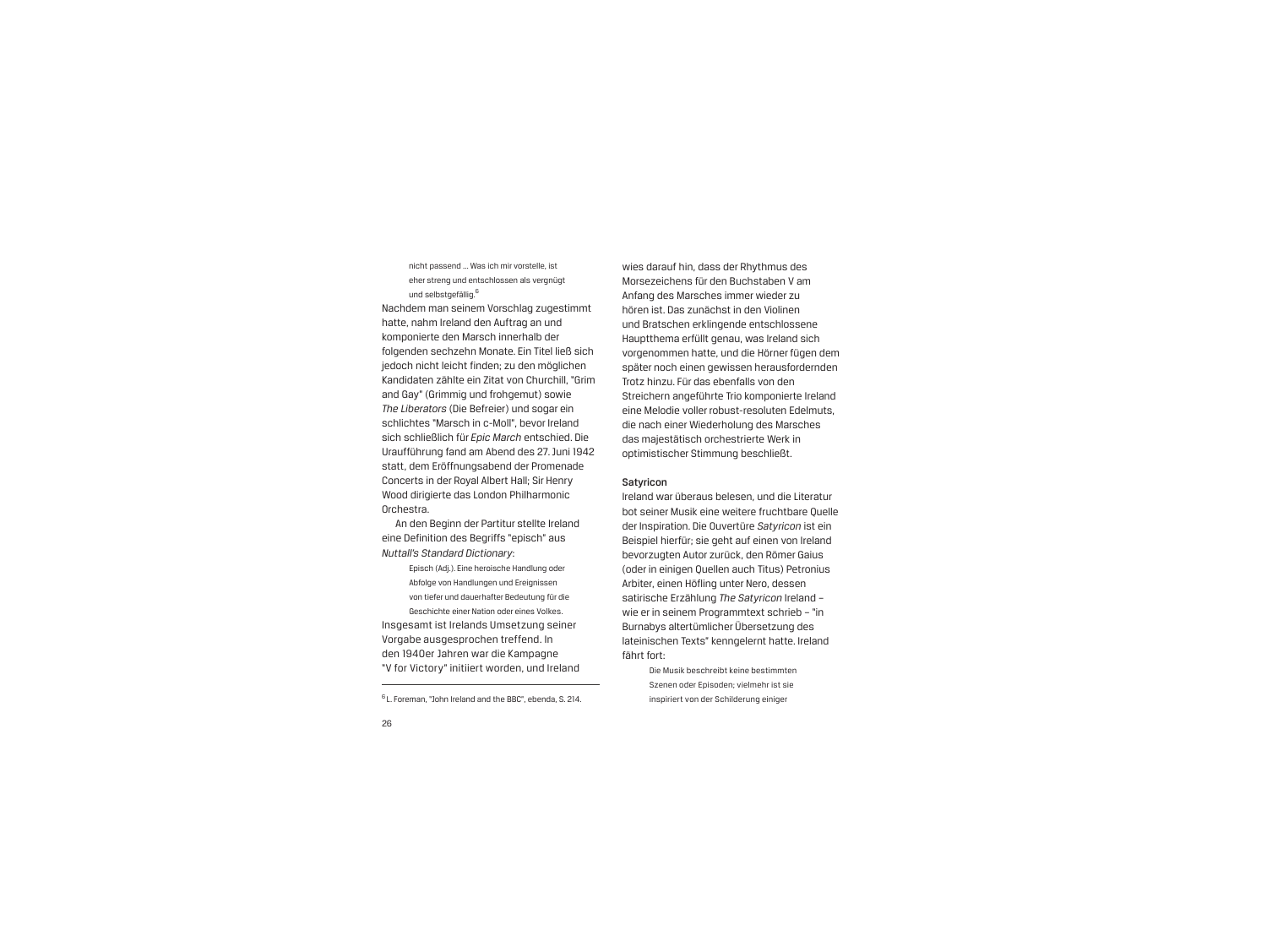sorgloser Abenteuer und Eskapaden der drei umherschweifenden römischen Jugendlichen, um die sich die Geschichte dreht – Encolpius, der Erzähler der Geschichte, sein Freund Ascyltus und ihr Diener Gito.

Die Ouvertüre ist ein Auftragswerk für die BBC und wurde am 11. September 1946 im Rahmen eines Promenaden-Konzerts in der Royal Albert Hall uraufgeführt; es spielte das BBC Symphony Orchestra unter der Leitung von Constant Lambert. Ireland widmete das Werk Julian Herbage und Anna Instone als Hochzeitsgeschenk. Die beiden Autoren waren bekannte Rundfunkjournalisten und von 1944 bis 1973 gemeinsam für die Sendung *Music Magazine* verantwortlich. Unter seiner Widmung fügte Ireland ein Zitat aus dem *Satyricon* ein:

Ich ... bin entschlossen, zu meinem Wort zu stehen, das genau unserem Streben entspricht, nicht nur unsere Gelehrsamkeit zu befördern, sondern auch fröhlich zu sein und unseren Diskurs durch gefälligere Geschichten zu beleben.

Die Ouvertüre folgt den Umrissen der Sonatenhauptsatzform: Zu Beginn wird ein

lebhafter rhythmischer Gedanke in den Streichern präsentiert, mit besonderer Betonung des Peitschenklangs und voller Anklängen an komisches Abenteurertum. Das kontrastierende zweite Thema erweist sich als entspannt-sonnige, fließende Streichermelodie, die für Ireland ausgesprochen typisch ist. Die musikalischen Gedanken der Eröffnungspassage kehren nun mit neckender Verspieltheit zurück, bevor das Tempo sich vor dem mittleren Abschnitt verlangsamt, in dem Ireland, anstatt die thematischen Stränge weiter zu entwickeln, ein neues Thema für die Klarinette vorstellt – eine raumgreifende lyrische Melodie mit weiten Intervallen. Ireland schuf diese Melodie für den besten Klarinettisten seiner Generation, Frederick Thurston, für den er auch seine Fantasie-Sonate geschrieben hatte. Die Abenteuer werden sodann mit einer Wiederholung der musikalischen Hauptgedanken fortgesetzt. Nachdem die Musik einen Höhepunkt erreicht hat, machen die Taugenichtse ihre Verbeugung.

> © 2022 Andrew Burn Übersetzung: Stephanie Wollny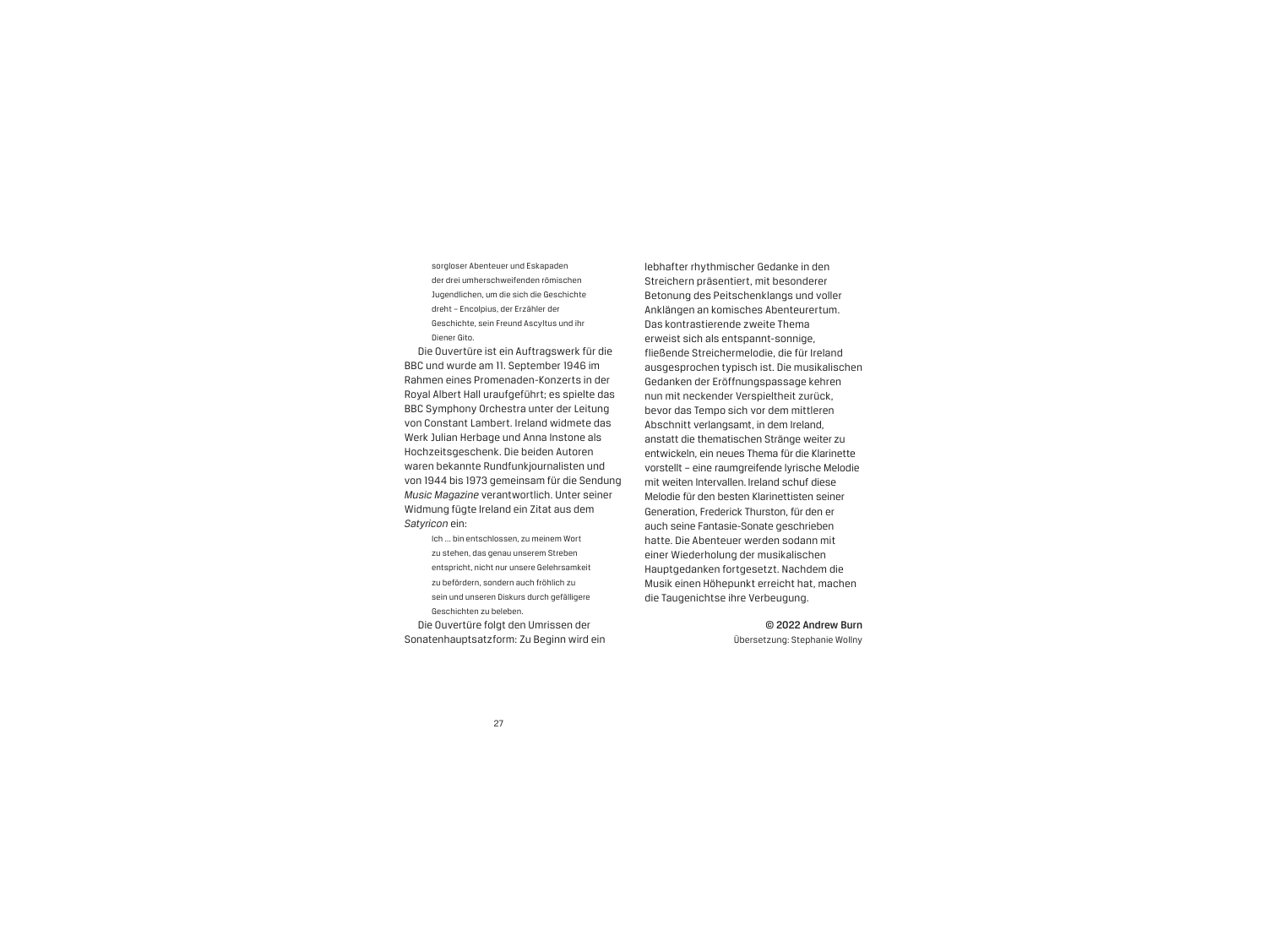

John Wilson and Sinfonia of London, at the BBC Proms, 4 September 2021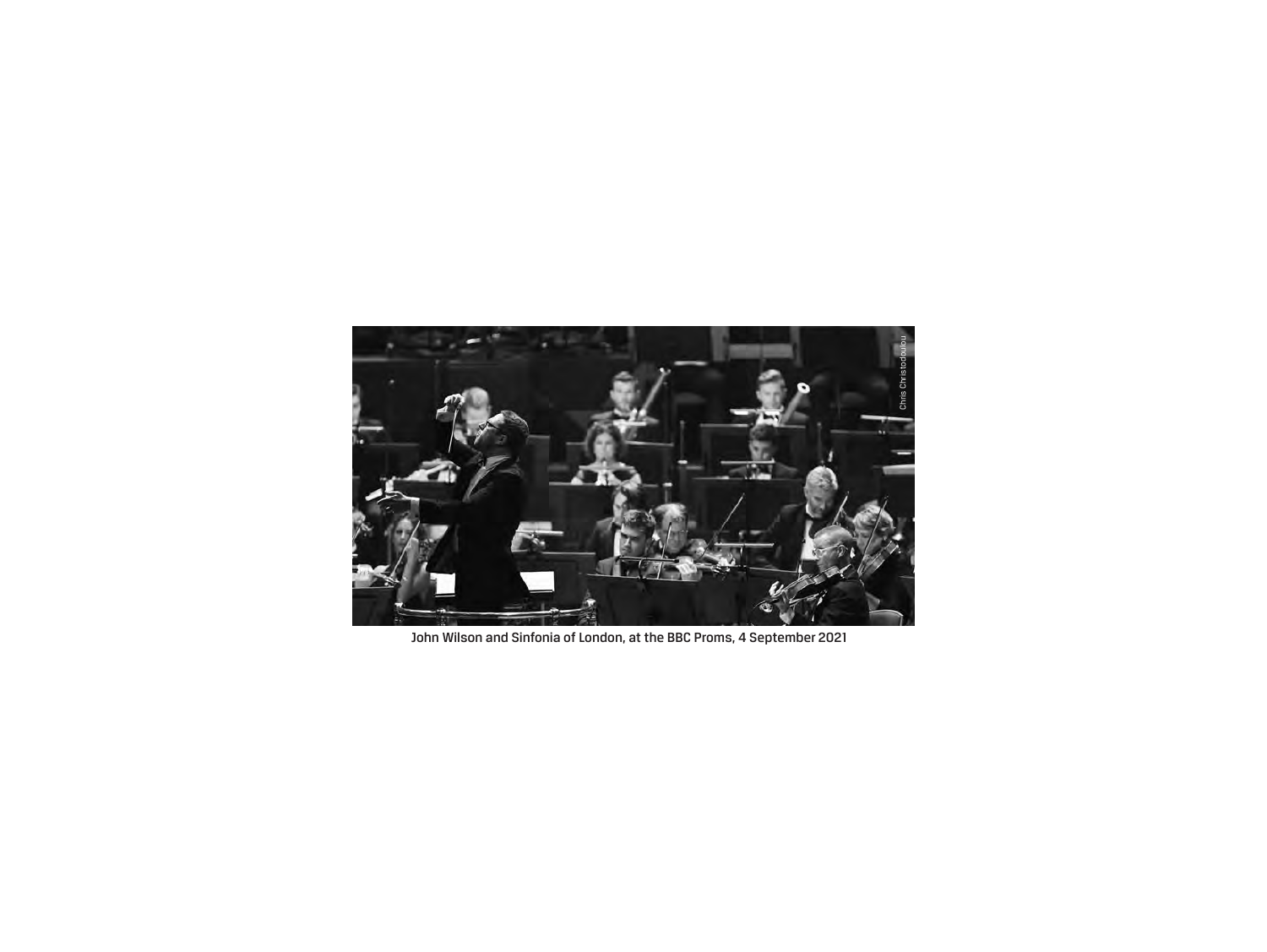# Ireland: Œuvres pour orchestre

Les premières années: 1879– 1914 Né à Bowdon dans le Cheshire le 13 août 1879, John Ireland entra à l'âge de quatorze ans au Royal College of Music de Londres où il devint l'élève de Frederick Cliffe (piano), Sir Walter Parratt (orgue) et Charles Villiers Stanford (composition). Ses progrès furent rapides: en 1896, il fut nommé organiste assistant à l'église de Holy Trinity de Sloane Street, et en 1898 membre (Fellow) du Royal College of Organists. Après avoir quitté le Royal College of Music en 1901, il travailla principalement comme organiste, chef de chœur et pianiste. En 1900, il était l'organiste de l'église St Jude's à Chelsea, et quatre ans plus tard l'organiste de St Luke's dans le même quartier, un poste qu'il occupera jusqu'en 1926. Titulaire d'une licence en musique (B.Mus.) de l'Université de Durham en 1908, il se fit un nom comme compositeur avec la *Phantasie Trio* (1906), la Sonate pour violon no 1 (1908– 1909), le motet *Greater Love Hath No Man* (1911), ainsi que des mélodies et des pièces pour piano. En 1913, il composa une œuvre pour orchestre, *The Forgotten Rite*, et deux de ses pages les plus populaires, la mélodie *Sea Fever*, et "The Holy Boy" pour piano.

#### The Forgotten Rite

Pour John Ireland, certains lieux spécifiques lui offraient une puissante source d'inspiration, en particulier ceux vers lesquels il se sentait attiré à maintes reprises – les îles anglonormandes, le Dorset et les collines de l'ouest du Sussex. Son amour pour ces paysages était également enraciné dans un autre aspect de sa personnalité, comme le rappelle son élève Geoffrey Bush, car il avait un

sentiment du lieu, ou plutôt des lieux, et cette chose très rare, un sens de l'immanence du passé – en d'autres termes, un passé si proche du présent qu'il devient immédiatement perceptible à une personne sensible qui le recherche.<sup>1</sup> Bien que le compositeur en ait été conscient dès son plus jeune âge, c'est l'achat par hasard d'un livre, *The House of Souls* d'Arthur Machen en 1906, qui cristallisa ce sentiment. Machen (1863– 1947) était un auteur et un mystique gallois connu pour ses récits d'histoires surnaturelles et d'horreur, qui croyait que les mondes païens étranges du

<sup>1</sup> G. Bush. "John Ireland: A Personal Impression". *The John Ireland Companion* (The Boydell Press, 2011), p. 331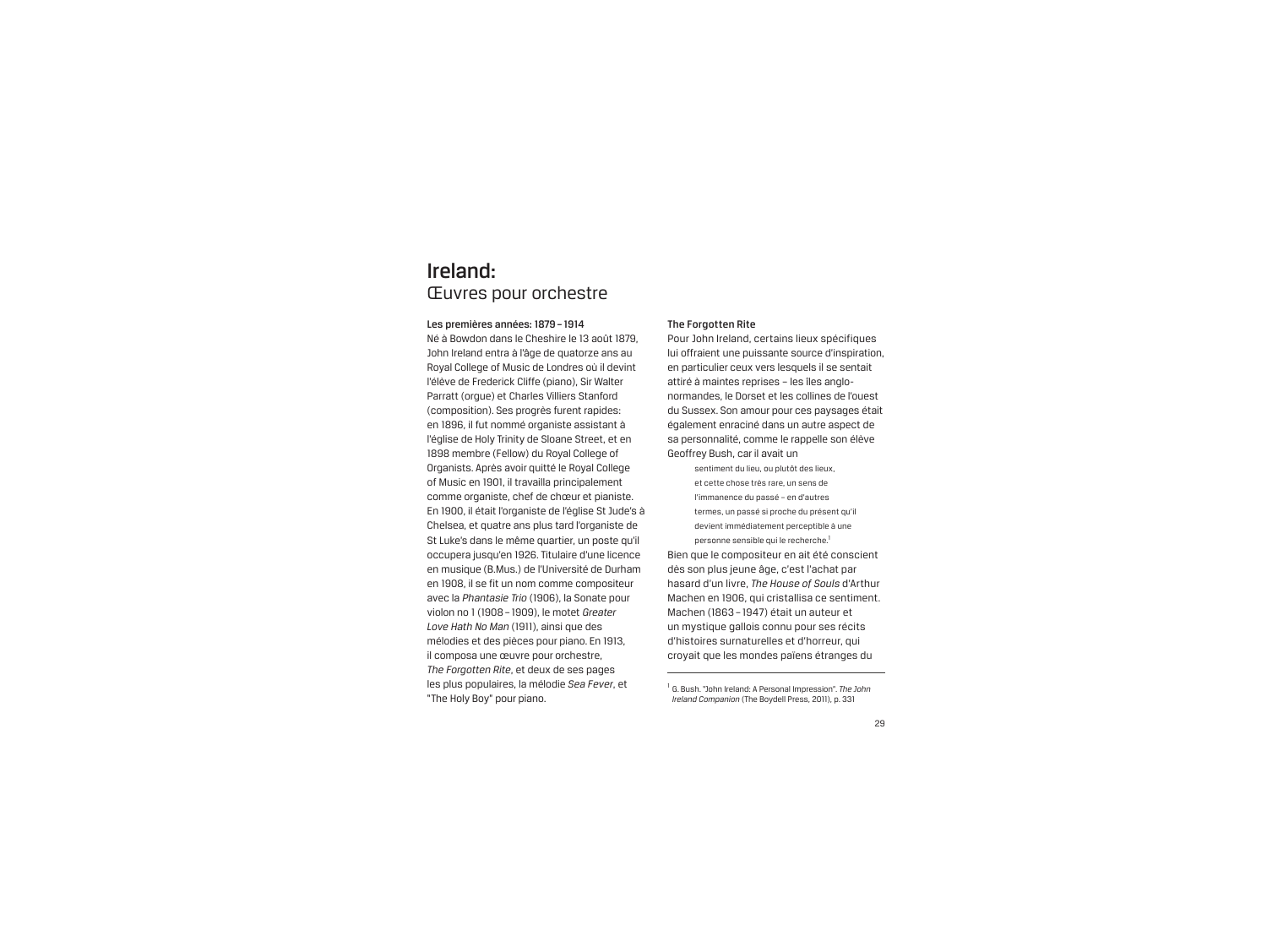passé coexistaient avec le nôtre. Ireland et Machen se mirent à échanger des lettres, et allaient se rencontrer par la suite.

L'inspiration provenant des îles anglonormandes (Ireland les visita tous les ans entre 1908 et 1914), ainsi que de Machen, se manifesta pour la première fois dans ses pièces pour piano "The Island Spell" et "The Secret Ceremonies", extraites de *Decorations* (1912– 1913). Ces pages annonçaient *The Forgotten Rite* (Le Rite oublié), la première œuvre pour orchestre parfaitement achevée d'Ireland, créée au Queen's Hall de Londres le 13 septembre 1917 par le Queen's Hall Orchestra placé sous la direction de Sir Henry Wood. La partition est tout imprégnée de l'atmosphère de Jersey, en particulier de ses résonances païennes et ancestrales, et des écrits de Machen. Plusieurs années plus tard, dans une lettre à son ami Kenneth Wright, Ireland se souvint de l'impact que l'île eut sur lui:

> C'est une œuvre que j'ai beaucoup ressentie. Je l'ai écrite après avoir été seul pendant six semaines à Jersey où l'on pouvait sentir si intensément, si douloureusement en fait, la beauté indescriptible de la lumière, de la mer, et des autres îles distantes. Pendant cette période, j'avais l'impression que le plus fin des voiles matériels me séparait de

la véritable Réalité derrière toute cette beauté souriante...<sup>2</sup>

Ireland décrivit la pièce comme étant un "Prélude", faisant sans doute allusion au *Prélude à l'après-midi d'un faune*, que Debussy avait composé seulement dix-neuf ans plus tôt. Le compositeur et l'œuvre exercèrent tous deux une profonde influence sur Ireland au moment où sa musique atteignait sa maturité. L'inspiration que Debussy tira du poème de Mallarmé intitulé "L'Après-midi d'un faune", qui fait référence au mythe grec, a également un rapport ici: Fiona Richards a avancé un argument convaincant selon lequel le rite non divulgué de la partition d'Ireland serait lié au culte du dieu Pan.<sup>3</sup> Il se pourrait également que la pièce fasse référence aux anciens rites celtiques qui fascinaient Machen.

*The Forgotten Rite* emprunte une structure ternaire, que Colin Scott-Sutherland a comparé brillamment à "un monticule en forme d'arche ou un tumulus en musique".4 Le début de l'œuvre reflète de manière frappante la description évocatrice du compositeur, avec ses doux roulements

<sup>4</sup> C. Scott-Sutherland. "John Ireland: A Life in Music". *The John Ireland Companion*, p. 11

<sup>2</sup> F. Richards. *The Music of John Ireland* (Ashgate, 2000), p. 69 <sup>3</sup> *Ibid.*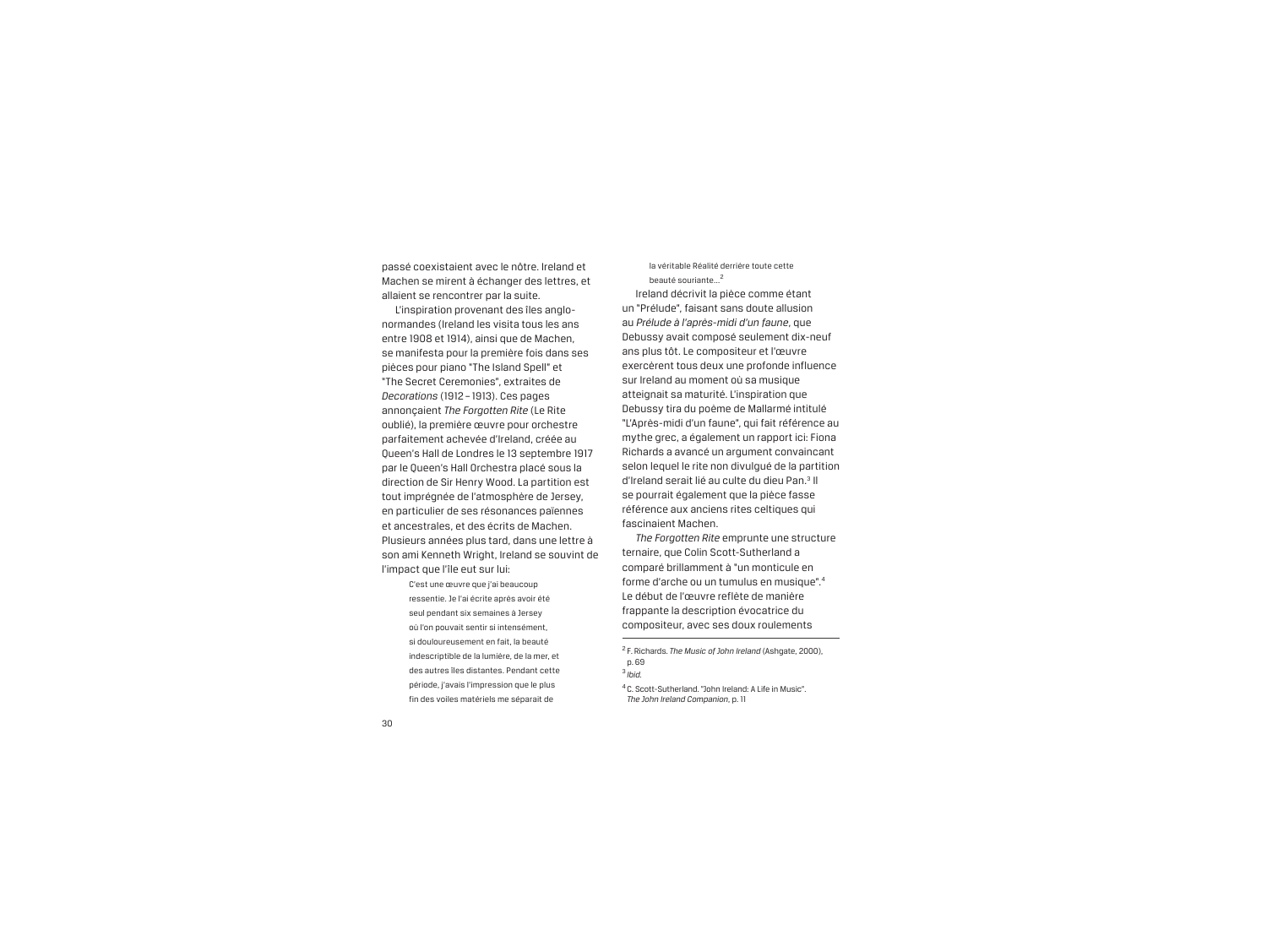de timbales, ses accords aux cordes qui clapotent légèrement et ses cors en sourdine (un instrument qu'Ireland associait au passé mystique et profond). Une toute petite phrase ascendante de cinq notes jouée par la flûte, suggérant une flûte de pan, est comme un appel venant des temps très lointains. Elle devient un motif thématique central qui jette son sort sur la musique alors qu'elle s'amplifie jusqu'à son premier point culminant. Une délicate mélodie de hautbois ouvre la section centrale qui s'élance puissamment vers un point culminant extatique, mais calme, avec des glissandos de harpe. La vision s'estompe pour laisser place à un retour écourté de la musique du début et à la dernière ascension magique du motif de la flûte de pan, au célesta.

#### The Holy Boy

Le troisième des *Four Preludes* pour piano d'Ireland, "The Holy Boy" (Le Garçon sacré), fut composé le jour de Noël 1913, son titre ayant été élargi par la suite pour devenir "A Carol of the Nativity". À première vue, il s'agit d'une charmante berceuse pour l'enfant Jésus; cependant, il y a un sous-texte, car le titre fait également référence à Robert (Bobby) Glassby qui, comme plusieurs autres choristes de l'église St Luke, devint le protégé d'Ireland. Un buste représentant la tête du garçon sculpté

par son père orna le bureau de travail du compositeur, qui le chérira jusqu'à la fin de sa vie. Bien que publié à l'origine en 1917, Ireland fit plusieurs arrangements de "The Holy Boy", notamment une version pour chœur utilisant des paroles de Herbert Brown en 1938, et il le transcrivit pour cordes en 1941.

#### La Première Guerre mondiale et les années 1920

Étant inapte au service militaire, Ireland ne vit pas sa carrière interrompue par la Première Guerre mondiale. En 1915, il acheta "The Studio", 14A Gunter Grove, qui deviendra son domicile londonien pendant trente-huit ans. La première audition de sa Deuxième Sonate pour violon (1915– 1917) fut donnée en 1917 par le violoniste Albert Sammons et le pianiste William Murdock, tous deux jouant en uniforme. L'œuvre frappa l'imagination du public et de la critique de manière extraordinaire: son tirage initial fut épuisé avant sa publication, et neuf exécutions suivirent rapidement. Du jour au lendemain, Ireland devint célèbre, sa réputation pleinement établie.

De 1923 à 1939, Ireland fut professeur de composition au Royal College of Music de Londres où il compta parmi ses élèves Alan Bush, Benjamin Britten, Humphrey Searle et Richard Arnell. Bien que très probablement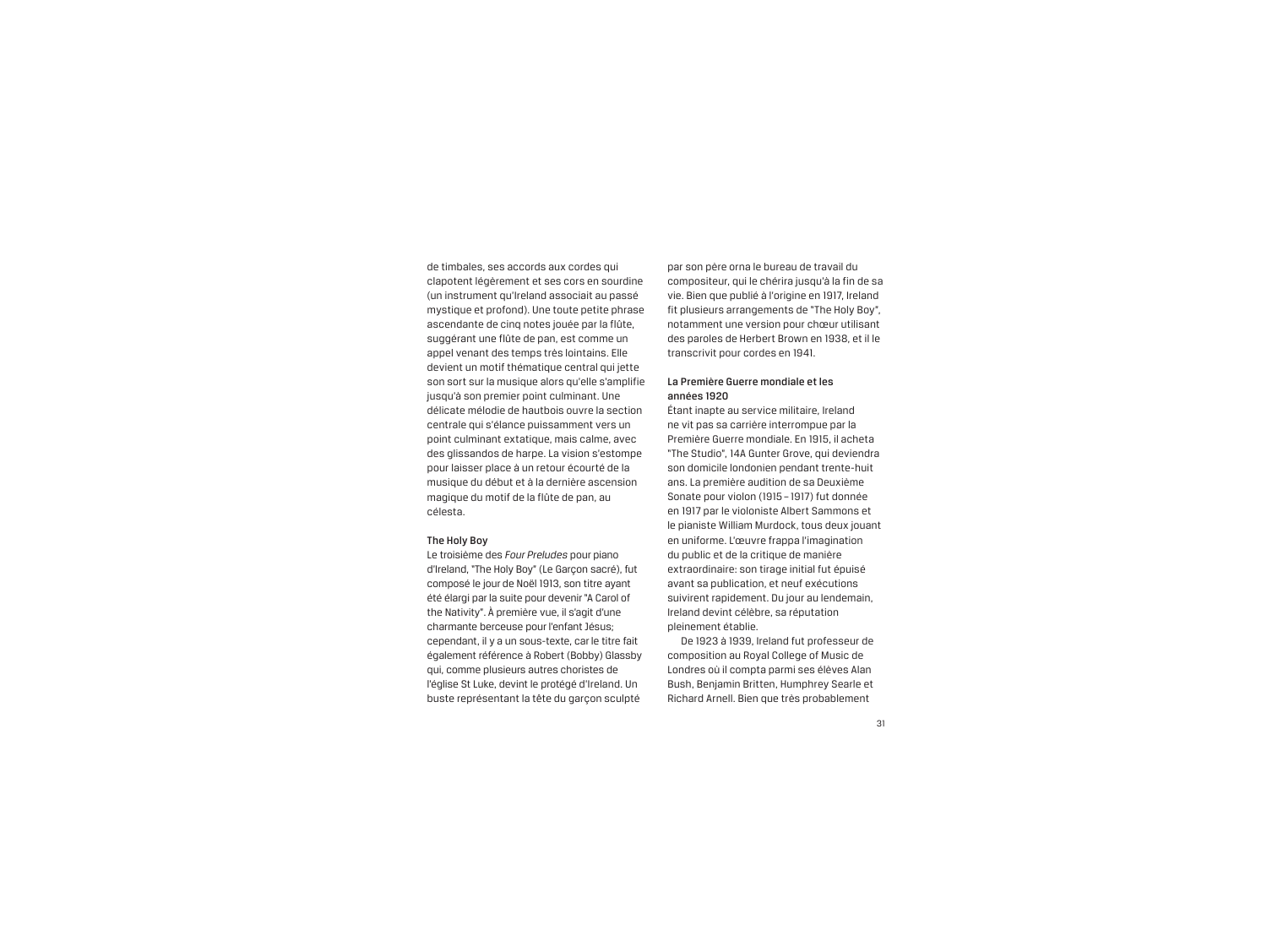homosexuel, il semble qu'Ireland ne pouvait pas reconnaître une telle situation. En 1926, il s'engagea dans un mariage désastreux qui sera annulé deux ans plus tard. La profonde amitié qui s'ensuivit avec son élève Helen Perkin, pour laquelle il composa son Concerto pour piano (1930), se termina également de manière douloureuse. Outre *Mai-Dun* (1920– 1921), de cette période datent également le célèbre hymne religieux *Love Unknown* (1919), la Sonate pour piano (1918– 1920), la Sonate pour violoncelle (1923) et les cycles de mélodies *The Land of Lost Content* (1920– 1921) et *Five Poems* (1926), mettant respectivement en musique des poèmes de A.E. Housman et Thomas Hardy.

#### Mai-Dun

Le Dorset devint l'un des lieux de prédilection d'Ireland au cours des années 1920, comme en témoignent ses mises en musique de poèmes de Hardy, ainsi que *Mai-Dun*, ses "impressions de la colline fortifiée de ce nom", comme il l'écrivait au compositeur George Llyod. (Plutôt que d'utiliser le nom établi de cette colline fortifiée, Maiden Castle, Ireland reprit l'orthographe que Hardy avait adopté dans son roman *The Mayor of Casterbridge*.) Simplement intitulée "Symphonic Rhapsody" au départ, l'œuvre fut esquissée en 1920 et terminée en novembre 1921. Elle fut

jouée pour la première fois par le Goossens Symphony Orchestra, dirigé par Eugene Goossens, au Queen's Hall de Londres le 12 décembre de la même année. Quand elle fut imprimée, Ireland ajouta "Mai-Dun" au titre. Une fois de plus, c'est le *genius loci* d'un

lieu qu'Ireland capture ici, un endroit habité par des êtres humains depuis des millénaires, à travers des périodes de guerre et de paix. C'est également un reflet de sa croyance (et de celle de Machen) en la coexistence du passé et du présent, comme il l'indiqua dans la même lettre adressée à Lloyd:

Comme on l'a dit il y a quelques deux mille ans, il existe deux genres d'individus – les enfants de ce monde & les enfants de la lumière.

Cette musique fait preuve d'une profonde qualité atavique, qui commence sans aucun préambule, la section rapide initiale plongeant directement avec un robuste motif rythmique joué par les cordes à l'unisson (Ireland l'a qualifié de "sombre et désolé"). Il y a également un sentiment de stoïcisme dans cette idée qui est entendue sous différentes formes, produisant notamment un effet sinistre quand elle est jouée *col legno*. Après un point culminant, le tempo se ralentit alors que le cor anglais ouvre une section tranquille, le cor talismanique contre des cordes en sourdine annonçant un thème qui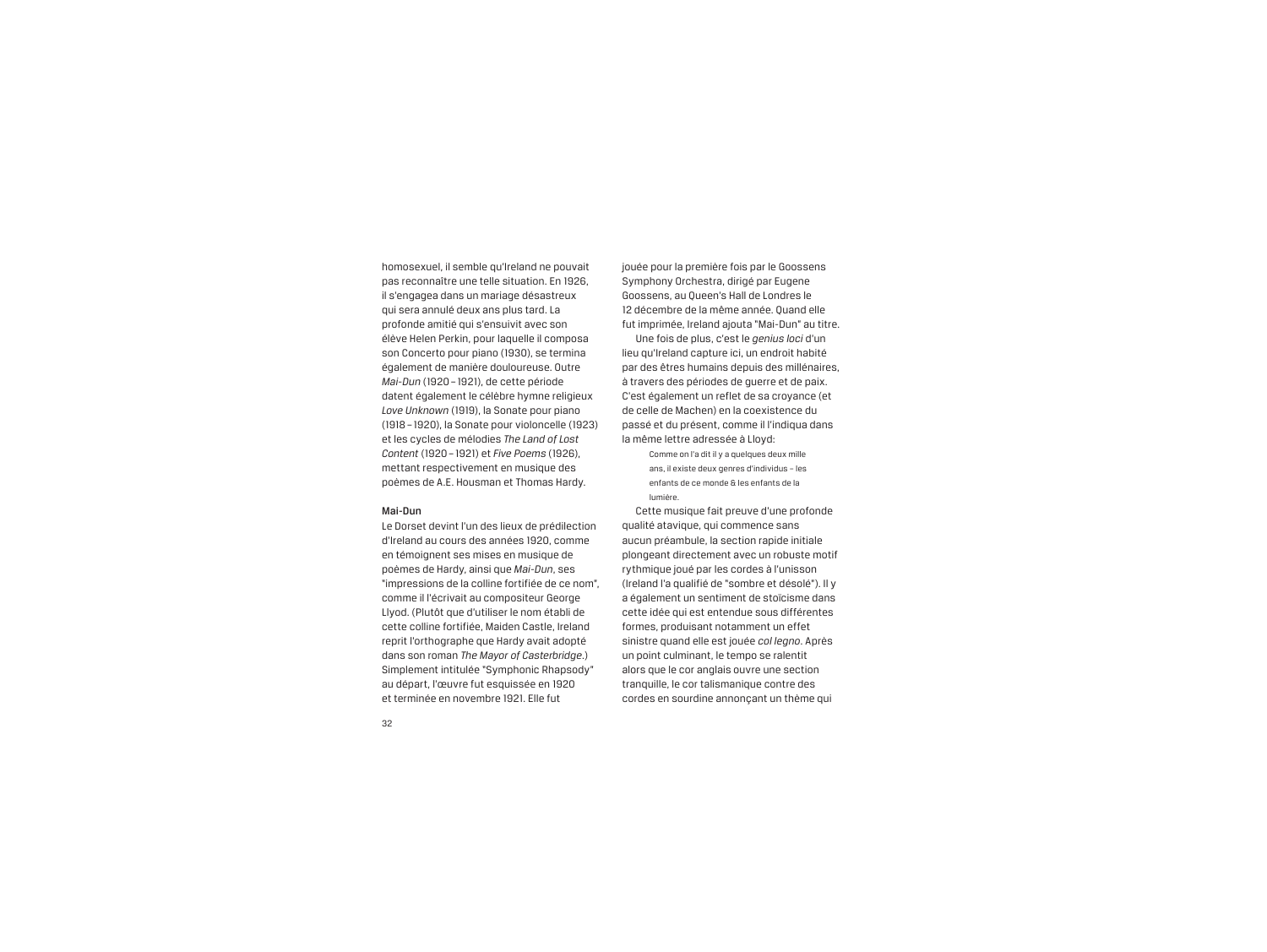distille le passé. Ireland conduit ce matériau jusqu'à un riche point culminant harmonique, et le fait suivre d'un développement dans lequel les idées rythmiques et lyriques des sections précédentes se trouvent combinées, et qui inclut une mélodie montant en flèche aux violons et aux flûtes. Avec les fanfares du rappel abrégé de l'ouverture, la musique atteint son point de triomphe, et donne une image aux couleurs orchestrales vives de l'indomptable résilience de l'esprit humain.

#### Les années 1930

Pendant les années 1930, parallèlement à sa carrière de pianiste et de professeur, Ireland répondait régulièrement à des commandes: *A Downland Suite* (1932) et la *Comedy Overture* (1934) furent composées à la demande du National Brass Band Championships; pour la BBC, Ireland composa sa cantate chorale *These Things Shall Be* (1937), et son *Concertino Pastorale* (1939) pour le Festival de Canterbury. Pendant cette décennie, son Concerto pour piano s'imposa comme le concerto pour piano le plus réussi à ce jour par un compositeur anglais. De cette période datent également l'achèvement de son cycle *Songs Sacred and Profane* (1929– 1931), la *Legend* pour piano et orchestre (1933) dédiée à Machen, *A London Overture* (1936) et le Trio

avec piano no 3 (1938). Avec son ami John Longmire, Ireland vint s'installer à Guernesey en 1939, avec peut-être l'intention de s'y établir définitivement.

#### A Downland Suite

Selon Norah Kirby, sa gouvernante dévouée et son assistante de la fin des années 1940 jusqu'à sa mort, John Ireland visita pour la première fois Chanctonbury Ring et les South Downs en 1920. Dans ses mémoires sur le compositeur, elle écrivit qu'il était "captivé" par le paysage, et prenant Ashington comme base, il

a exploré et fini par connaître de manière intime les Downs depuis Steyning jusqu'à Amberley. Les tumulus et les "monticules" le fascinaient.<sup>5</sup>

*A Downland Suite* répondait à la commande d'un morceau de concours pour le National Brass Band Championships of Great Britain de 1932, et sa création eut lieu le 1er octobre de cette année-là. Ireland dédia la suite "À mon ami Kenneth Wright", un membre influent de la hiérarchie du département de la musique de la BBC pendant deux décennies, à partir du milieu des années 1930. Geoffrey Bush a expliqué que le compositeur avait eu

5N. Kirby. "Appreciation and Biographical Sketch". *Ibid*., p. 356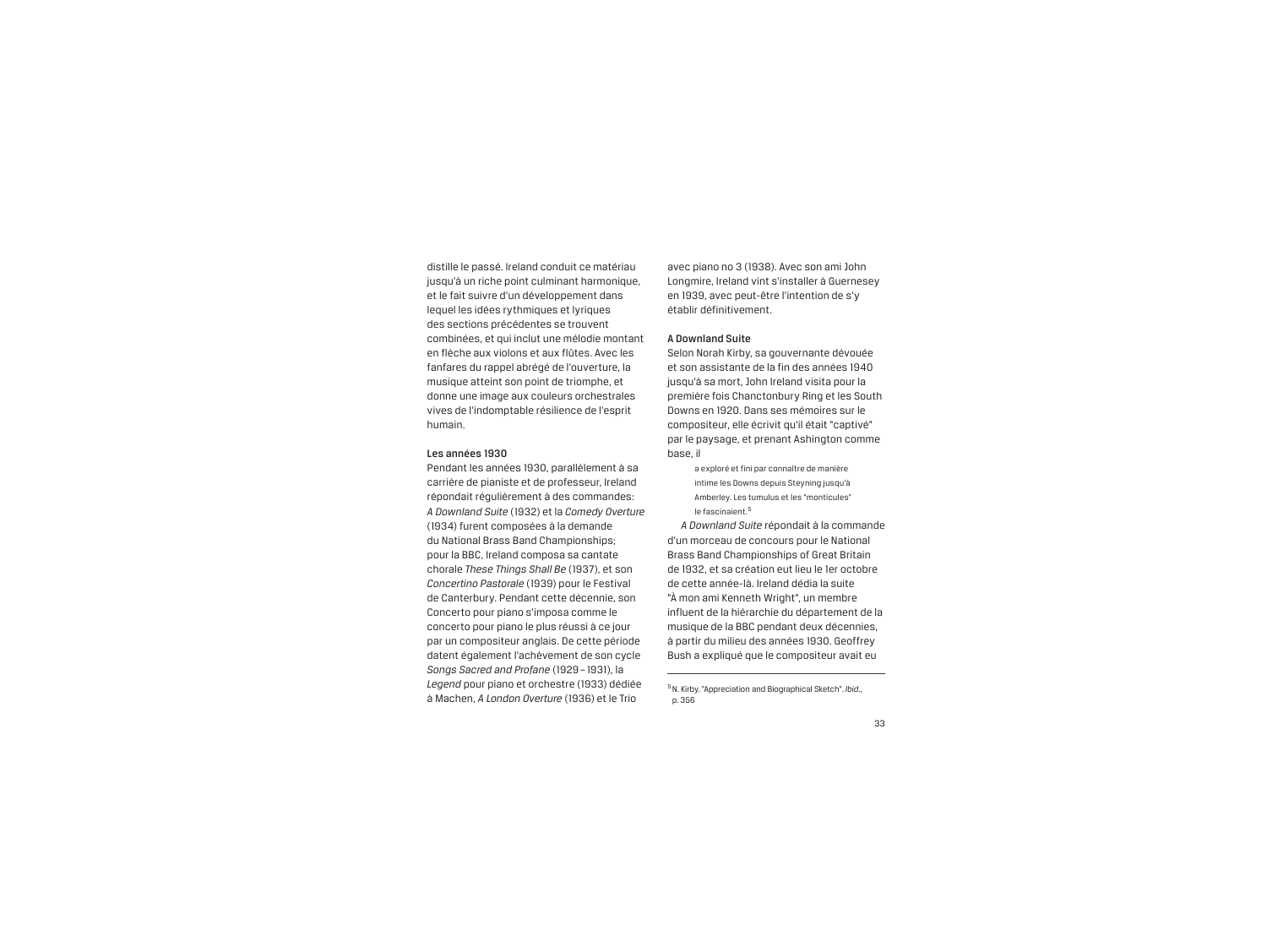l'intention de transcrire et de réviser l'œuvre pour un orchestre à cordes, car il estimait qu'elle pourrait faire encore plus d'effet sous cette forme. En 1939 et 1941, alors qu'il se trouvait à Guernesey, Ireland travailla au "Minuet" et à l'"Elegy". Ces pièces furent ensuite publiées dans cet ordre et jouées pour la première fois lors d'une émission de radio le 2 mai 1942 par le BBC Scottish Orchestra placé sous la direction de Guy Warrack, sous le titre *Two Pieces for String Orchestra: Minuet and Elegy*.

Curieusement, Ireland n'instrumenta jamais le premier et le quatrième mouvement. En 1978, le John Ireland Trust demanda à Geoffrey Bush de réaliser cet arrangement. En faisant cela, il revint à l'ordre de succession original des mouvements, et suivit l'exemple de son professeur

> en repensant la musique comme une composition pour orchestre à cordes, plutôt que d'en faire un arrangement littéral de la version pour ensemble de cuivres.

La première exécution de la version complète pour orchestre à cordes fut donnée le 17 juin 1981 par le BBC Concert Orchestra, placé sous la direction de Christopher Adey.

Le titre du premier mouvement, "Prelude", ne correspond pas à son véritable caractère, car il s'agit d'une structure de forme sonate fortement construite et bien argumentée,

dont la première idée thématique vigoureuse fait contraste avec une douce mélodie entendue d'abord au violon solo. Construite autour d'une mélodie chaleureuse en forme d'arche qui fait penser à Elgar, l'"Elegy" est richement instrumentée à huit parties et constitue le cœur émotionnel de la suite. Le "Minuet", l'une des créations les plus heureuses d'Ireland, est un joyau d'une beauté parfaitement naturelle. Exultant d'un pas bondissant, il est doté d'une mélodie séduisante qui n'est pas sans rappeler la chanson populaire anglaise du dix-septième siècle "Lavender's Blue". Le "Rondo" final possède un thème dynamique, créé autour de lignes entrant en imitation. Vers la fin, la mélodie de l'"Elegy" fait un retour sonore, après quoi le mouvement est couronné par une coda tourbillonnante et joviale.

#### A London Overture

Outre les paysages ruraux qui attiraient Ireland, il y avait aussi un paysage urbain qui enflammait son imagination: Londres, qui fut sa principale base pendant soixante ans. Cette inspiration se manifesta dans ses *London Pieces* – "Chelsea Reach", "Ragamuffin" et "Soho Forenoons" – pour piano (1917 – 1920), et aussi dans *A London Overture*. Elle trouva son origine dans la *Comedy Overture* de 1934. Deux ans plus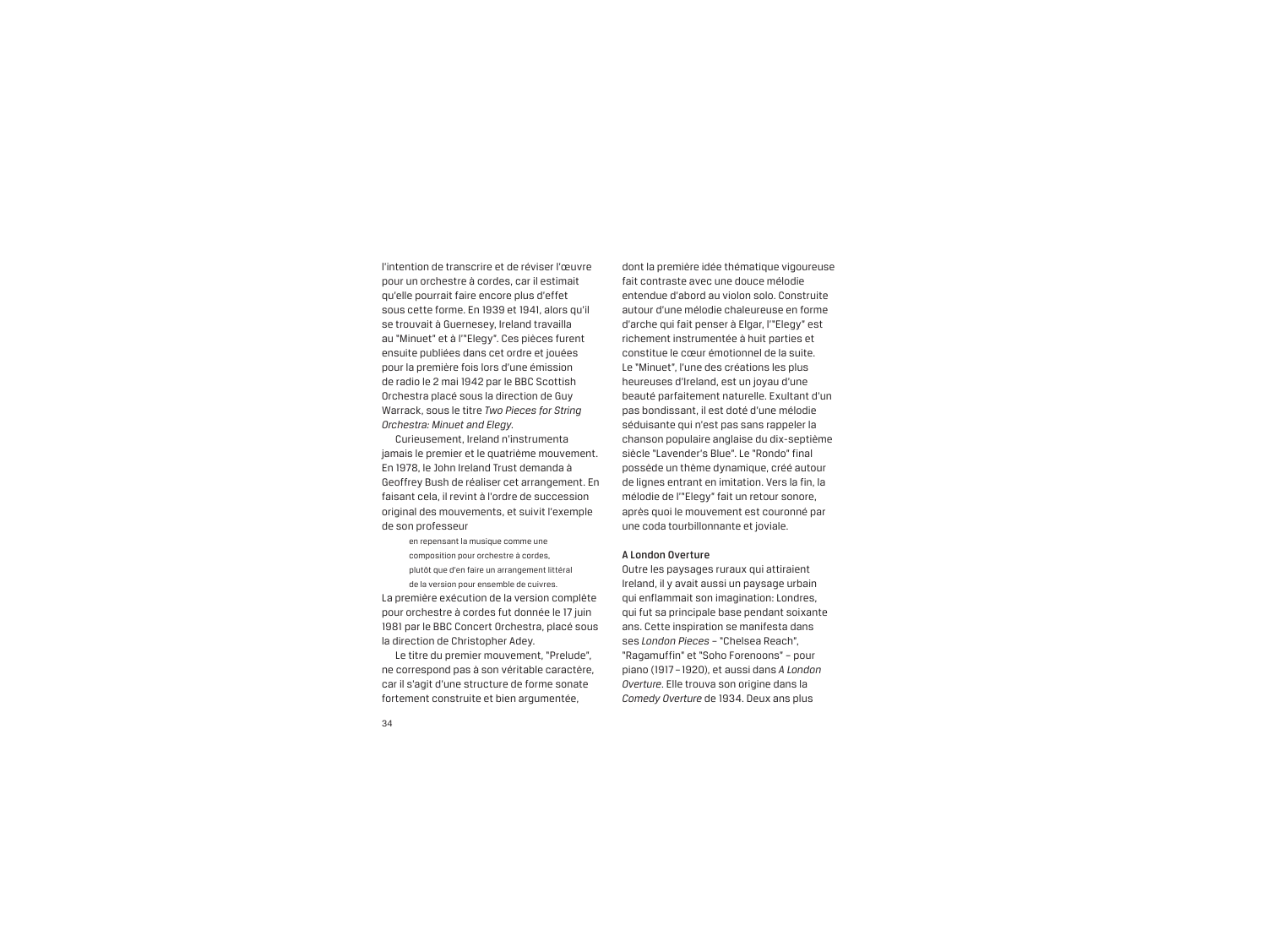tard, Adrian Boult, alors directeur musical de la BBC, suggéra à Ireland d'orchestrer cette pièce pour fanfare pour la prochaine saison des Proms. Après quelques remaniements de l'original et sous un nouveau titre, elle fut créée par le BBC Symphony Orchestra placé sous la direction de Sir Henry Wood au Queen's Hall de Londres le 13 septembre 1936. Ireland la dédia à son ami très regretté Percy Bentham, un sculpteur qui connut une mort étrange quand des produits chimiques provenant d'une imitation japonaise d'un chapeau Panama se sont infiltrés dans sa peau et l'ont empoisonné.

Selon l'ami d'Ireland, Charles Markes, l'œuvre, qui emprunte une forme sonate peu rigoureuse, était "censée évoquer Londres après la tombée de la nuit et un policier explorant les ruelles avec une lanterne". Le début lent et évocateur, sombre, voire sinistre, en est certainement le reflet. Les violoncelles et les contrebasses esquissent les contours du thème principal de l'*Allegro brioso* qui suit, et qui est atteint par un solo de clarinette. Le thème principal joyeux, voire insolent, joué par les violons et les altos, est venu à Ireland alors qu'il voyageait à "l'étage supérieur" d'un bus numéro 9 en route pour le Royal Albert Hall, alors que le conducteur en bas annonçait "Dilly-Picca-dilly". Le désinvolte thème contrastant est confié au

hautbois, après quoi la musique du début revient brièvement.

Suit le chant funèbre d'Ireland à la mémoire de Bentham, un solo de cor d'une grande beauté, accompagné par des cordes en sourdine citant le "Widmung" de Schumann, le premier lied du cycle *Myrthen*, op. 25, qui s'ouvre par les mots "Du meine Seele, du mein Herz" (Toi mon âme, toi mon cœur). Alors que cela est parfaitement logique dans le contexte de la mort de Bentham, la citation de Schumann était déjà présente dans la *Comedy Overture*, où elle faisait peut-être référence à la détérioration des rapports entre Ireland et Helen Perkin. Une réexposition raccourcie, avec le thème "Picca-dilly" au premier plan, soutenu par une figure exubérante à l'alto, précipite la musique vers sa conclusion. Dans sa note de programme, Ireland déclara qu'il souhaitait que la *London Overture* soit considérée comme la quatrième de ses *London Pieces*.

#### La Seconde Guerre mondiale et les dernières années: 1945– 1962

Ireland vécut à Guernesey pendant près d'un an, et s'échappa sur le dernier bateau qui quitta l'île avant l'invasion des forces nazies. Il emporta avec lui le manuscrit d'une autre œuvre inspirée par les îles anglo-normandes, *Sarnia: An Island Sequence* pour piano solo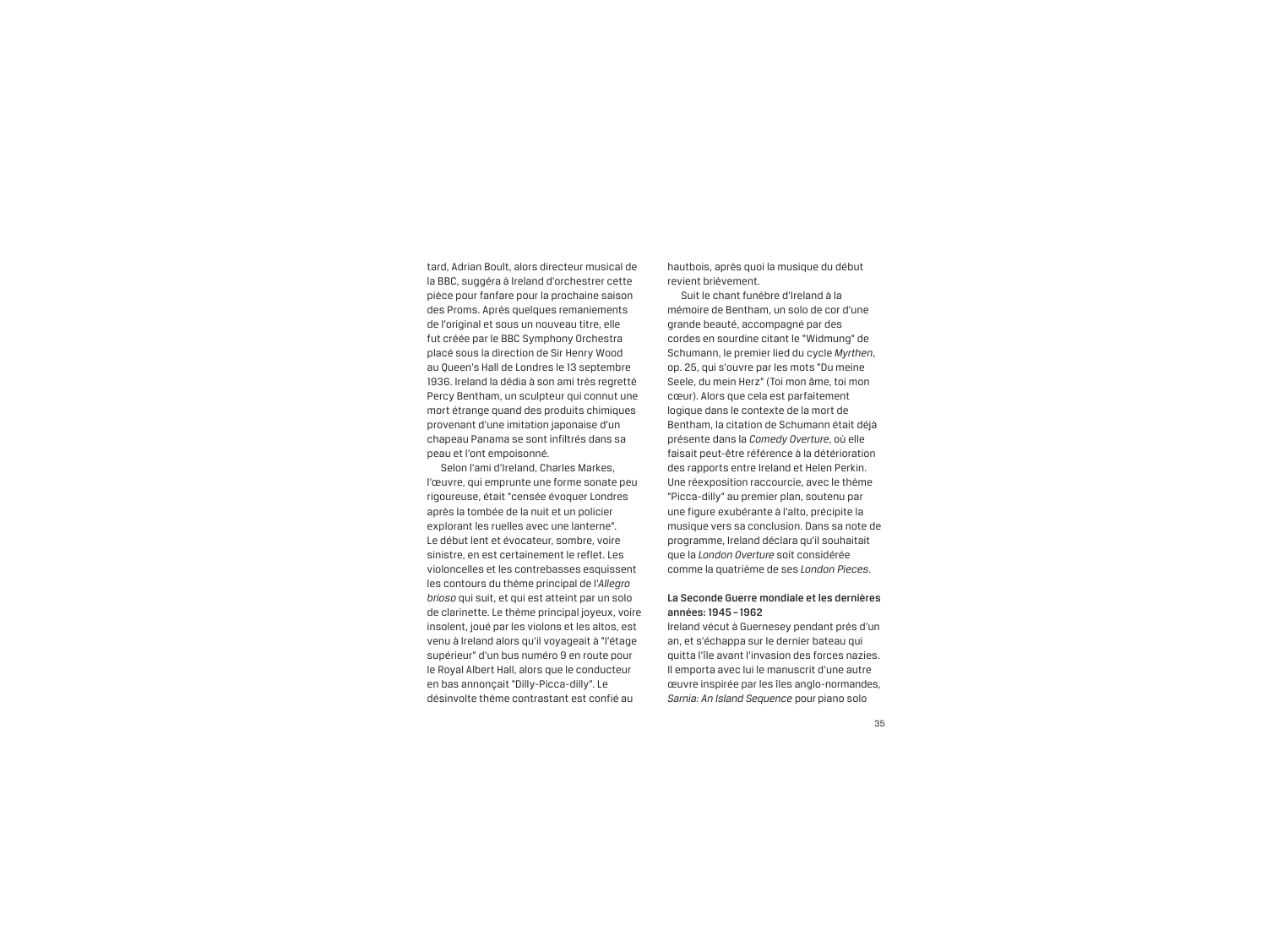(1940– 1941). Pendant la guerre, il composa l'*Epic March* (1941 – 1942), la Fantasy Sonata pour clarinette et piano (1943), et commença sa dernière œuvre pour orchestre, l'ouverture *Satyricon* (1944– 1946). Sa dernière partition majeure fut la musique du film *The Overlanders* (1946) à sa suite de quoi il composa très peu. Il écrivit une miniature pour chœur, *The Hills* (1953), pour *A Garland for the Queen*, une anthologie réunie pour marquer le couronnement de la reine Élisabeth II, et *Meditation on John Keble's Rogationtide Hymn* pour orgue (1958). En 1953, il s'installa à Rock Hill dans le village de Washington dans le Sussex d'où il pouvait voir Chanctonbury Ring. John Ireland mourut le 12 juin 1962 et fut inhumé dans le cimetière de l'église St Mary the Virgin à Shipley dans le Sussex de l'Ouest. Comme il se doit, sa tombe est marquée par des pierres de sarsen païennes provenant du Dorset.

#### Epic March

En 1940, le Ministry of Information chargé de la "propagande nationale" proposa à la BBC de commander une marche patriotique pour remonter le moral de la nation pendant la sombre première année de la Seconde Guerre mondiale. En novembre de cette année-là, Boult écrivit à Ireland pour lui demander s'il serait intéressé de composer <sup>6</sup> L. Foreman. "John Ireland and the BBC". *Ibid.*, p. 214

une telle pièce. Ireland répondit avec quelques réserves:

"P & C no 1" [la marche *Pomp and Circumstance* no 1 d'Elgar]... n'est pas ce qui me semble approprié à l'heure actuelle... Ce que j'ai à l'esprit est sévère et déterminé plutôt que joyeux et complaisant.6

Sa proposition étant acceptée, Ireland travailla à la composition de la marche pendant les seize mois qui suivirent. Cependant, le titre se révéla difficile à trouver, les possibilités incluant une citation de Churchill, "Grim and Gay", ainsi que *The Liberators*, voire même le simple "March in C minor" sans grand intérêt. Finalement, il opta pour *Epic March*. Elle fut créée le 27 juin 1942 lors de la soirée d'ouverture des Promenade Concerts de cette année-là au Royal Albert Hall, par le London Philharmonic Orchestra placé sous la direction de Sir Henry Wood.

Ireland donna en tête de la partition une définition du mot "Epic" tirée du *Nuttall's Standard Dictionary*:

ÉPIQUE (*adj.*). Relatif à une action héroïque ou à une série d'actions et d'événements ayant une signification profonde et durable dans l'histoire d'une nation ou d'une race. Dans l'ensemble, Ireland répondit de manière très efficace à cette idée. En 1940, la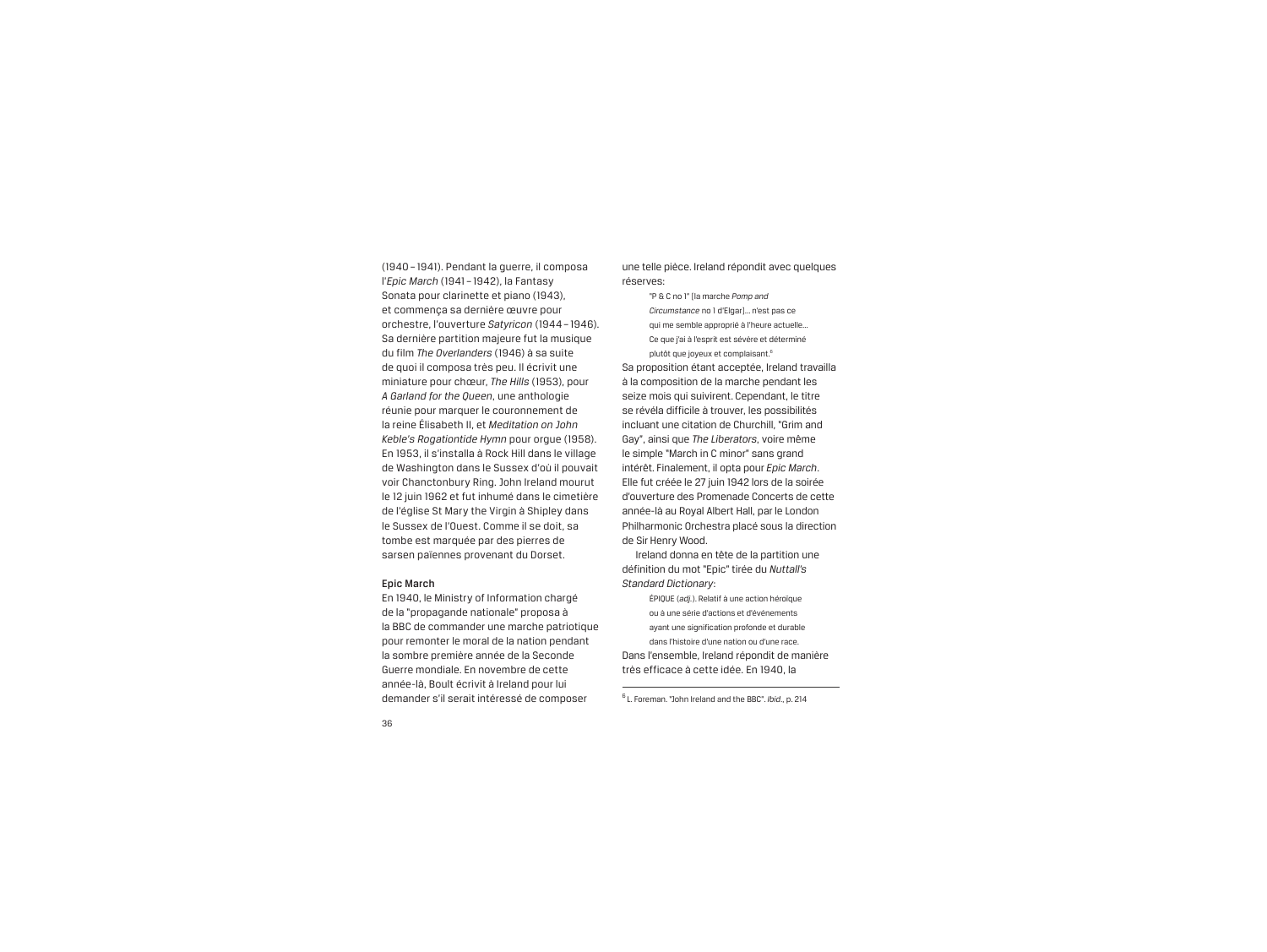campagne "V for Victory" avait été lancée, et Ireland souligna que le rythme du code Morse pour la lettre V imprègne tout le début de la marche. Le thème principal, d'abord joué par les violons et les altos, est déterminé et répond totalement à l'objectif que le compositeur s'était fixé; plus tard, les cors ajoutent une touche de défi. Pour la section en trio, toujours menée par les cordes, Ireland composa une mélodie d'une noblesse robuste et résolue qui, après un retour de la marche, conclut la pièce, majestueusement orchestrée, dans un esprit d'optimisme.

#### Satyricon

John Ireland était un homme très cultivé, et la littérature lui offrait une autre source fertile d'inspiration. L'ouverture *Satyricon* en est un exemple, et provient de l'un de ses auteurs favoris, le Romain Gaius (ou selon certaines sources, Titus) Petronius Arbiter, un courtisan de Néron. Ireland écrivit dans sa note de programme qu'il avait appris à connaître ce conte satirique à travers la "traduction pittoresque du texte latin de Burnaby". Le compositeur ajouta que

> La musique ne décrit aucune scène ou épisode particulier, mais a été inspirée par la description que l'auteur a faite de certaines des aventures et escapades vagabondes et insouciantes des trois

jeunes Romains autour desquels se déroule l'histoire – Encolpe, le narrateur de l'histoire, son ami Ascyltus et leur serviteur, Giton.

Répondant à une commande de la BBC, l'ouverture fut créée par le BBC Symphony Orchestra placé sous la direction de Constant Lambert lors d'un BBC Proms le 11 septembre 1946 au Royal Albert Hall. Ireland dédia l'œuvre à Julian Herbage et Anna Instone comme cadeau de mariage. Ils étaient bien connus à l'époque comme écrivains et animateurs de radio, et ils éditèrent conjointement le programme de radio *Music Magazine* de 1944 à 1973. Sous sa dédicace, Ireland ajouta une citation du *Satyricon*:

> Je... suis résolu à être à la hauteur de ma parole, répondant ainsi à nos désirs; non seulement pour améliorer notre connaissance, mais aussi pour être joyeux, et mettre la vie dans nos Discours avec des Contes plus agréables.

L'ouverture suit les grandes lignes de la forme sonate, avec une première section qui introduit une idée rythmique pleine d'entrain aux cordes, accentuée par le timbre du fouet et évoquant une aventure comique. En comparaison, le thème contrastant est une mélodie pour cordes détendue, ensoleillée et fluide, et représente au plus haut point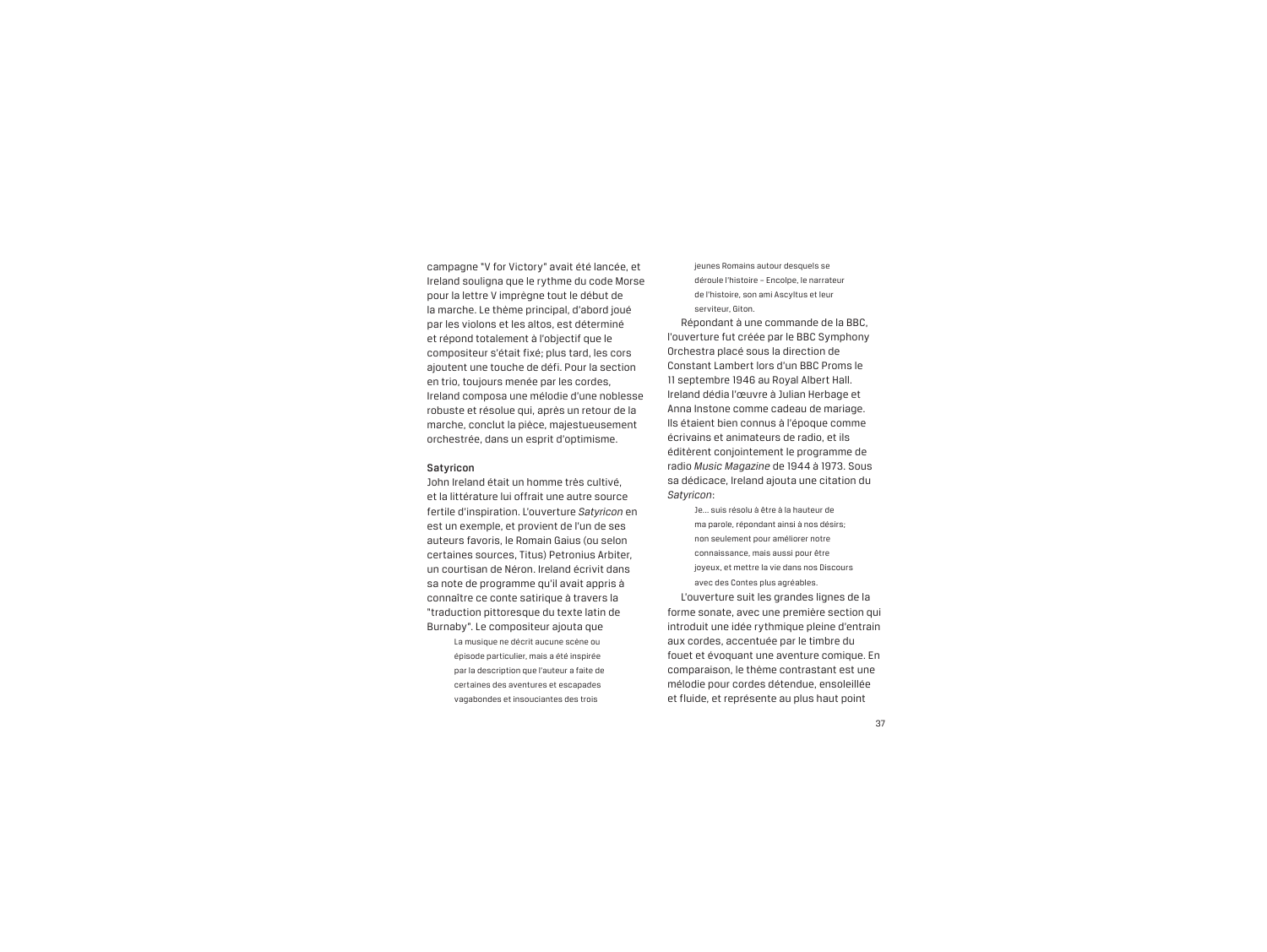les qualités intrinsèques du compositeur. Les idées du début reviennent, enjouées et taquines, avant que le tempo ne se relâche pour une section centrale dans laquelle, plutôt que de développer les éléments thématiques, Ireland introduit un nouveau thème à la clarinette, une longue mélodie lyrique aux larges intervalles. Le compositeur la conçut pour le meilleur clarinettiste de sa génération,

Frederick Thurston, pour lequel il écrivit également sa Fantasy Sonata. Les aventures se poursuivent avec un rappel des idées principales. La musique parvient à un point culminant, et les personnages espiègles tirent leur révérence.

> © 2022 Andrew Burn Traduction: Francis Marchal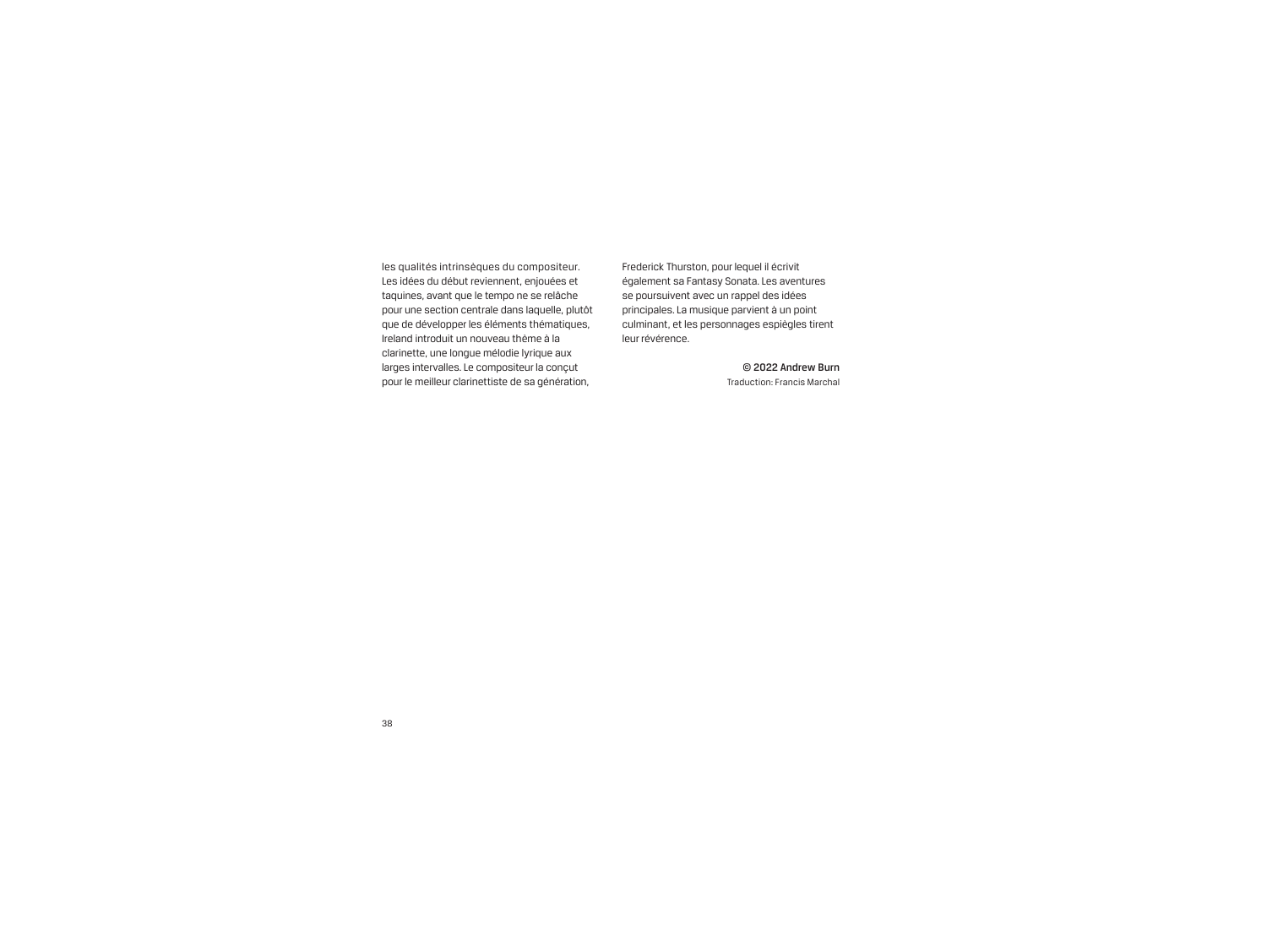#### Also available



Ravel Ma Mère l'Oye • Boléro and other works CHSA 5280



Britten • Bliss • Bridge • Berkeley English Music for Strings CHSA 5264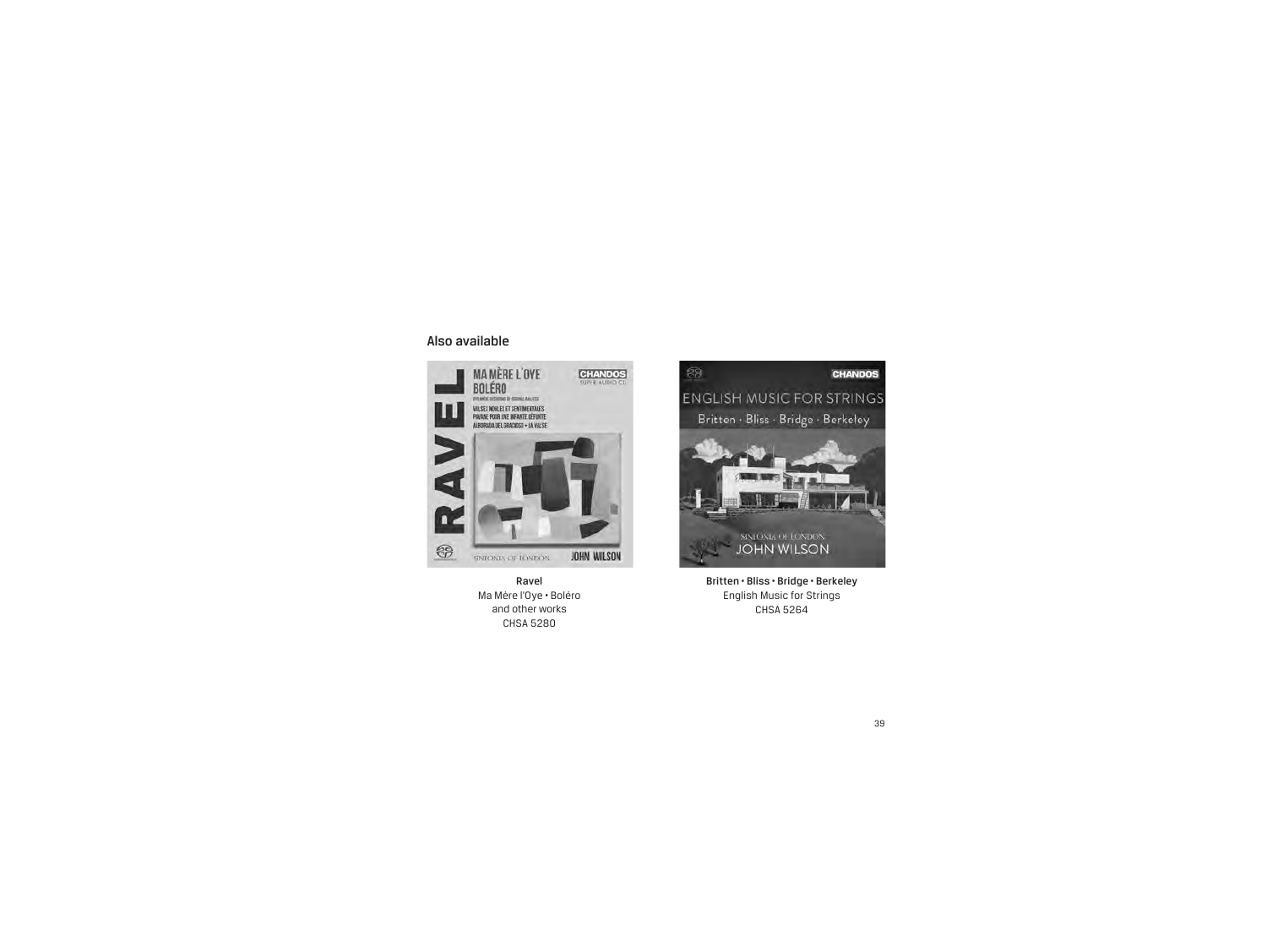You can purchase Chandos CDs and DVDs or download high-resolution sound files online at our website: www.chandos.net

For requests to license tracks from this CD or any other Chandos products please find application forms on the Chandos website or contact the Royalties Director, Chandos Records Ltd, direct at the address below or via e-mail at bchallis@chandos.net.

Chandos Records Ltd, Chandos House, 1 Commerce Park, Commerce Way, Colchester, Essex CO2 8HX, UK. E-mail: enquiries@chandos.net Telephone: + 44 (0)1206 225 200 Fax: + 44 (0)1206 225 201



www.facebook.com/chandosrecords www.twitter.com/chandosrecords

#### Chandos 24-bit/96 kHz recording

The Chandos policy of being at the forefront of technology is now further advanced by the use of 24-bit/96 kHz recording. In order to reproduce the original waveform as closely as possible we use 24-bit, as it has a dynamic range that is up to 48 dB greater and up to 256 times the resolution of standard 16-bit recordings. Recording at the 44.1 kHz sample rate, the highest frequencies generated will be around 22 kHz. That is 2 kHz higher than can be heard by the typical human with excellent hearing. However, we use the 96 kHz sample rate, which will translate into the potentially highest frequency of 48 kHz. The theory is that, even though we do not hear it, audio energy exists, and it has an effect on the lower frequencies which we do hear, the higher sample rate thereby reproducing a better sound.

A Hybrid SA-CD is made up of two separate layers, one carries the normal CD information and the other carries the SA-CD information. This hybrid SA-CD can be played on most standard CD players, but will only play normal stereo. It can also be played on an SA-CD player reproducing the stereo or multi-channel DSD layer as appropriate.

#### Microphones

Thuresson: CM 402 (main sound) Schoeps: MK22/MK4/MK6 DPA: 4006 & 4011 Neumann: U89 CM 402 microphones are hand built by the designer, Jörgen Thuresson, in Sweden.

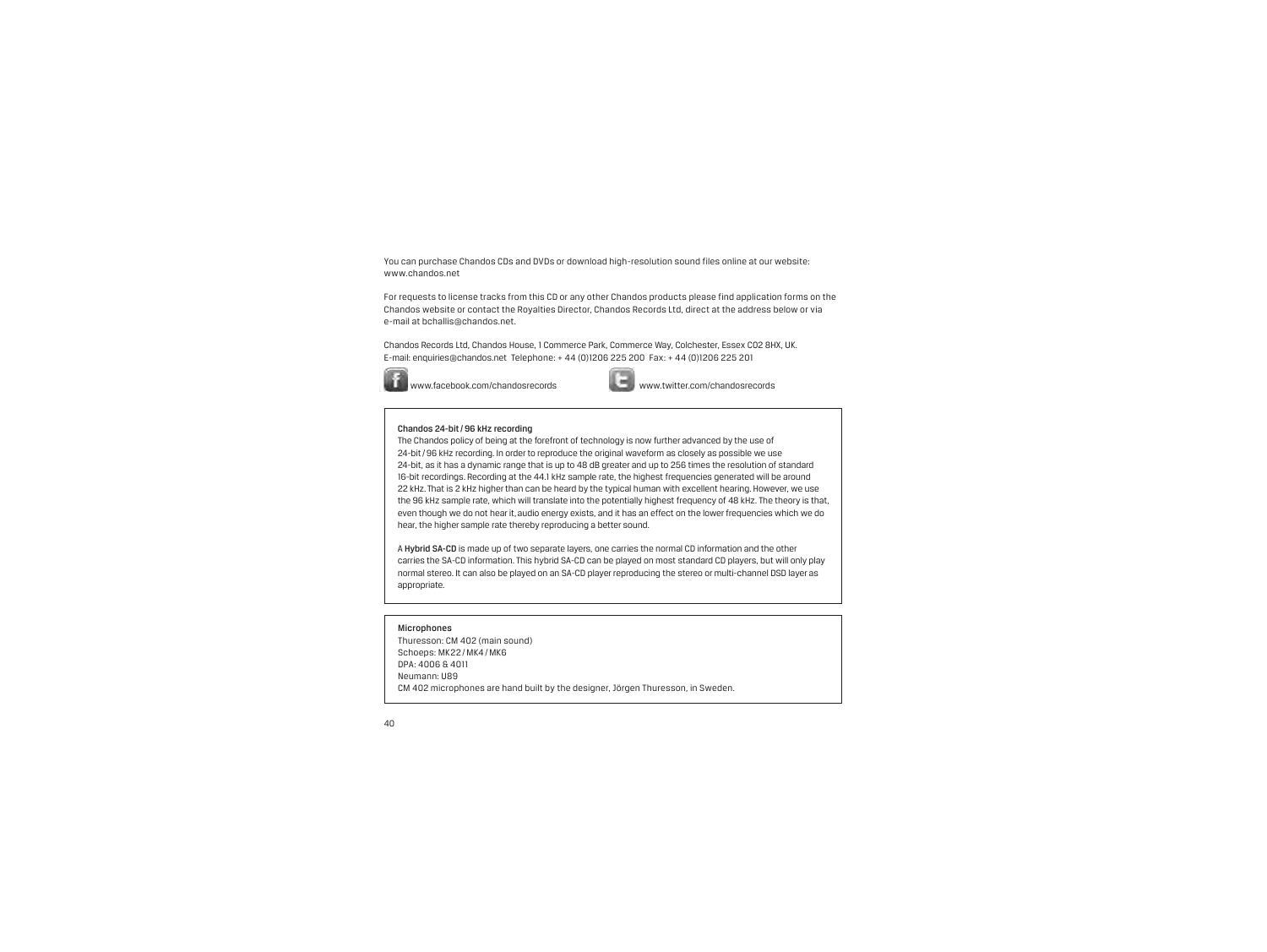Recording producer Brian Pidgeon Sound engineer Ralph Couzens Assistant engineers Jonathan Cooper (*A Downland Suite*, *Mai-Dun*, *Satyricon*) and Alexander James (other works) Editor Jonathan Cooper A & R administrator Sue Shortridge Recording venue Church of S. Augustine, Kilburn, London; 26–28 August 2021 Front cover *Nocturne: Blue and Silver – Chelsea* (1871) by James Abbott McNeill Whistler (1834– 1903), now at Tate Britain, London/AKG Images, London/ Erich Lessing Back cover Photograph of John Wilson by Sim Canetty-Clarke Design and typesetting Cass Cassidy Booklet editor Finn S. Gundersen Publishers Stainer & Bell Ltd, London (*Satyricon*), The John Ireland Trust (*A Downland Suite*), Augener Ltd, London/Stainer & Bell Ltd, London (*Mai-Dun*, *The Forgotten Rite*), Boosey & Hawkes Music Publishers Ltd, London (other works) p 2022 Chandos Records Ltd © 2022 Chandos Records Ltd Chandos Records Ltd, Colchester, Essex CO2 8HX, England Country of origin UK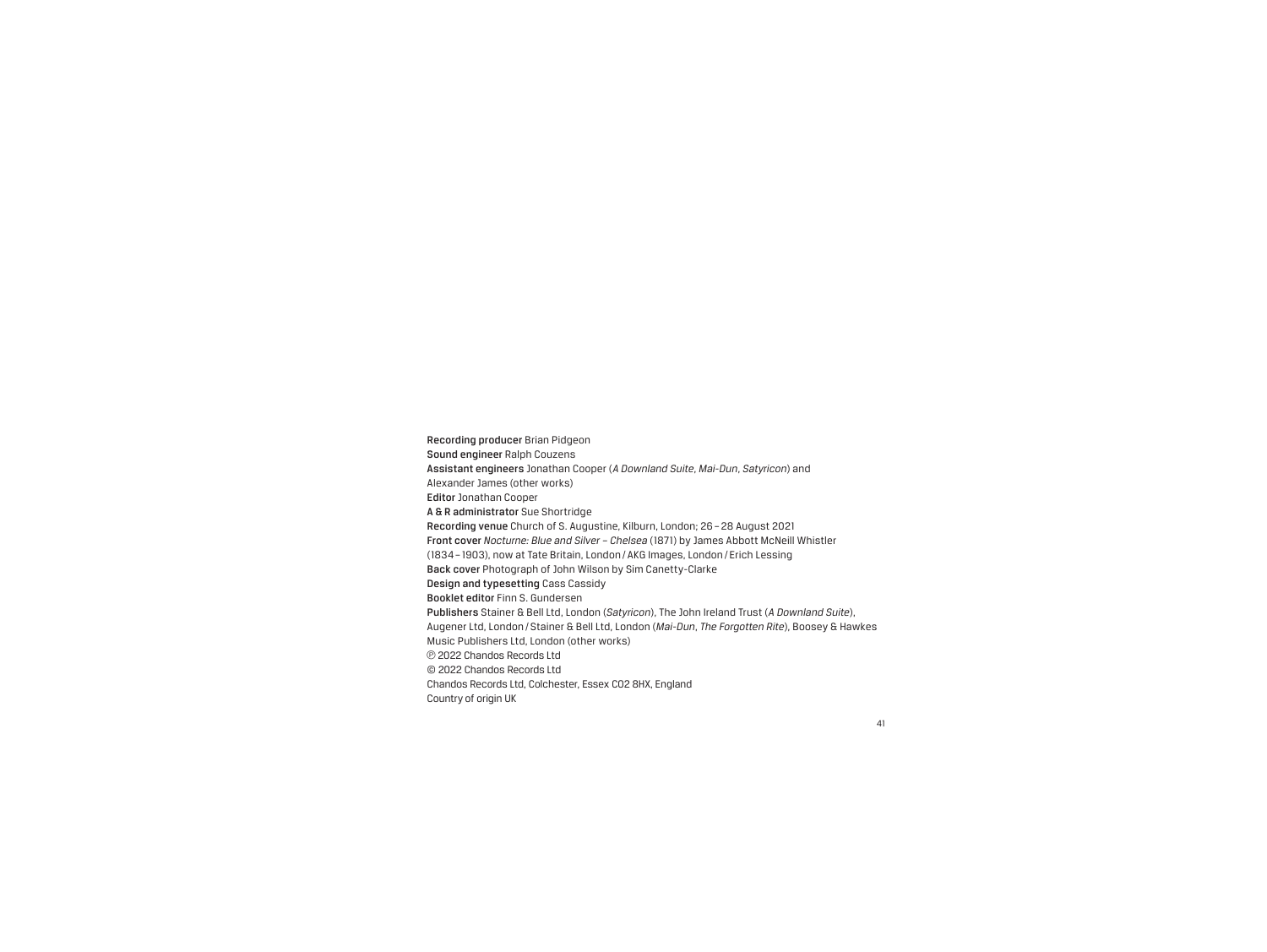

Sinfonia of London and John Wilson, at the BBC Proms, 4 September 2021